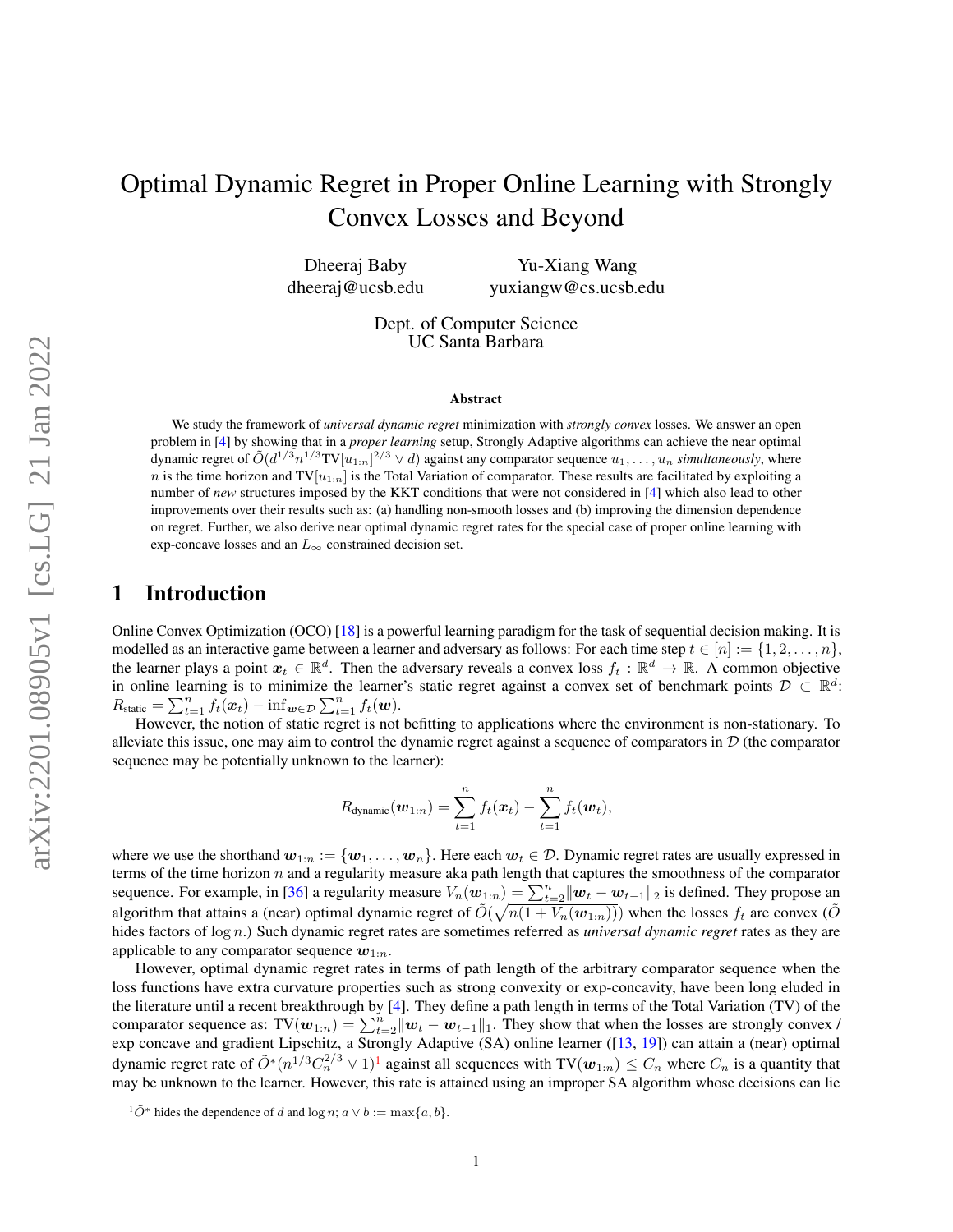outside  $D$ . A question that was left open was whether improper learning is strictly necessary to achieve the optimal rates for exp-concave optimization. In this work, we answer this in the negative by showing that a proper version of the SA algorithms can attain the optimal (modulo log factors and dimension dependencies) dynamic regret rates whenever the losses are strongly convex.

We summarize our main contributions below.

- We provide a new analysis that extends the results of [\[4\]](#page-11-0) to proper strongly convex online learning to attain the near *optimal* dynamic regret rate of  $\tilde{O}(d^{1/3}n^{1/3}C_n^{2/3} \vee d)$  for Strongly Adaptive methods (see Corollary [5\)](#page-6-0). In contrast to [\[4\]](#page-11-0), our results imply an important conclusion that improper learning is *not strictly necessary* for attaining such fast rates with general strongly convex losses. To the best of our knowledge, this is the *first* result that achieves near optimal dynamic regret in a setting of proper learning under strongly convex losses.
- For exp-concave losses, we prove an analogous result that Strongly Adaptive algorithms can attain a near optimal dynamic regret of  $\tilde{O}^*((n^{1/3}C_n^{2/3} \vee 1))$  in the special case of  $L_{\infty}$  (box) constrained decision set,  $\mathcal{D} = \{ \boldsymbol{x} \in \mathbb{R}^d : ||\boldsymbol{x}||_{\infty} \leq B \}$  (see Theorem [10\)](#page-9-0).
- To facilitate these results we discover and exploit a number of new structures imposed by the KKT conditions that were not considered in [\[4\]](#page-11-0), which could be of independent interest.

Notes on scope and relevance. Under exp-concave or strongly convex losses, the important question of finding an optimal (wrt universal dynamic regret) and proper algorithm has remained resistant to attacks in the non-stationary online learning literature for almost two decades since the work of  $[42]$ . In this work, we take the first steps in addressing this question by showing optimality of proper SA learner in proper learning settings. The fact that a proper version of Strongly Adaptive algorithms can lead to optimal rates was highly unclear from the analysis of [\[4\]](#page-11-0). Further, by lifting the gradient smoothness assumption for the revealed losses, we modestly enlarge the applicability of the results when compared to [\[4\]](#page-11-0). Though our proof techniques bear some semblance with that of [\[4\]](#page-11-0) in terms of the usage of KKT conditions, this similarity is only superficial and we introduce several new non-trivial ideas in the analysis for attaining the new results (see Sections [3.2](#page-3-0) and [5.1\)](#page-9-1).

# 2 Related Work

In this section, we compare and contrast our work with several existing lines of research.

Dynamic regret minimization in non-stationary online learning. Apart from [\[4\]](#page-11-0), our work fits into the broad literature of dynamic regret minimization in online learning such as [\[2,](#page-11-4) [3,](#page-11-5) [5](#page-11-6)[–7,](#page-11-7) [9–](#page-11-8)[11,](#page-11-9) [16,](#page-11-10) [21,](#page-11-11) [27,](#page-12-2) [34–](#page-12-3)[37,](#page-12-4) [39–](#page-12-5)[42\]](#page-12-1). However, to the best of our knowledge none of these works are known to attain the optimal dynamic regret rate for our setting in terms of path length of the arbitrary comparator sequence.

Adaptive online learning. There is a complementary body of work on Strongly Adaptive regret minimization such as [\[11,](#page-11-9) [13,](#page-11-2) [22,](#page-12-6) [38\]](#page-12-7) and Adaptive regret minimization such as [\[1,](#page-11-12) [19\]](#page-11-3) (which are in fact Strongly Adaptive wrt exp-concave losses) that aims at controlling the static regret in any local time interval. This work focuses on developing new guarantees for algorithms that are Strongly Adaptive (SA) wrt strongly convex / exp-concave losses. The base learners we use for SA methods are the static regret minimizing algorithms from [\[20\]](#page-11-13).

Locally adaptive non-parametric regression. Our work is closely related to locally adaptive non-parametric regression literature from the statistics community such as [\[14,](#page-11-14) [17,](#page-11-15) [23,](#page-12-8) [26,](#page-12-9) [28,](#page-12-10) [30–](#page-12-11)[33\]](#page-12-12). This work supplements them by removing the statistical assumptions and enabling to go beyond squared error losses for the non-parametric function class of TV bounded functions.

Online non-parametric regression. The results of [\[29\]](#page-12-13) certifies that the minimax rate for competing against a reference class of TV bounded functions with squared error losses is  $O(n^{1/3})$ . However this bound doesn't capture the correct dependence on  $C_n$  and is arrived via non-constructive arguments. On the other hand we arrive at the optimal dependence on both n and  $C_n$  via an efficient algorithm. Further, our results with squared error losses in Section [3](#page-2-0) are more general than that of [\[4\]](#page-11-0) (see Remark [2\)](#page-2-1). Results on online non-parametric regression against reference class of Lipschitz functions, Sobolev functions and isotonic functions can be found in [\[15,](#page-11-16) [24,](#page-12-14) [25\]](#page-12-15) respectively. However as noted in [\[2\]](#page-11-4), these classes feature functions that are more regular than TV bounded functions. In fact they can be embedded inside a TV bounded function class. So the minimax optimally for TV class implies minimax optimality for the smoother function classes as well.

We refer the reader to [\[4\]](#page-11-0) and references therein for a more elaborate survey on existing literature.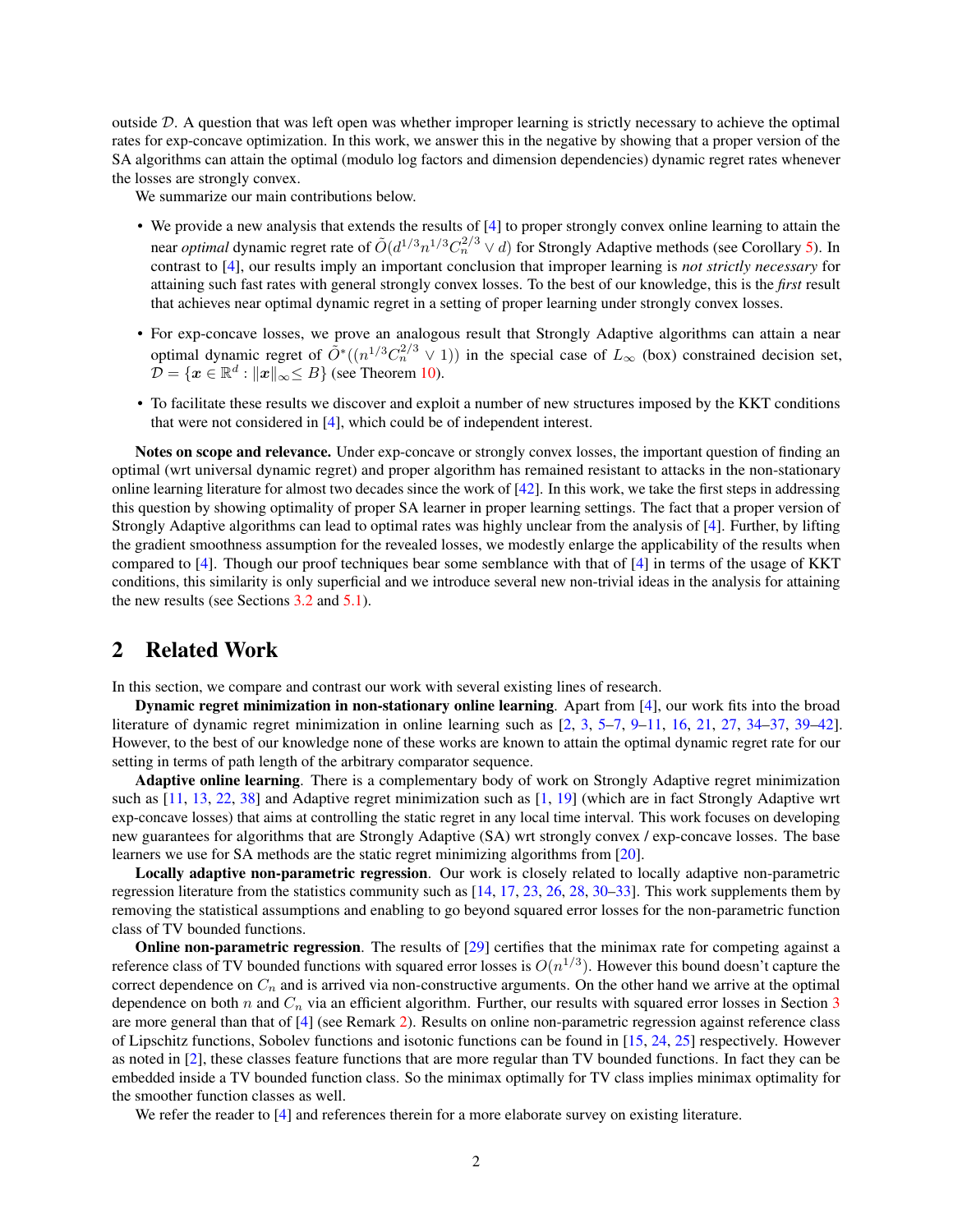## <span id="page-2-0"></span>3 A gentle start: Squared loss games

To start with, we consider the following squared loss game which will later play a pivotal role in the generalization to strongly convex losses.

- At time  $t \in [n] := \{1, \ldots, n\}$ , player predicts  $x_t \in [-B, B]$ .
- Adversary reveals a label  $y_t \in [-G, G]$
- Player suffers loss  $(y_t x_t)^2$ .

We make the following assumption.

**Assumption A1:** We assume that  $[-B, B] \subseteq [-G, G]$  with  $B \ge 1$  without loss of generality. Define a class of comparators as:

$$
\mathcal{TV}^B(C_n) := \left\{ w_{1:n} \middle| TV(w_{1:n}) := \sum_{t=2}^n |w_t - w_{t-1}| \leq C_n, |w_t| \leq B \,\forall t \in [n] \right\}.
$$

We are interested in simultaneously controlling the dynamic regret against all sequences in  $\mathcal{TV}^B(C_n)$ . The main algorithm we use for this task is the Follow-the-Leading-History (FLH) from [\[19\]](#page-11-3) with Online Gradient Descent (OGD) run on the decision set [−B, B] as base learners. This algorithm will be referred as *FLH-OGD* strategy henceforth. We provide a description of FLH in Appendix [A](#page-13-0) for completeness. We have the following performance guarantee.

<span id="page-2-2"></span>**Theorem 1.** Suppose the labels  $y_t$  generated by the adversary belong to  $[-G, G]$ . Let  $x_t$  be the prediction at time t of *FLH* with learning rate  $\zeta = 1/(2(G + B)^2)$ , base learners as OGD with step sizes  $1/(2t)$  and decision set  $[-B, B]$ . *Then for any comparator sequence*  $(w_1, \ldots, w_n) \in \mathcal{TV}^B(C_n)$ 

$$
\sum_{t=1}^{n} (y_t - x_t)^2 - (y_t - w_t)^2 = \tilde{O}\left(n^{1/3} C_n^{2/3} \vee 1\right),
$$

*where*  $\tilde{O}(\cdot)$  *hides dependence on logarithmic factors of horizon*  $n, G, B$  *and*  $a \vee b := \max\{a, b\}$ *.* 

<span id="page-2-1"></span>Remark 2 (Adaptivity to  $C_n$  and safe (non-stochastic) oracle inequality). *The FLH-OGD strategy does not require* C<sup>n</sup> *as an input. Further, Theorem [1](#page-2-2) has implications in non-parametric regression under safety constraints. When the non-parametric estimator for the*  $TV^B$  *sequence class is required to obey a safety constraint that the estimator's outputs*  $x_t$  *must also lie in*  $[-B, B]$ *, Theorem [1](#page-2-2) implies the following oracle inequality:* 

$$
\sum_{t=1}^{n} (y_t - x_t)^2 + g(x_t) \le \min_{w_{1:n}} \sum_{t=1}^{n} (y_t - w_t)^2 + g(w_t) + \tilde{O}\left(n^{1/3} \text{TV}(w_{1:n})^{2/3} \vee 1\right),
$$

*where*  $g(x)$  *is a safety constraint such that*  $g(x) = \infty$  *when*  $|x| > B$  *and zero otherwise. This is a strict generalization of Remark 2 in [\[4\]](#page-11-0).*

### 3.1 Key insight behind the proof of Theorem [1](#page-2-2)

The insight we used in deriving regret rate in Theorem [1](#page-2-2) for a proper learning setup is based on the following idea: Suppose that we need to compete against a comparator sequence that incurs a Total Variation (TV) of  $C_n$ . We observe that, this comparator sequence of decisions in hindsight requires to obey the TV constraint while the decisions of the Strongly Adaptive (SA) learner need not obey any such constraints. Consider a time interval I where the comparator sequence assumes a constant value (say  $v_1$ ) in an *arbitrary* convex decision set D. There could be some other point in D (say  $v_2$ ) which can incur better cumulative loss within that interval. Note that the comparator sequence may not assume the value  $v_2$  in the interval I due to the global TV constraint. Due to the strongly adaptive property, the regret (against  $v_1$ ) of the SA learner in interval I is then bounded by the regret (against  $v_1$ ) of the static point  $v_2$ , which is less than or equal to zero, plus an extra log term. The presence of such non-positive terms can delicately offset the effect of the positive log terms when summed across all such intervals to get favorable dynamic regret rates. How small the non-positive terms are, when summed across all intervals, depends on the magnitude of  $C_n$  (and indirectly on n).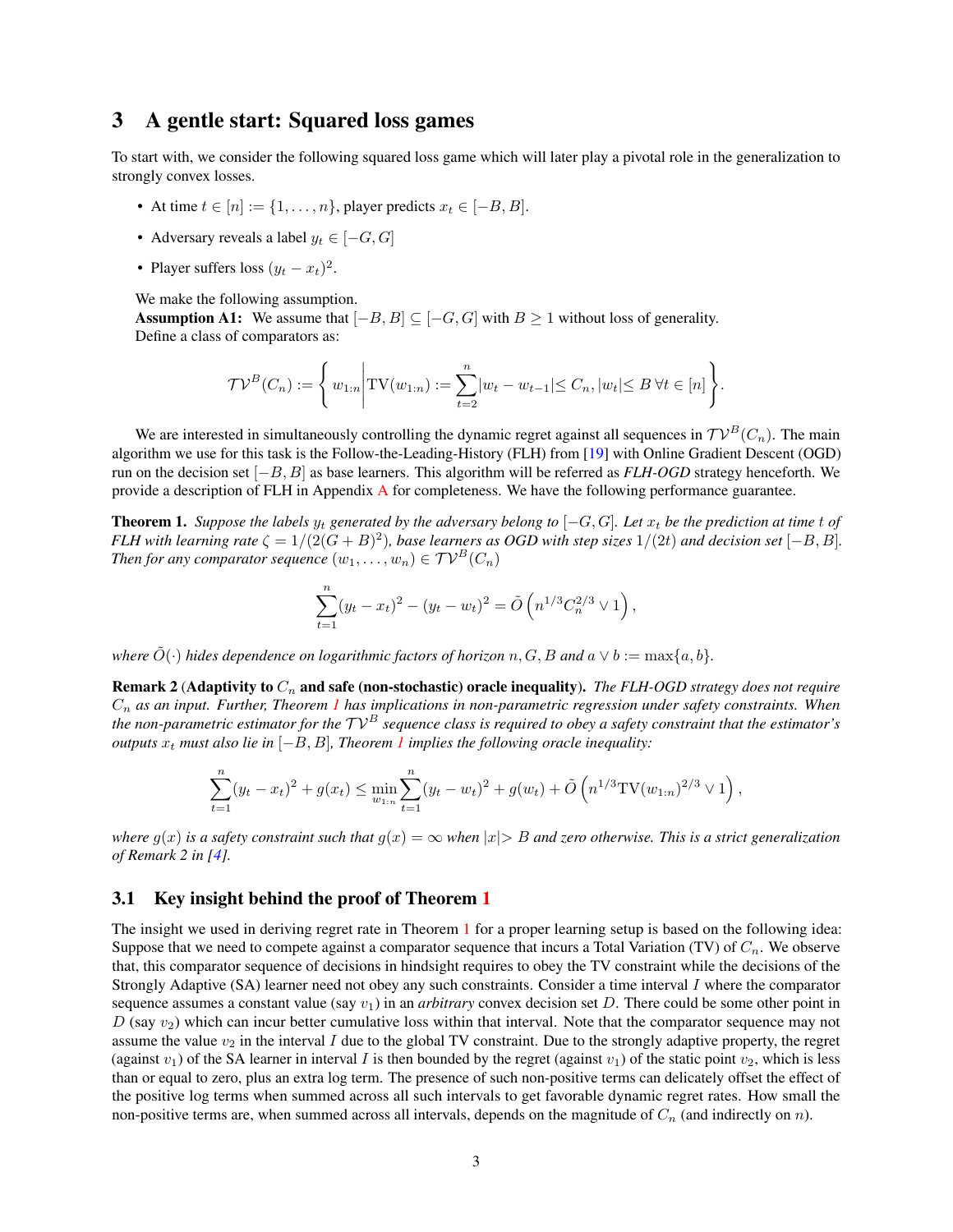#### <span id="page-3-0"></span>3.2 Detailed road map for the proof of Theorem [1](#page-2-2)

In this section, we focus on conveying the main ideas of our proof deferring the formal details to Appendix [B.](#page-13-1) We start by briefly reviewing the proof strategy of [\[4\]](#page-11-0) and then intuitively capture the points of similarities and differences in our analysis. Throughout the proof we use the shorthand  $[a, b] := \{a, a + 1, \ldots, b\}$  for two natural numbers  $a < b$ .

We start by characterizing the offline optimal. Define the sign function as  $sign(x) = 1$  if  $x > 0$ ;  $-1$  if  $x < 0$ ; and some  $v \in [-1, 1]$  if  $x = 0$ .

<span id="page-3-4"></span>Lemma 3. *(characterization of offline optimal)* Consider the following convex optimization problem (where  $\tilde{z}_1, ..., \tilde{z}_{n-1}$ *are introduced as dummy variables)*

$$
\tilde{u}_1, \dots, \tilde{u}_n, \tilde{z}_1, \dots, \tilde{z}_{n-1} \quad \frac{1}{2} \sum_{t=1}^n (y_t - \tilde{u}_t)^2
$$
\n
$$
\text{s.t.} \qquad \tilde{z}_t = \tilde{u}_{t+1} - \tilde{u}_t \,\forall t \in [n-1],
$$
\n
$$
\sum_{t=1}^{n-1} |\tilde{z}_t| \le C_n,
$$
\n(1a)

<span id="page-3-3"></span><span id="page-3-2"></span><span id="page-3-1"></span>
$$
-B \le \tilde{u}_t \,\forall t \in [n],\tag{1b}
$$

<span id="page-3-5"></span>
$$
\tilde{u}_t \le B \,\forall t \in [n],\tag{1c}
$$

Let  $u_1, \ldots, u_n, z_1, \ldots, z_{n-1}$  *be the optimal primal variables and let*  $\lambda \geq 0$  *be the optimal dual variable corresponding to the constraint* [\(1a\)](#page-3-1). Further, let  $\gamma_t^- \geq 0, \gamma_t^+ \geq 0$  be the optimal dual variables that correspond to constraints [\(1b\)](#page-3-2) *and* [\(1c\)](#page-3-3) *respectively for all*  $t \in [n]$ *. By the KKT conditions, we have* 

- **stationarity:**  $u_t y_t = \lambda (s_t s_{t-1}) + \gamma_t^- \gamma_t^+$ , where  $s_t \in \partial |z_t|$  *(a subgradient). Specifically,*  $s_t =$  $\sigma = \frac{\sin(u_{t+1} - u_t)}{i f |u_{t+1} - u_t} > 0$  *and*  $s_t$  *is some value in* [-1, 1] *otherwise. For convenience of notations later, we also define*  $s_n = s_0 = 0$ .
- *complementary slackness:* (a)  $\lambda (\sum_{t=2}^{n} |u_t u_{t-1}| C_n) = 0$ ; (b)  $\gamma_t^-(u_t + B) = 0$  and  $\gamma_t^+(u_t B) = 0$  for *all*  $t \in [n]$

Let the optimal solution constructed by the offline oracle be denoted by  $u_{1:n}$  (termed as offline optimal henceforth). In [\[4\]](#page-11-0), a partition  $\mathcal{P} = \{ [i_s, i_t], i \in [M] \}$  of  $[n]$  is formed with cardinality  $|\mathcal{P}| = M = O(n^{1/3} C_n^{2/3} \vee 1)$ . The partition has an additional property that within each bin  $[i_s, i_t] \in \mathcal{P}$ , we have  $C_i := \sum_{j=i_s+1}^{i_t} |u_j - u_{j-1}| \leq B/\sqrt{i_t - i_s + 1}$ (see Lemma [17\)](#page-17-0). Then for each bin, a three term regret decomposition is employed as follows:

$$
\underbrace{\sum_{j=i_s}^{i_t} (y_j - x_j)^2 - (y_j - \bar{y}_i)^2}_{T_{1,i}} + \underbrace{\sum_{j=i_s}^{i_t} (y_j - \bar{y}_i)^2 - (y_j - \bar{u}_i)^2}_{T_{2,i}} + \underbrace{\sum_{j=i_s}^{i_t} (y_j - \bar{u}_i)^2 - (y_j - u_j)^2}_{T_{3,i}},
$$
\n(2)

where  $\bar{u}_i = \sum_{j=i_s}^{i_t} u_j/(i_t - i_s + 1)$  and  $\bar{y}_i = \sum_{j=i_s}^{i_t} y_j/(i_t - i_s + 1)$  and  $x_j$  are the predictions of the learner. They use online averaging as base learners for FLH. By strong adaptivity, they show  $T_{1,i} = O(\log n)$ . They show that  $T_{3,i}$  can be  $O(\lambda C_i)$  in general where  $\lambda$  is the dual variable arising from the KKT conditions (see Lemma [3\)](#page-3-4) which can be even  $\Theta(n)$  in the worst case. Since  $\bar{y}_i$  is the static minimizer of  $g(x) = \sum_{j=i_s}^{i_t} (y_j - x)^2$ , they bound  $T_{2,i}$ by a non-positive term which when added to  $T_{3,i}$  can diminish into an  $O(1)$  quantity. Thus regret within the bin  $[i_s, i_t]$  is  $T_{1,i} + T_{2,i} + T_{3,i} = O(\log n)$ . This regret bound is added across all  $O(n^{1/3}C_n^{2/3} \vee 1)$  bins of P to yield an  $\tilde{O}(n^{1/3}C_n^{2/3} \vee 1)$  dynamic regret.

In our protocol of squared loss games, the labels  $y_t \in [-G, G] \supseteq [-B, B]$ . So we can't use online averages as base learner for constructing a proper learning algorithm. So in this work we use projected OGD as base learners with decision set  $[-B, B]$ . With such an algorithm, we may attempt to work with a slightly modified version of the three term regret decomposition of [\(2\)](#page-3-5) as: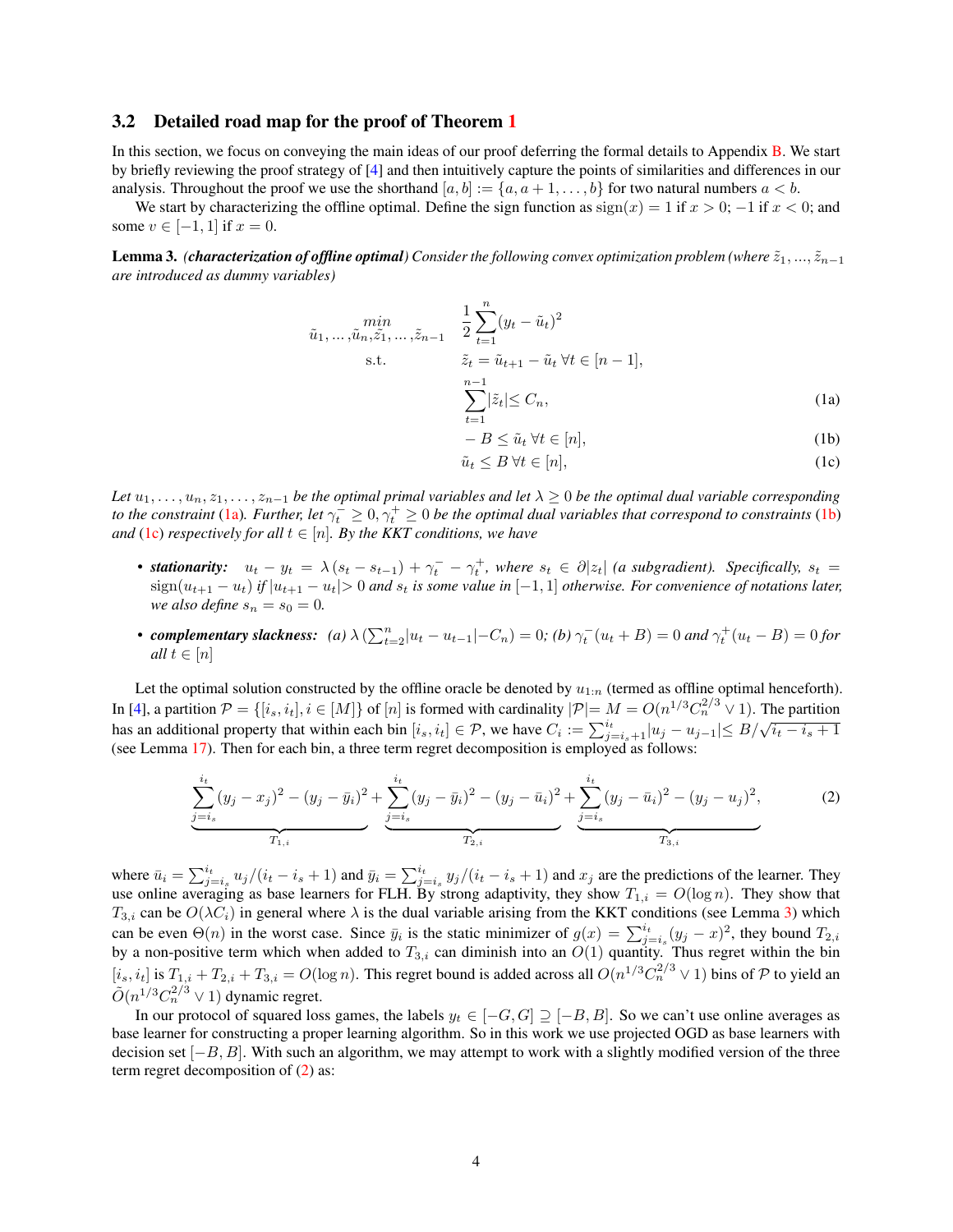<span id="page-4-0"></span>
$$
\underbrace{\sum_{j=i_s}^{i_t} (y_j - x_j)^2 - (y_j - \Pi(\bar{y}_i))^2}_{T'_{1,i}} + \underbrace{\sum_{j=i_s}^{i_t} (y_j - \Pi(\bar{y}_i))^2 - (y_j - \bar{u}_i)^2}_{T'_{2,i}} + \underbrace{\sum_{j=i_s}^{i_t} (y_j - \bar{u}_i)^2 - (y_j - u_j)^2}_{T'_{3,i}},
$$
 (3)

where  $\Pi(x)$  is the projection of  $x \in \mathbb{R}$  to the interval  $[-B, B]$ . Unfortunately while doing so, the term  $T'_{2,i}$  can be not negative enough to diminish  $T'_{3,i}$  to an  $O(1)$  quantity. We provide an empirical demonstration of this phenomenon in Fig[.1.](#page-5-0) At this point, we hope that we have made a clear case on why the analysis of [\[4\]](#page-11-0) cannot be directly extended to handle proper learning.

To get around this issue, we first identify two regimes for the dual variable  $\lambda$ . We show that when  $\lambda = O(n^{1/3}/C_n^{1/3})$ , one can still work with the same partitioning  $P$  of [\[4\]](#page-11-0) (see Lemma [17\)](#page-17-0) and use a decomposition similar to Eq.[\(3\)](#page-4-0) to get the desired regret bound (see Lemma [19\)](#page-17-1).

Before explaining the details of the regime  $\lambda = \Omega(n^{1/3}/C_n^{1/3})$ , we introduce the following definitions for convenience:

#### <span id="page-4-4"></span>Definition 4.

- For a bin  $[a, b] \subseteq \{2, \ldots, n-1\}$ , the offline optimal solution is said to assume Structure 1 if  $u_j = u_a \in (-B, B)$ *for all*  $j \in [a, b]$  *and*  $u_b > u_{b+1}$  *and*  $u_a > u_{a-1}$ *.*
- For a bin  $[a, b] \subseteq \{2, \ldots, n-1\}$ , the offline optimal solution is said to assume Structure 2 if  $u_j = u_a \in (-B, B)$ *for all*  $j \in [a, b]$  *and*  $u_b < u_{b+1}$  *and*  $u_a < u_{a-1}$ *.*
- *For a bin*  $[a, b]$ *, we define gap*<sub>*min*</sub></sub> $(\beta, [a, b]) := \min_{j \in [a, b]} |u_j \beta|$  *where*  $\beta \in \mathbb{R}$ *.*

Consider the following two conditions.

**Condition 1:** For a bin  $[i_s, i_t] \in \mathcal{P}$ , the offline optimal satisfies  $\text{gap}_{\text{min}}(-B, [i_s, i_t]) \geq \text{gap}_{\text{min}}(B, [i_s, i_t])$  and within at-least one sub-interval  $[r, s] \subseteq [i_s, i_t]$ , the offline optimal assumes the form of Structure 2.

Condition 2: For a bin  $[i_s, i_t] \in \mathcal{P}$ , the offline optimal satisfies  $\text{gap}_{\text{min}}(-B, [i_s, i_t]) < \text{gap}_{\text{min}}(B, [i_s, i_t])$  and within at-least one sub-interval  $[r, s] \subseteq [i_s, i_t]$ , the offline optimal assumes the form of Structure 1.

Define:

$$
Q := \{ [i_s, i_t] \in \mathcal{P} : \text{ the offline optimal satisfies Condition 1 or 2 in } [i_s, i_t] \}.
$$

We refine a bin  $[i_s, i_t] \in \mathcal{Q}$  that satisfy Condition 1 into smaller sub-intervals as shown in Fig[.2,](#page-6-1) such that: for a style U sub-interval, the offline optimal takes the form of Structure 2 and for a style V sub-interval, the offline optimal has a non-decreasing section followed by an optional decreasing section. A similar refinement is also performed for bins in Q that satisfy Condition 2.

Our strategy is to bound:

<span id="page-4-2"></span>regret in style U sub-intervals = 
$$
O(\log n) +
$$
 a negative term. (4)

This is accomplished by a two term regret decomposition. Suppose  $[a, b]$  is a style U sub-interval. We use the decomposition:

$$
\underbrace{\sum_{j=a}^{b} (y_j - x_j)^2 - (y_j - w)^2}_{T_1} + \underbrace{\sum_{j=a}^{b} (y_j - w)^2 - (y_j - u_j)^2}_{T_2},
$$
\n(5)

with  $w = \Pi \left( \sum_{j=a}^{b} y_j/(b - a + 1) \right)$ . Next, we bound

<span id="page-4-3"></span><span id="page-4-1"></span>regret in style V sub-intervals = 
$$
O(\log n)
$$
, (6)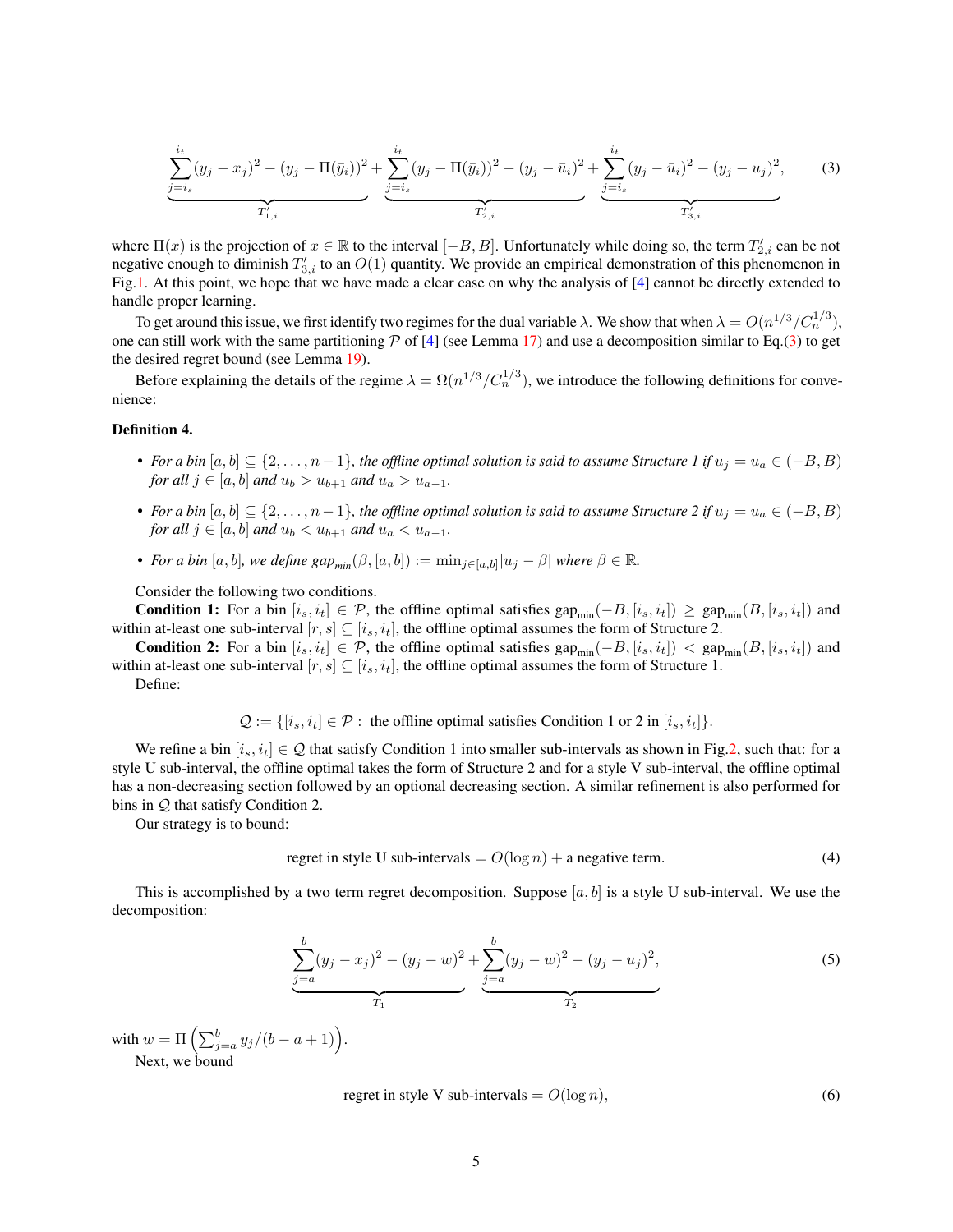<span id="page-5-0"></span>

Figure 1: Plot of  $T'_{2,2} + T'_{3,2}$  (see Eq.[\(3\)](#page-4-0) with  $i = 2$ ) for the Example [15](#page-14-0) in Appendix [B.](#page-13-1) In this example,  $C_n = O(1/\sqrt{n})$ and the partitioning procedure of [\[4\]](#page-11-0) creates a partition  $P$  of  $[n]$  containing two bins. We see that  $T'_{2,2}+T'_{3,2}$  in the *second bin grows roughly as* O(n 1/4 )*. However for applying the analysis of [\[4\]](#page-11-0), we require this quantity for each bin in* P *to grow as*  $O(1)$ *. This makes the direct extension of the techniques in [\[4\]](#page-11-0) with*  $\bar{y}_i$  *replaced by*  $\Pi(\bar{y}_i)$  *as in Eq.*[\(3\)](#page-4-0) *inapplicable for the proper learning setting we study.*

using a similar two term regret decomposition as in Eq.[\(5\)](#page-4-1) with w replaced by a carefully chosen  $w_j \in [(u_a \wedge \dots \wedge$  $(u_b), (u_a \vee \ldots \vee u_b)]$  such that  $\sum_{j=a+1}^{b} \mathbb{I}\{w_j \neq w_{j-1}\} \leq 6$  where  $\mathbb{I}\{\cdot\}$  is the indicator function taking values in  $\{0, 1\}$ . We use the notation  $x \wedge y = \min\{x, y\}$ 

We perform this task of refinement for every interval  $[i_s, i_t]$  in  $\mathcal{Q}$ . Then we bound the regret in the resulting sub-intervals (as per Eq.[\(4\)](#page-4-2) or [\(6\)](#page-4-3)) and add the regret bounds across all such sub-intervals. Note that the total number of sub-intervals after refinement can be much larger than  $|\mathcal{P}| = O(n^{1/3}C_n^{2/3} \vee 1)$ . So if the bound in Eq.[\(4\)](#page-4-2) is not tight enough, then there is a possibility that the resulting regret bound can be highly sub-optimal. This poses a major challenge in contrast to the analysis of [\[4\]](#page-11-0) where they only need to work with a partition of size  $O(n^{1/3}C_n^{2/3} \vee 1)$  and bound the regret in each interval of the partition by an  $\tilde{O}(1)$  quantity.

To address this issue, we form tight bounds for Eq.[\(4\)](#page-4-2) by exploiting certain structures in the KKT conditions that were previously unexplored in [\[4\]](#page-11-0) via Lemmas [16,](#page-15-0) [22,](#page-20-0) [23](#page-21-0) and [24.](#page-22-0) Of particular interest is Lemma [16](#page-15-0) which highlights a fundamental way in which the adversary is constrained. Then we prove that if every bin  $[i_s, i_t] \in \mathcal{Q}$  satisfies  $gap_{\text{min}}(-B, [i_s, i_t]) \vee gap_{\text{min}}(B, [i_s, i_t]) \ge \mu_{\text{th}}$  where  $\mu_{\text{th}}$  is as defined in Lemma [23,](#page-21-0) then the culmination of the negative terms in Eq.[\(4\)](#page-4-2) can gracefully offset the effect of the positive  $O(\log n)$  terms in Eq.(4) and Eq.[\(6\)](#page-4-3) when summed across all refined intervals to obtain an  $O(n^{1/3}C_n^{2/3} \vee 1)$  bound overall for  $\sum_{[i_s,i_t]\in\mathcal{Q}}\sum_{j=i_s}^{i_t} (y_j - x_j)^2 - (y_j - u_j)^2$  (see proof of Lemma [24\)](#page-22-0).

Further we show in Lemma [23](#page-21-0) that when  $\lambda = \Omega(n^{1/3}/C_n^{1/3})$  and  $C_n = \tilde{O}(n)$ , the criterion gap<sub>min</sub> $(-B, [i_s, i_t]) \vee$  $gap_{\text{min}}(B, [i_s, i_t]) \geq \mu_{\text{th}}$  is always satisfied for every bin  $[i_s, i_t] \in \mathcal{Q}$ . This can be seen informally as follows. Recall that the TV of the offline optimal within the bin  $[i_s, i_t]$  is a "small" quantity that is at-most  $(B/\sqrt{i_t - i_s + 1}) \leq B$ . So if gap<sub>min</sub> $(-B, [i_s, i_t])$  is small, then due to this small TV constraint, we expect the quantity gap<sub>min</sub> $(B, [i_s, i_t])$  to be sufficiently large and vice versa.

Finally, for each bin in  $\mathcal{R} := \mathcal{P} \setminus \mathcal{Q}$  we show (by using Lemma [20\)](#page-18-0) that its regret contribution can be bounded by  $O(\log n)$ . Since  $|\mathcal{R}| = O(n^{1/3}C_n^{2/3} \vee 1)$ , such regret bounds lead to  $\tilde{O}(n^{1/3}C_n^{2/3} \vee 1)$  bound overall when summed across all bins in R.

Before closing this section, we capture the intuition behind the importance of the criterion gap<sub>min</sub>( $-B$ , [is, it]) ∨  $\text{gap}_{\text{min}}(B, [i_s, i_t]) \geq \mu_{\text{th}}$  and why it can produce a sufficiently negative term in Eq.[\(4\)](#page-4-2). Let's consider a style U sub-interval [a, b] obtained by refining a bin [i<sub>s</sub>, i<sub>t</sub>]  $\in \mathcal{Q}$  which satisfy Condition 1. Since [a, b] is style U subinterval, the offline optimal takes the form of Structure 2 in [a, b]. Suppose that  $|B + u_a| \geq \text{gap}_{\text{min}}(-B, [i_s, i_t])$  ≥  $gap_{min}(B, [i_s, i_t]) \geq \mu_{th}$ . Here the first inequality holds by the definition of  $gap_{min}(-B, [i_s, i_t])$ . Also, note that  $u_j = u_a$  for all  $j \in [a, b]$  by the definition of Structure 2. Let  $\bar{y}_{a \to b} := \sum_{j=a}^b y_j/(b-a+1)$ . From the KKT conditions it can be shown that  $\bar{y}_{a\to b} < u_a$ . We provide intuitive explanation for the case  $\Pi(\bar{y}_{a\to b}) = -B$ . This can happen only when  $\bar{y}_{a\to b} \leq -B$ . Qualitatively in such a scenario, we expect the decision  $-B$  to be much better than playing the decision  $u_a$  which is bigger than  $-B$ . Whenever there is sufficient gap (more formally a gap of at-least  $\mu_{th}$ ) between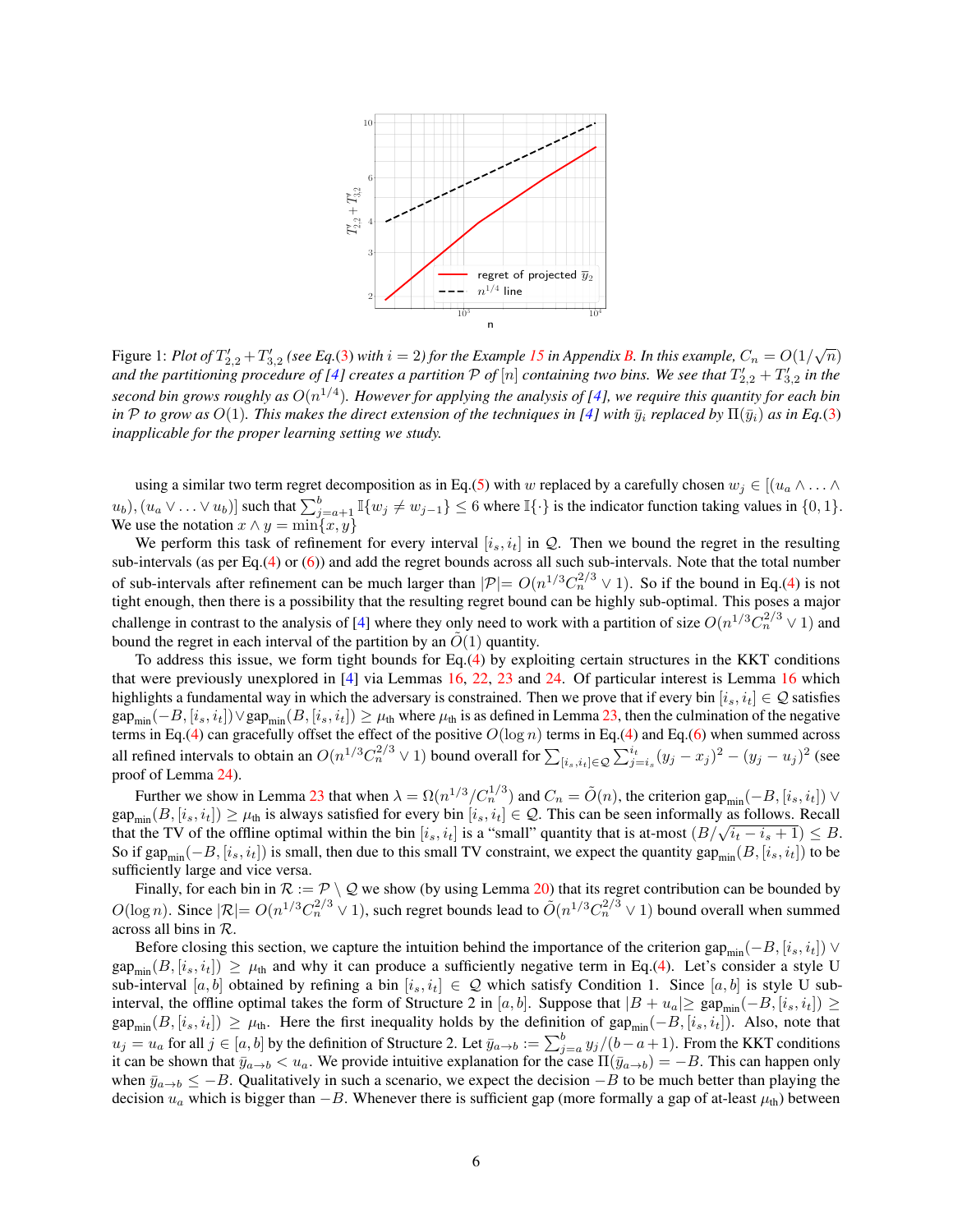$-B$  and  $u_a$ , one can expect that  $u_a$  can be very sub-optimal in comparison to  $-B (= \Pi(\bar{y}_{a\to b}))$  which makes the term  $T_2$  in Eq.[\(5\)](#page-4-1) (with  $w = -B$  and  $u_j = u_a$ ) sufficiently negative.

When  $\bar{y}_{a\to b} \in (-B, B), T_2$  with  $w = \bar{y}_{a\to b}$  can be shown to be sufficiently negative using the arguments of [\[4\]](#page-11-0). However, the interplay of this negative term with the sum of regret bounds in all refined intervals is more delicate as described in the proof of Lemma [24.](#page-22-0)

<span id="page-6-1"></span>

Figure 2: *Refinement of a bin*  $[i_s, i_t] \in \mathcal{P}$  *that satisfy Condition 1 in Section* [3.2](#page-3-0) *into smaller style U and style V sub-intervals. Blue dots represent the optimal sequence*

### <span id="page-6-2"></span>4 Performance guarantees for strongly convex losses

In this section, we extend the results on squared error losses to general strongly convex losses.

#### 4.1 Strongly convex losses and box decision set

In this section, we show that the style of analysis presented for squared error losses directly generalizes to strongly convex losses in multi-dimensions whenever the decision set is an  $L_{\infty}$  norm ball. The main idea is to provide a reduction to the uni-variate squared loss games via standard surrogate loss tricks [\[20\]](#page-11-13) and instantiate FLH-OGD appropriately. All unspecified proofs for this section are deferred to Appendix [C.](#page-25-0) We consider the following protocol:

- At time  $t \in [n]$  learner predicts  $x_t \in \mathbb{R}^d$  with  $||x_t||_{\infty} \leq B$ .
- Adversary reveals loss  $f_t$ .
- Learner suffers loss  $f_t(\mathbf{x}_t)$ .

We have the following Corollary due to Theorem [1.](#page-2-2)

<span id="page-6-0"></span>**Corollary 5.** Let the loss functions  $f_t$  be H strongly convex in  $L_2$  norm across the (box) domain  $\mathcal{D} = \{x \in \mathbb{R}^d :$  $\|{\boldsymbol x}\|_\infty \le B\}$ . i.e,  $f_t({\boldsymbol y}) \ge f_t({\boldsymbol x}) + \nabla f_t({\boldsymbol x})^T({\boldsymbol y}-{\boldsymbol x}) + \frac{H}{2}\|{\boldsymbol y}-{\boldsymbol x}\|_2^2$  for all  ${\boldsymbol x},{\boldsymbol y} \in \mathcal{D}$ . Suppose  $\|\nabla f_t({\boldsymbol x})\|_\infty \le G_\infty$  for  $all \ x \in \mathcal{D}$ . For each  $i \in [d]$ , construct surrogate losses  $\ell_t^{(i)} : \mathbb{R} \to \mathbb{R}$  as  $\ell_t^{(i)}(x) = (x - (x_t[i] - \nabla f_t(x_t)[i]/H))^2$ *where*  $x_t$  *is the prediction of the learner at time t. By running d instances of uni-variate FLH-OGD (Fig[.4](#page-13-2) in Appendix A*) with decision set  $[-B, B]$  and learning rate  $\zeta = 1/(2(2B + G_{\infty}/H)^2)$  where instance i predicts  $x_t[i]$  at time t and suffers losses  $\ell_t^{(i)}$ , we have

$$
\sum_{t=1}^n f_t(\boldsymbol{x}_t) - f_t(\boldsymbol{w}_t) = \tilde{O}\left(d^{1/3}n^{1/3}C_n^{2/3} \vee d\right),
$$

*for any comparator sequence*  $w_{1:n}$  *with*  $TV(w_{1:n}) := \sum_{t=2}^{n} ||w_t - w_{t-1}||_1 \leq C_n$ .  $\tilde{O}(\cdot)$  *hides the dependence on factors of*  $\log n, B, H, G_{\infty}$ *.* 

When compared with the information theoretic lower bound of [\[4\]](#page-11-0) (Proposition 11 there), we see that the rate of Theorem [1](#page-2-2) is optimal (modulo log factors) wrt to n,  $C_n$  and d. The dependence of  $O(d)$  for low  $C_n$  regimes is due to the fact that we only assume  $\|\nabla f_t(\boldsymbol{x})\|_{\infty} = O(1)$  as opposed to assuming  $\|\nabla f_t(\boldsymbol{x})\|_2 = O(1)$ .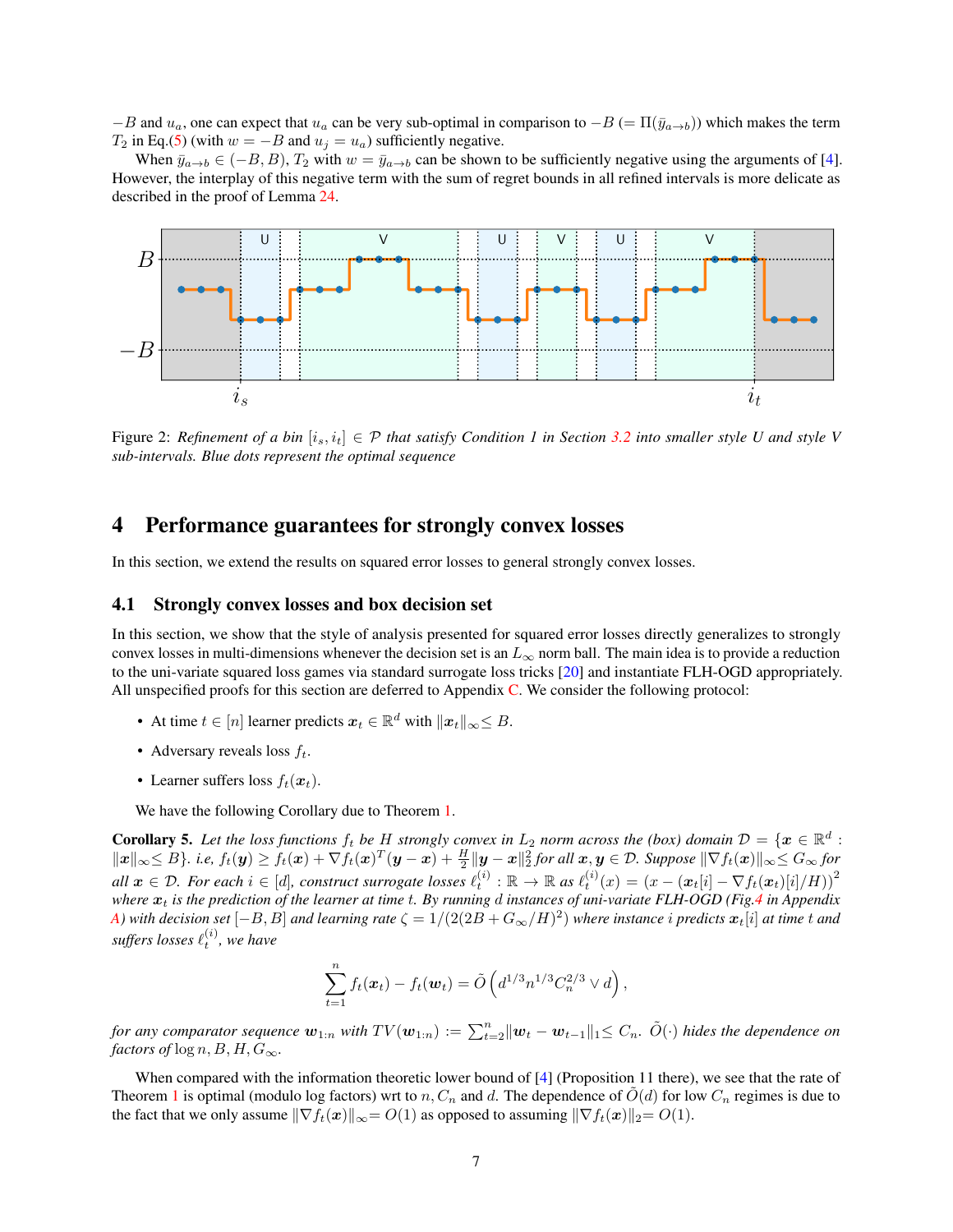Remark 6. *(relaxed assumptions & improvements) Unlike [\[4\]](#page-11-0), we do not assume gradient Lipschitzness of the losses*  $f_t$ . Further, for the box decision set, our results attain an optimal  $O(d^{1/3})$  dimension dependence on regret in the *non-trivial regime of*  $C_n \geq 1/n$  *in comparison to the*  $O(d^2)$  *dependence of [\[4\]](#page-11-0) for strongly convex losses.* 

Remark 7. *We emphasize that the theory developed in Section [3](#page-2-0) is vital for extending the results with the surrogate losses*  $\alpha$  *as in Corollary [5.](#page-6-0) Consider squared losses*  $\ell_t(x) = (x - y_t)^2$  *with labels*  $y_t$  *such that*  $|y_t| \le Y$  *for all t.* [\[4\]](#page-11-0) *requires that* the predictions  $x_t$  obey  $x_t \in [-Y, Y]$ . In our use case with surrogate losses  $\ell_t^{(i)}(x) = (x - (\bm{x}_t[i] - \nabla f_t(\bm{x}_t)[i]/H))^2$ *such a requirement can be not well defined. Here the labels can be regarded*  $y_t = x_t[i] - \nabla f_t(x_t)[i]/H$  *which depends on*  $x_t[i]$ . As per the setup of Corollary [5,](#page-6-0) the i<sup>th</sup> FLH-OGD instance uses losses  $\ell_t^{(i)}$ ,  $t \in [n]$  and its prediction at time t *is*  $x_t[i]$ . So constructing a uniform bound Y to contain the predictions  $x_t[i]$  requires a uniform bound on the predictions  $x_t[i]$  *itself for all t which is self conflicting. Hence the strategy of [\[4\]](#page-11-0) for squared error losses is incompatible for using the surrogate losses*  $\ell_t^{(i)}$ .

#### 4.2 Strongly convex losses and general convex decision sets

<span id="page-7-0"></span>In this section, we show how to convert an optimal algorithm described in Section [4](#page-6-2) for the box decision set to an optimal (modulo factors of  $\log n$  and dimensions dependencies) algorithm for any convex decision set via a black box reduction. This reduction is essentially due to the seminal work of [\[12\]](#page-11-17).

> Box to general convex set reduction: Inputs - Decision set  $W, G > 0$ 1. Let D be the tightest box that circumscribes W. i.e,  $D = \{x \in \mathbb{R}^d : ||x||_{\infty} \leq$  $\sup_{w\in\mathcal{W}}\|w\|_{\infty}\}.$ 2. Let  $A$  be the algorithm attaining the guarantee in Corollary  $5$  with decision set  $\mathcal{D}$  and  $G_{\infty} = 2G$ . 3. At round t, get iterate  $x_t$  from A. 4. Play  $\hat{\boldsymbol{x}}_t = \Pi_{\mathcal{W}}(\boldsymbol{x}_t) := \operatorname{argmin}_{\boldsymbol{y} \in \mathcal{W}} ||\boldsymbol{x}_t - \boldsymbol{y}||_1$ . 5. Get loss  $f_t$ . 6. Construct surrogate loss  $\ell_t(x) = f_t(x) + G \cdot S(x)$ , where  $S(x) := ||x - \ell(x)||$  $\Pi_{\mathcal{W}}(x)\|_1.$ 7. Send  $\ell_t(\mathbf{x})$  to A.

Figure 3: Black box reduction from box to arbitrary convex decision set. This technique is due to [\[12\]](#page-11-17).

We have the following guarantee for the scheme in Fig. [3.](#page-7-0)

**Theorem 8.** Assume the notations in Fig. [3.](#page-7-0) Let the input decision set be W. Let the losses be H strongly convex in  $L_2$ *norm across* D and satisfy  $\|\nabla f_t(x)\|_{\infty} \leq G$  *for all*  $x \in \mathcal{D}$ . Then the reduction scheme in Fig. [3](#page-7-0) guarantees that

$$
\sum_{t=1}^n f_t(\hat{\pmb{x}}_t) - f_t(\pmb{w}_t) = \tilde{O}\left(d^{1/3}n^{1/3}C_n^{2/3} \vee d\right),\,
$$

*for any comparator sequence*  $w_{1:n} \in W$  *with*  $TV(w_{1:n}) := \sum_{t=2}^{n} ||w_t - w_{t-1}||_1 \leq C_n$ .  $\tilde{O}(\cdot)$  *hides the dependence on factors of*  $\log n$ ,  $H, G_{\infty}$ .

*Proof.* We start by listing several observations. First, note that the function  $S(x)$  is convex and 1-Lipschitz across  $\mathbb{R}^d$ . (Proposition 1 in [\[12\]](#page-11-17)).

Also, the sub-gradient  $\partial S(x) = \{y \in \mathbb{R}^d : y[j] = \text{sign}(x[j] - \Pi_{\mathcal{W}}(x)[j]) \} \in [d] \}$  (due to Theorem 4 in [\[12\]](#page-11-17)). Here  $sign(a) = a/|a|$  if  $|a| > 0$  and any number between  $[-1, 1]$  otherwise.

Finally the surrogate losses  $\ell_t$  are H strongly convex in L2 norm across D, as adding a convex function to strongly convex function preserves strong convexity. However,  $\ell_t$  are *not* gradient Lipschitz due to the component  $G||x - \Pi_{\mathcal{W}}(x)||_1$  being not smooth.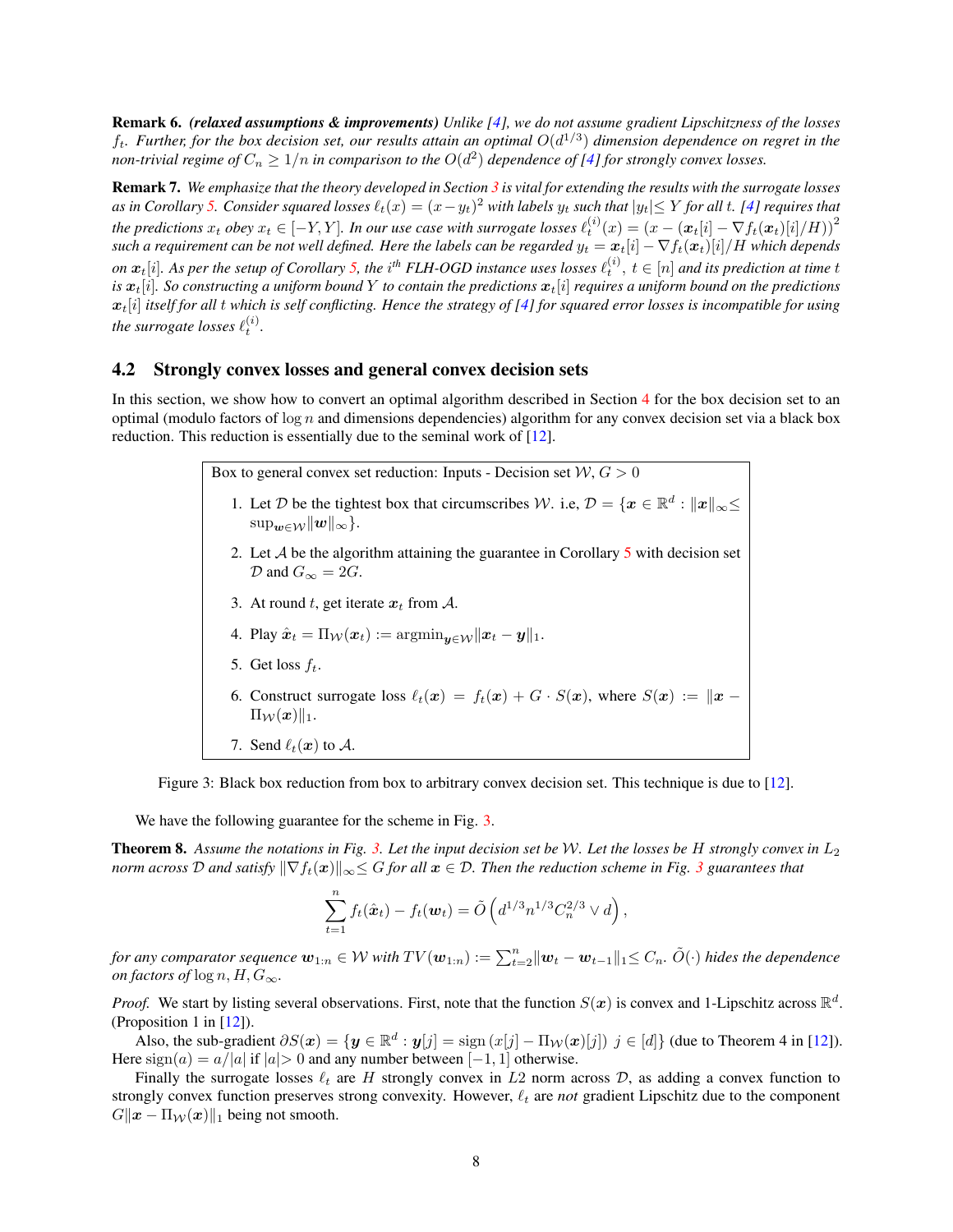We have that for any  $x \in \mathcal{D}$ ,

$$
\|\nabla \ell_t(\boldsymbol{x})\|_{\infty} \leq \|\nabla f_t(\boldsymbol{x})\|_{\infty} + G \|\partial S(\boldsymbol{x})\|_{\infty} \leq 2G,
$$

where the last line is due to the assumption that  $\|\nabla f_t(x)\|_{\infty} \leq G$  and  $\partial S(x)$  is just a vector of signs as established before.

Hence we have that the losses  $\ell_t$  sent to algorithm A satisfy the conditions of Corollary [5](#page-6-0) with  $G_{\infty} = 2G$ . Hence we have that

$$
\sum_{t=1}^{n} \ell_t(\boldsymbol{x}_t) - \ell_t(\boldsymbol{w}_t) = \tilde{O}\left(d^{1/3} n^{1/3} C_n^{2/3} \vee d\right),\tag{7}
$$

where  $w_{1:n}$  is as mentioned in the theorem statement.

By Taylor's theorem, we have that for some z in the line segment joining  $x_t$  and  $\hat{x}_t$ 

$$
f_t(\hat{\boldsymbol{x}}_t) = f_t(\boldsymbol{x}_t) + \nabla f_t(\boldsymbol{z})^T (\hat{\boldsymbol{x}}_t - \boldsymbol{x}_t) \\ \leq f_t(\boldsymbol{x}_t) + G \|\hat{\boldsymbol{x}}_t - \boldsymbol{x}_t\|_1 \\ = \ell_t(\boldsymbol{x}_t)
$$

where the inequality is due to Holder's inequality and the assumption that  $\|\nabla f_t(x)\|_{\infty} \leq G$  for all  $x \in \mathcal{D}$ .

Further for any  $w_t \in W$ , we have that  $f_t(w_t) = \ell_t(w_t)$ . Thus overall we obtain,

$$
\sum_{t=1}^{n} f_t(\hat{\boldsymbol{x}}_t) - f_t(\boldsymbol{w}_t) \leq \sum_{t=1}^{n} \ell_t(\boldsymbol{x}_t) - \ell_t(\boldsymbol{w}_t).
$$
\n(8)

<span id="page-8-3"></span><span id="page-8-1"></span><span id="page-8-0"></span> $\Box$ 

Combining Eq.[\(7\)](#page-8-0) and [\(8\)](#page-8-1) now yeilds the theorem.

Remark 9. We emphasize that the removal of gradient smoothness assumption for strongly convex losses (from [\[4\]](#page-11-0)) as *done in the current work was important to apply the reduction scheme of Fig[.3](#page-7-0) as the losses*  $\ell_t$  *are not gradient smooth.* 

### <span id="page-8-2"></span>5 Performance guarantees for exp-concave losses

In this section, we control the dynamic regret with exp-concave and gradient smooth losses when the decision set is an  $L_{\infty}$  ball. All unspecified lemma statements and proofs are deferred to Appendix [D.](#page-26-0) We make the following assumptions:

**Assumption B1:** The loss functions  $\ell_t$  are  $\alpha$  exp-concave in the box decision set  $\mathcal{D} = \{x \in \mathbb{R}^d : ||x||_{\infty} \leq B\}$  .ie,  $\ell_t(\boldsymbol{y}) \geq \ell_t(\boldsymbol{x}) + \nabla \ell_t(\boldsymbol{x})^T (\boldsymbol{y} - \boldsymbol{x}) + \frac{\alpha}{2} \left( \nabla \ell_t(\boldsymbol{x})^T (\boldsymbol{y} - \boldsymbol{x}) \right)^2 \text{ for all } \boldsymbol{x}, \boldsymbol{y} \in \mathcal{D}.$ 

**Assumption B2:** The loss functions  $\ell_t$  satisfy  $\|\nabla \ell_t(\boldsymbol{x})\|_2 \leq G$  and  $\|\nabla \ell_t(\boldsymbol{x})\|_{\infty} \leq G_{\infty}$  for all  $\boldsymbol{x} \in \mathcal{D}$ . Without loss of generality, we let  $G \wedge G_{\infty} \wedge B \geq 1$ , where  $a \wedge b := \min\{a, b\}.$ 

We consider the following protocol:

- At time  $t \in [n]$  learner predicts  $x_t \in \mathbb{R}^d$  with  $||x_t||_{\infty} \leq B$ .
- Adversary reveals the loss function  $\ell_t$ .

In view of Assumption B1, following [\[20\]](#page-11-13), one can define the surrogate losses:

$$
f_t(\boldsymbol{x}) = \left(\sqrt{\alpha/2} \nabla \ell_t(\boldsymbol{x}_t)^T (\boldsymbol{x} - \boldsymbol{x}_t) + 1/\sqrt{2\alpha}\right)^2.
$$
 (9)

It follows that

$$
\sum_{t=1}^n \ell_t(\boldsymbol{x}_t) - \ell_t(\boldsymbol{w}_t) \leq \sum_{t=1}^n f_t(\boldsymbol{x}_t) - f_t(\boldsymbol{w}_t),
$$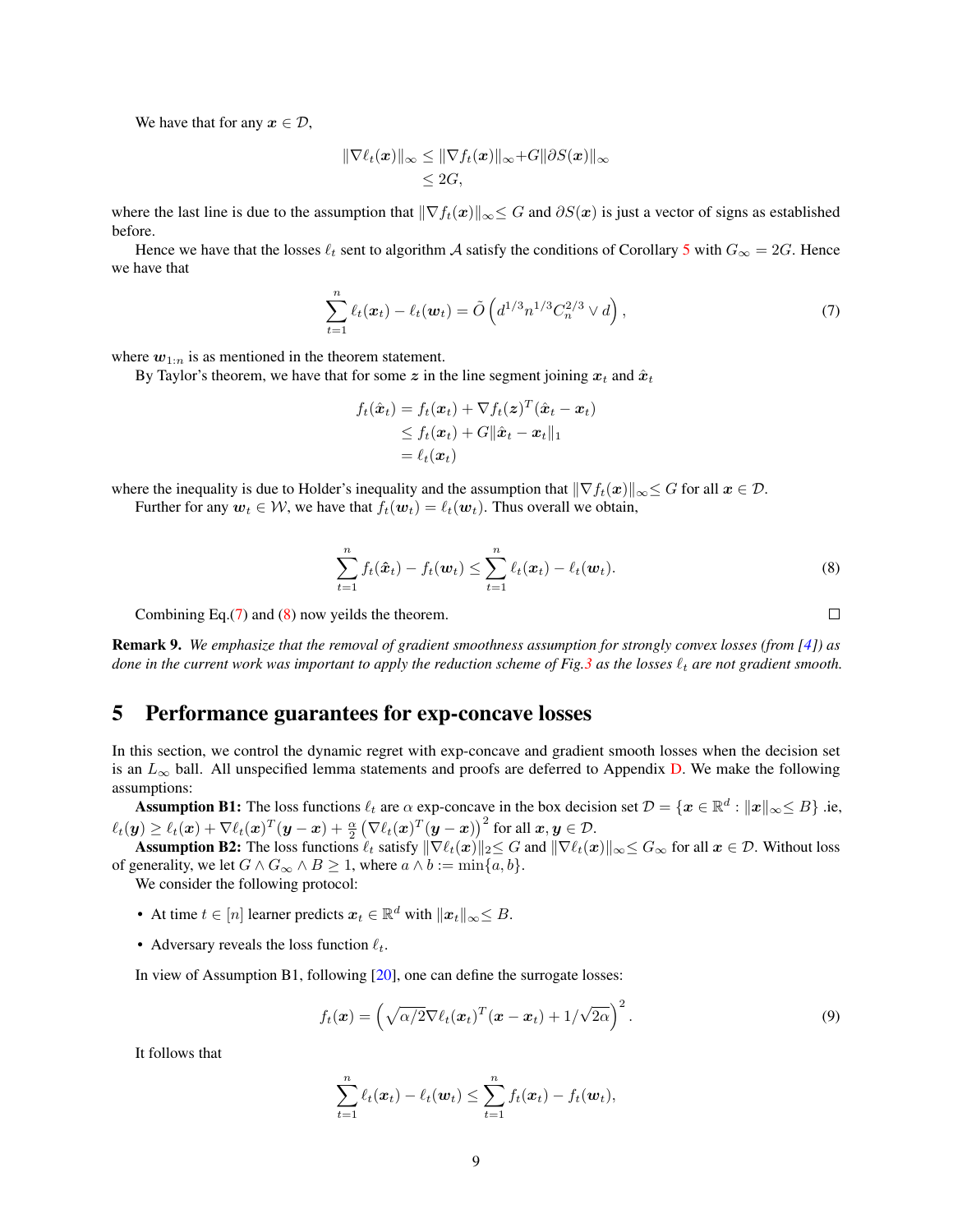where  $x_t, w_t \in \mathcal{D}$ .

Further, we make two useful observations about surrogate losses  $f_t$ .

First for  $x \in \mathcal{D}$ , since  $\left| \sqrt{\alpha/2} \nabla \ell_t(x_t)^T (x - x_t) + 1/\sqrt{2\alpha} \right| \leq 2GB\sqrt{\alpha d/2} + 1/\sqrt{2\alpha} := \gamma$ , we have that  $f_t$  are ļ  $1/(2\gamma^2)$  exp-concave over D (see Section 3.3 in [\[8\]](#page-11-18)).

Second, since  $\nabla^2 f_t(\boldsymbol{x}) = \nabla \ell_t(\boldsymbol{x}_t) \nabla \ell_t(\boldsymbol{x}_t)^T \preccurlyeq G^2 \boldsymbol{I}$ , we have that the losses  $f_t$  are  $G^2$  gradient Lipschitz over  $\mathcal{D}$ . We are interested in controlling the regret:

$$
R_n(C_n) := \sup_{\substack{\boldsymbol{w}_1,\ldots,\boldsymbol{w}_n \in \mathcal{D}\\ \sum_{t=2}^n \|\boldsymbol{w}_t - \boldsymbol{w}_{t-1}\|_1 \leq C_n}} \sum_{t=1}^n \ell_t(\boldsymbol{x}_t) - \ell_t(\boldsymbol{w}_t),
$$

where  $x_t$  is the decisions of the algorithm.

We have the following performance guarantee when the losses are exp-concave.

<span id="page-9-0"></span>**Theorem 10.** Suppose Assumptions B1-B2 are satisfied. Define  $\gamma := 2GB\sqrt{\alpha d/2} + 1/\sqrt{2\alpha}$ . By using the base learner as ONS with parameter  $\zeta = \min\left\{\frac{1}{16GB\sqrt{d}}, 1/(4\gamma^2)\right\}$ , decision set  $\mathcal D$ , loss at time  $t$  to be  $f_t$  and choosing *learning rate of FLH as* η = 1/(2γ 2 )*, FLH-ONS (Fig[.4](#page-13-2) in Appendix [A\)](#page-13-0) obeys*

$$
R_n(C_n) \leq \sup_{\substack{\mathbf{w}_1,\dots,\mathbf{w}_n \in \mathcal{D} \\ \sum_{t=2}^n ||\mathbf{w}_t - \mathbf{w}_{t-1}||_1 \leq C_n}} \sum_{t=1}^n f_t(\mathbf{x}_t) - f_t(\mathbf{w}_t)
$$
  
=  $\tilde{O}\left(140d^2(8G^2B^2\alpha d + G^2B^2 + 1/\alpha)(n^{1/3}C_n^{2/3} \vee 1)\right) \mathbb{I}\{C_n > 1/n\} + \tilde{O}\left(d(8G^2B^2\alpha d + 1/\alpha)\mathbb{I}\{C_n \leq 1/n\},\right)$ 

*where*  $x_t$  *is the decision of the algorithm at time t and*  $\tilde{O}(\cdot)$  *hides polynomial factors of*  $\log n$ . If  $\cdot$  *is the boolean indicator function assuming values in* {0, 1}*.*

Remark 11. *(relaxed assumptions & improvements) In [\[4\]](#page-11-0), it is assumed that the losses are gradient Lipschitz and exp-concave over an enlarged set*  $\mathcal{D}^{\dagger} = \{x : ||x||_{\infty} \leq B + G\}$  where B and G are as in Assumptions B1-B2. While *our proper learning results doesn't require gradient Lipschitzness and require exp-concavity to hold in the smaller constraint set* D *as in Assumption B1. Further [\[4\]](#page-11-0) attains a worse dependence of* O(d 3.5 ) *in the non-trivial regime*  $C_n \geq 1/n$ .

Further, we show in Appendix  $E$  that when the decision set is a polytope satisfying certain conditions, we can reparametrize the original problem into the framework of box constrained online learning with exp-concave losses.

### <span id="page-9-1"></span>5.1 Road map for the proof of Theorem [10](#page-9-0)

The proof of Theorem [10](#page-9-0) is facilitated by generalising the arguments used for proving Theorem [1.](#page-2-2) We first form a coarse partition of  $[n]$  namely  $P$  in Lemma [26](#page-27-0) by a direct extension of Lemma [17.](#page-17-0) For the regime where dual varaible  $\lambda = O(d^{1.25}n^{1/3}/C_n^{1/3})$ , we employ a two term regret decomposition for each bin  $[i_s, i_t] \in \mathcal{P}$  as follows:

$$
\underbrace{\sum_{j=i_s}^{i_t} f_j(\boldsymbol{x}_j) - f_j(\check{\boldsymbol{u}}_i)}_{T_{1,i}} + \underbrace{\sum_{j=i_s}^{i_t} f_j(\check{\boldsymbol{u}}_i) - f_j(\boldsymbol{u}_j)}_{T_{2,i}},
$$

where  $x_j$  is the prediction of the FLH-ONS algorithm and  $u_{1:n}$  is the offline optimal sequence in Lemma [25.](#page-26-1) We exhibit a choice of  $\check{u}_i \in \mathcal{D}$  in Lemma [29](#page-27-1) so that  $T_{1,i} + T_{2,i}$  when summed across all bins  $[i_s, i_t] \in \mathcal{P}$  yield a total regret of  $\tilde{O}^*(n^{1/3}C_n^{2/3} \vee 1)$ .

For handling the alternate regime  $\lambda = \Omega(d^{1.25}n^{1/3}/C_n^{1/3})$ , we provide a refinement scheme fineSplit in Fig[.8](#page-35-0) in Appendix [D.](#page-26-0) Specifically let  $R$  be the set of all intervals in  $P$  that satisfy the prerequisite of fineSplit procedure. Let  $S := \mathcal{P} \setminus \mathcal{R}$ .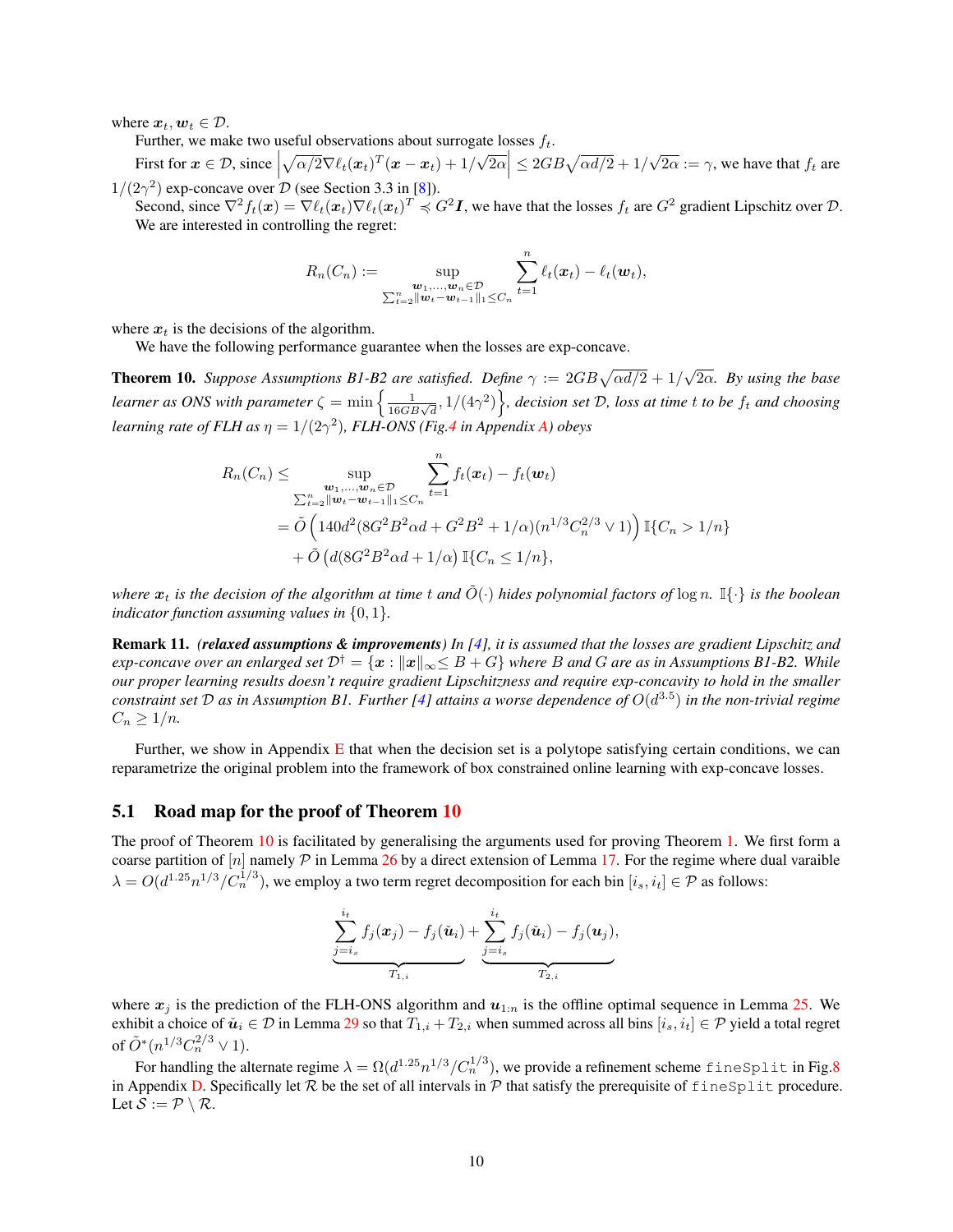For each interval in R, we invoke  $\text{fineSplit}$ . This refinement scheme splits the original interval into sub-bins that satisfy either the properties in Lemma [36](#page-34-0) (which can be regarded as a generalization of style U sub-bins in Section [3.2\)](#page-3-0) or Lemma [37](#page-35-1) (which can be regarded as a generalization of style V sub-bins in Section [3.2\)](#page-3-0). Sub-bins that satisfy condition in Lemma [36](#page-34-0) is termed as style U<sup>+</sup> sub-bins and those that satisfy condition in Lemma [37](#page-35-1) is termed as style V<sup>+</sup> sub-bins henceforth for brevity. Sub-bins satisfying conditions of both Lemmas [36](#page-34-0) and [37](#page-35-1) are regarded as style U<sup>+</sup> sub-bins. For each such sub-bin  $[a, b]$ , we employ a two term regret decomposition as follows:

<span id="page-10-0"></span>
$$
\underbrace{\sum_{j=a}^{b} f_j(\boldsymbol{x}_j) - f_j(\boldsymbol{\check{u}}_j)}_{T_1} + \underbrace{\sum_{j=a}^{b} f_j(\boldsymbol{\check{u}}_j) - f_j(\boldsymbol{u}_j)}_{T_2}.
$$
\n(10)

We term the sequence  $\check{u}_{a:b}$  as the *ghost sequence* as they are fictitious intermediate comparator sequence introduced solely for the purpose of analysis. We provide a mechanical way of generating an appropriate ghost sequence in the generateGhostSequence procedure in Fig[.7](#page-29-0) which satisfies the properties stated in Lemma [31.](#page-28-0) Of particular interest is how we choose the ghost sequence for style U<sup>+</sup> sub-bins. Suppose for a style U<sup>+</sup> sub-bin [a, b], let  $k \in [d]$  be the coordinate where the offline optimal takes the form of Structure 1 or Structure 2 (see Definition [33\)](#page-31-0). Then we set for all  $j \in [a, b]$ :

$$
\tilde{\boldsymbol{u}}_j[k] = \Pi \left( \boldsymbol{u}_a[k] - \frac{1}{(b-a+1)\beta} \sum_{j=a}^b \nabla f_j(\boldsymbol{u}_j)[k] \right),
$$

where  $\Pi(\cdot)$  is the projection to  $[-B, B]$  and  $\beta := G^2$ . This choice is very different from the unprojected gradient descent update used in [\[4\]](#page-11-0). It can be viewed as a lazy projected gradient descent like update (with step size  $1/((b - a + 1)\beta)$ ) where the update operation is performed only across coordinate  $k$ . Note that it is not exactly gradient descent across coordinate k since in the second term above we are using  $\nabla f_j(\mathbf{u}_j)[k]$  instead of  $\nabla f_j(\mathbf{u}_a)[k]$ .

The choice of  $\check{u}_j[k']$  for  $k' \neq k$  is more involved and is accomplished by carefully selecting a sequence that switches only  $O(1)$  times and assumes values in  $[(\mathbf{u}_a[k'] \wedge \ldots \wedge \mathbf{u}_b[k']) , (\mathbf{u}_a[k'] \vee \ldots \vee \mathbf{u}_b[k'])]$  as mentioned in generateGhostSequence procedure in Fig[.7](#page-29-0) in Appendix [D.](#page-26-0)

Next, by using similar gap criteria used in Section [3.2](#page-3-0) and exploiting gradient Lipschitzness, we show that  $T_1 + T_2$ in Eq.[\(10\)](#page-10-0) can be bounded by  $O^*(\log n)$  + a negative term for each style U<sup>+</sup> sub-bin obtained by refining bins in R. For each style V<sup>+</sup> sub-bin, the regret is bounded by  $O<sup>*</sup>(\log n)$  (see Lemma [32\)](#page-30-0). When such bounds are added for all sub-bins generated by invoking  $fineSplit$  on every interval in  $R$ , we show that the negative terms gracefully offset the culmination of  $O^*(\log n)$  terms to result in a regret bound of  $\tilde{O}^*(n^{1/3}C_n^{2/3} \vee 1)$  (see Proof of Lemma [40\)](#page-37-0).

The regret contribution from all bins in S is bounded by  $\tilde{O}^*(n^{1/3}C_n^{2/3} \vee 1)$  using Lemma [32.](#page-30-0) Finally summing the regret contributions from bins in  $R$  and  $S$  yield the theorem.

### 6 Conclusion and future work

In this work we presented a new analysis that extends the results of [\[4\]](#page-11-0) and showed near optimal universal dynamic regret in a proper learning setting for strongly convex losses. Results on the special case of exp-concave losses and box decision set are also derived. Further we relaxed the gradient Lipschitzness assumption for losses revealed and derived regret rates with improved dependence on d.

An important open problem is to extend these results for exp-concave losses with general convex decision sets.

### Acknowledgments

The research was partially supported by NSF Award #2007117 and a start-up grant from UCSB CS department.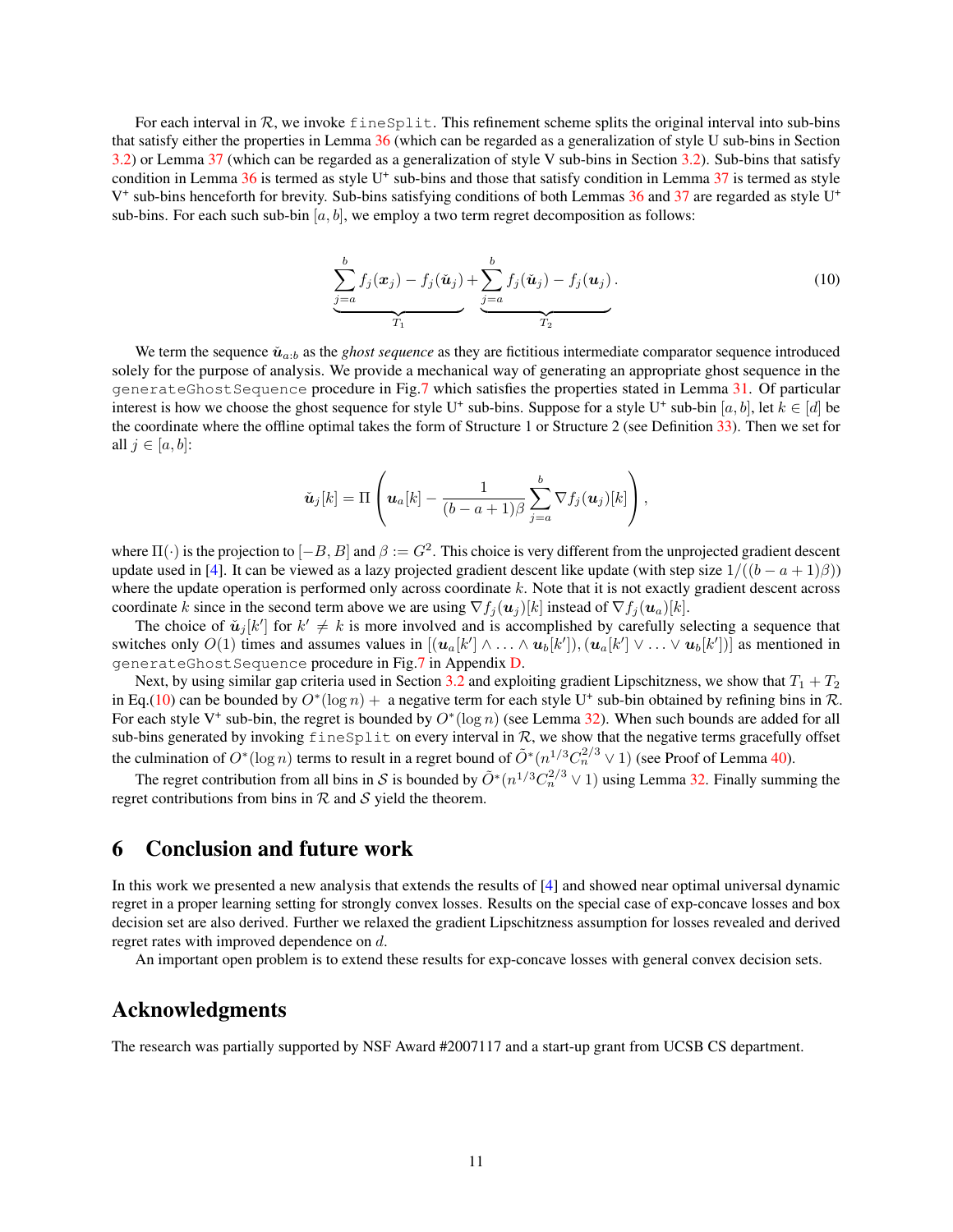## References

- <span id="page-11-12"></span>[1] Dmitry Adamskiy, Wouter M. Koolen, Alexey Chernov, and Vladimir Vovk. A closer look at adaptive regret. *Journal of Machine Learning Research*, 2016.
- <span id="page-11-4"></span>[2] Dheeraj Baby and Yu-Xiang Wang. Online forecasting of total-variation-bounded sequences. In *Neural Information Processing Systems (NeurIPS)*, 2019.
- <span id="page-11-5"></span>[3] Dheeraj Baby and Yu-Xiang Wang. Adaptive online estimation of piecewise polynomial trends. *Neural Information Processing Systems (NeurIPS)*, 2020.
- <span id="page-11-0"></span>[4] Dheeraj Baby and Yu-Xiang Wang. Optimal dynamic regret in exp-concave online learning. In *COLT*, 2021.
- <span id="page-11-6"></span>[5] Dheeraj Baby, Hilaf Hasson, and Yuyang Wang. Dynamic regret for strongly adaptive methods and optimality of online krr, 2021.
- [6] Dheeraj Baby, Xuandong Zhao, and Yu-Xiang Wang. An optimal reduction of tv-denoising to adaptive online learning. *AISTATS*, 2021.
- <span id="page-11-7"></span>[7] Omar Besbes, Yonatan Gur, and Assaf Zeevi. Non-stationary stochastic optimization. *Operations research*, 63(5): 1227–1244, 2015.
- <span id="page-11-18"></span>[8] Nicolo Cesa-Bianchi and Gabor Lugosi. *Prediction, Learning, and Games*. Cambridge University Press, New York, NY, USA, 2006. ISBN 0521841089.
- <span id="page-11-8"></span>[9] Ting-Jui Chang and Shahin Shahrampour. On online optimization: Dynamic regret analysis of strongly convex and smooth problems. *Proceedings of the AAAI Conference on Artificial Intelligence*, 2021.
- [10] Xi Chen, Yining Wang, and Yu-Xiang Wang. Non-stationary stochastic optimization under lp, q-variation measures. 2018.
- <span id="page-11-9"></span>[11] Ashok Cutkosky. Parameter-free, dynamic, and strongly-adaptive online learning. In *Proceedings of the 37th International Conference on Machine Learning*, 2020.
- <span id="page-11-17"></span>[12] Ashok Cutkosky and Francesco Orabona. Black-box reductions for parameter-free online learning in banach spaces. In *COLT*, 2018.
- <span id="page-11-2"></span>[13] Amit Daniely, Alon Gonen, and Shai Shalev-Shwartz. Strongly adaptive online learning. In *International Conference on Machine Learning*, pages 1405–1411, 2015.
- <span id="page-11-14"></span>[14] David L Donoho and Iain M Johnstone. Minimax estimation via wavelet shrinkage. *The annals of Statistics*, 26 (3):879–921, 1998.
- <span id="page-11-16"></span>[15] Pierre Gaillard and Sébastien Gerchinovitz. A chaining algorithm for online nonparametric regression. In *Conference on Learning Theory*, pages 764–796, 2015.
- <span id="page-11-10"></span>[16] Gautam Goel and Adam Wierman. An online algorithm for smoothed regression and lqr control. In *Proceedings of the Twenty-Second International Conference on Artificial Intelligence and Statistics*, 2019.
- <span id="page-11-15"></span>[17] Adityanand Guntuboyina, Donovan Lieu, Sabyasachi Chatterjee, and Bodhisattva Sen. Adaptive risk bounds in univariate total variation denoising and trend filtering. 2017.
- <span id="page-11-1"></span>[18] Elad Hazan. Introduction to online convex optimization. *Foundations and Trends® in Optimization*, 2(3-4): 157–325, 2016.
- <span id="page-11-3"></span>[19] Elad Hazan and Comandur Seshadhri. Adaptive algorithms for online decision problems. In *Electronic colloquium on computational complexity (ECCC)*, volume 14, 2007.
- <span id="page-11-13"></span>[20] Elad Hazan, Amit Agarwal, and Satyen Kale. Logarithmic regret algorithms for online convex optimization. 2007.
- <span id="page-11-11"></span>[21] Ali Jadbabaie, Alexander Rakhlin, Shahin Shahrampour, and Karthik Sridharan. Online optimization: Competing with dynamic comparators. In *Artificial Intelligence and Statistics*, pages 398–406, 2015.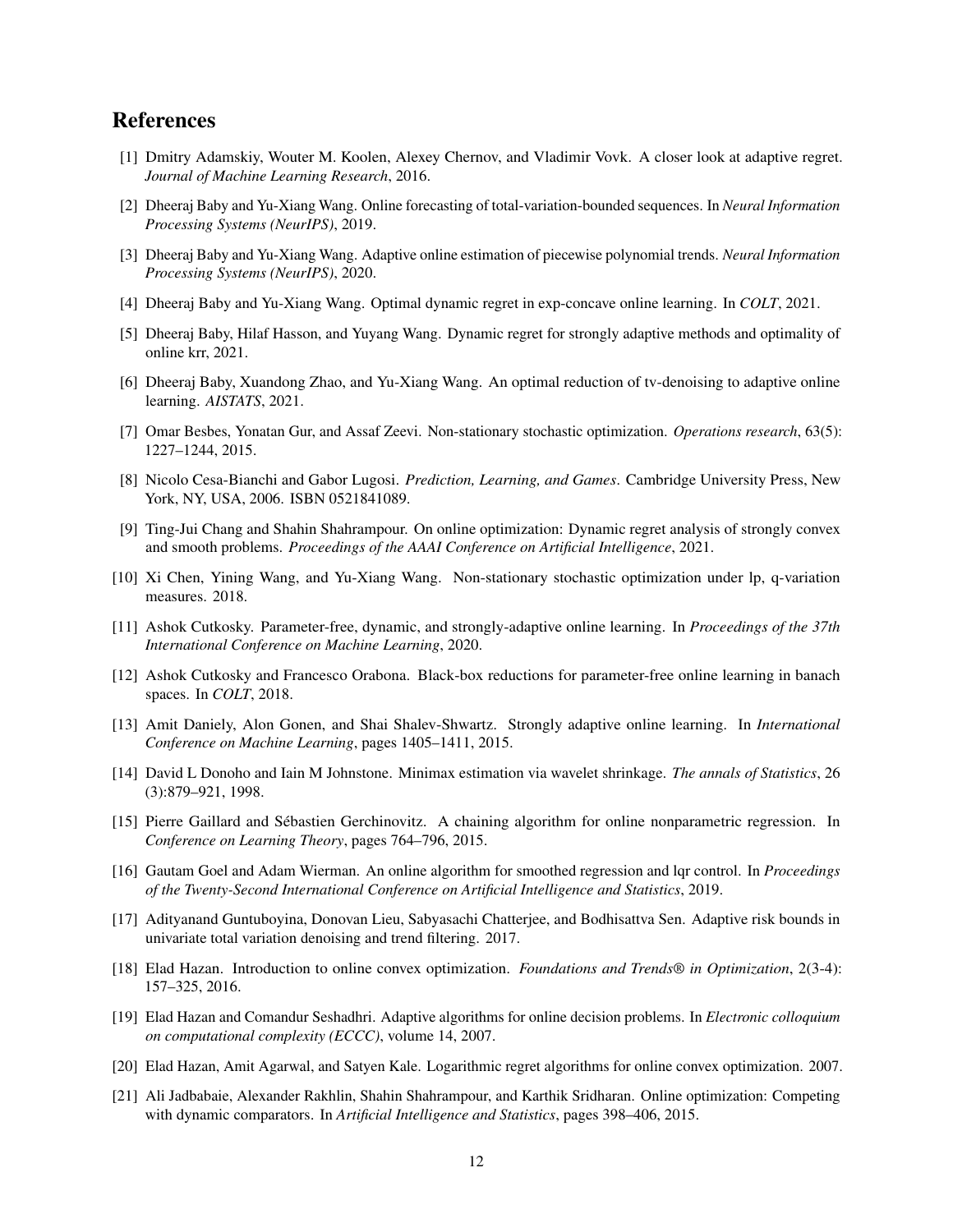- <span id="page-12-6"></span>[22] Kwang-Sung Jun, Francesco Orabona, Stephen Wright, and Rebecca Willett. Improved Strongly Adaptive Online Learning using Coin Betting. In *Proceedings of the 20th International Conference on Artificial Intelligence and Statistics*, 2017.
- <span id="page-12-8"></span>[23] Seung-Jean Kim, Kwangmoo Koh, Stephen Boyd, and Dimitry Gorinevsky.  $\ell_1$  trend filtering. *SIAM Review*, 51 (2):339–360, 2009.
- <span id="page-12-14"></span>[24] Wouter M Koolen, Alan Malek, Peter L Bartlett, and Yasin Abbasi. Minimax time series prediction. In *Advances in Neural Information Processing Systems (NIPS'15)*, pages 2557–2565. 2015.
- <span id="page-12-15"></span>[25] Wojciech Kotłowski, Wouter M. Koolen, and Alan Malek. Online isotonic regression. In *Annual Conference on Learning Theory (COLT-16)*, volume 49, pages 1165–1189. PMLR, 2016.
- <span id="page-12-9"></span>[26] Enno Mammen. Nonparametric regression under qualitative smoothness assumptions. *Annals of Statistics*, 19(2): 741—759, 1991.
- <span id="page-12-2"></span>[27] Aryan Mokhtari, Shahin Shahrampour, A. Jadbabaie, and Alejandro Ribeiro. Online optimization in dynamic environments: Improved regret rates for strongly convex problems. *2016 IEEE 55th Conference on Decision and Control (CDC)*, pages 7195–7201, 2016.
- <span id="page-12-10"></span>[28] Francesco Ortelli and Sara van de Geer. Prediction bounds for (higher order) total variation regularized least squares. *arXiv preprint arXiv:1904.10871*, 2019.
- <span id="page-12-13"></span>[29] Alexander Rakhlin and Karthik Sridharan. Online non-parametric regression. In *Conference on Learning Theory*, pages 1232–1264, 2014.
- <span id="page-12-11"></span>[30] Ryan J Tibshirani. Adaptive piecewise polynomial estimation via trend filtering. *Annals of Statistics*, 42(1): 285–323, 2014.
- [31] Sara van de Geer. Estimating a regression function. *Annals of Statistics*, 18(2):907—924, 1990.
- [32] Yu-Xiang Wang, Alex Smola, and Ryan Tibshirani. The falling factorial basis and its statistical applications. In *International Conference on Machine Learning (ICML-14)*, pages 730–738, 2014.
- <span id="page-12-12"></span>[33] Yu-Xiang Wang, James Sharpnack, Alex Smola, and Ryan J Tibshirani. Trend filtering on graphs. *Journal of Machine Learning Research*, 17(105):1–41, 2016.
- <span id="page-12-3"></span>[34] Tianbao Yang, Lijun Zhang, Rong Jin, and Jinfeng Yi. Tracking slowly moving clairvoyant: optimal dynamic regret of online learning with true and noisy gradient. In *International Conference on Machine Learning (ICML-16)*, pages 449–457, 2016.
- [35] Jianjun Yuan and Andrew Lamperski. Trading-off static and dynamic regret in online least-squares and beyond. In *Proceedings of the AAAI Conference on Artificial Intelligence*, volume 34, pages 6712–6719, 2020.
- <span id="page-12-0"></span>[36] Lijun Zhang, Shiyin Lu, and Zhi-Hua Zhou. Adaptive online learning in dynamic environments. In *Advances in Neural Information Processing Systems (NeurIPS-18)*, pages 1323–1333, 2018.
- <span id="page-12-4"></span>[37] Lijun Zhang, Tianbao Yang, Zhi-Hua Zhou, et al. Dynamic regret of strongly adaptive methods. In *International Conference on Machine Learning (ICML-18)*, pages 5877–5886, 2018.
- <span id="page-12-7"></span>[38] Lijun Zhang, G. Wang, Wei-Wei Tu, and Zhi-Hua Zhou. Dual adaptivity: A universal algorithm for minimizing the adaptive regret of convex functions. *NeurIPS*, 2021.
- <span id="page-12-5"></span>[39] Peng Zhao and Lijun Zhang. Improved analysis for dynamic regret of strongly convex and smooth functions. *L4DC*, 2021.
- [40] Peng Zhao, Y. Zhang, L. Zhang, and Zhi-Hua Zhou. Dynamic regret of convex and smooth functions. *NeurIPS*, 2020.
- [41] Peng Zhao, Yu-Xiang Wang, and Zhi-Hua Zhou. Non-stationary online learning with memory and non-stochastic control. 2021.
- <span id="page-12-1"></span>[42] Martin Zinkevich. Online convex programming and generalized infinitesimal gradient ascent. In *International Conference on Machine Learning (ICML-03)*, pages 928–936, 2003.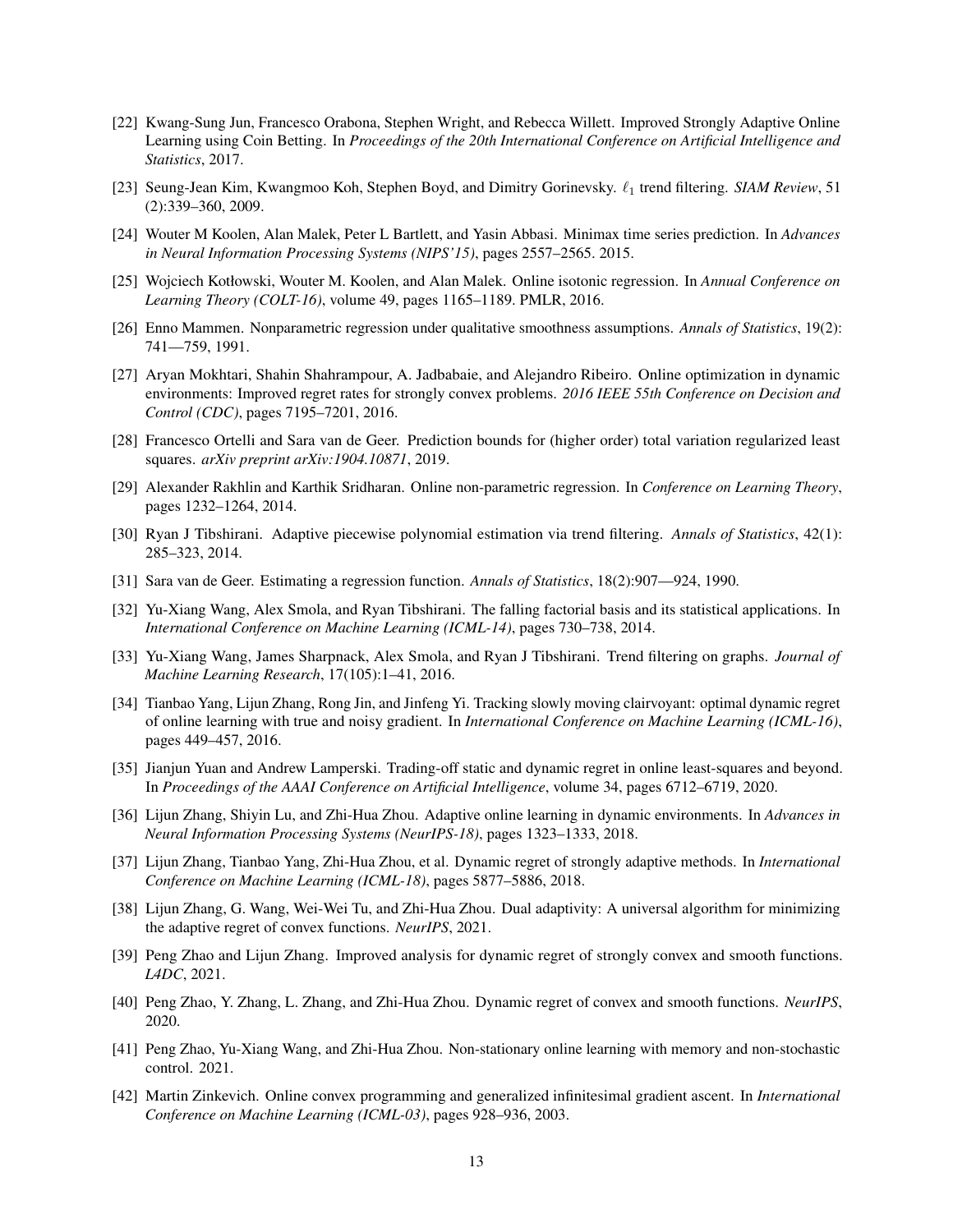### <span id="page-13-0"></span>A Preliminaries

<span id="page-13-2"></span>For the sake of completeness, we recall the description of Follow-the-Leading-History (FLH) algorithm from [\[19\]](#page-11-3).

FLH: inputs - Learning rate  $\zeta$  and n base learners  $E^1, \ldots, E^n$ 1. For each  $t, v_t = (v_t^{(1)}, \dots, v_t^{(t)})$  is a probability vector in  $\mathbb{R}^t$ . Initialize  $v_1^{(1)} = 1$ . 2. In round t, set  $\forall j \leq t$ ,  $x_i^j \leftarrow E^j(t)$  (the prediction of the  $j^{th}$  bas learner at time t). Play  $x_t = \sum_{j=1}^t v_t^{(j)} x_t^{(j)}$ . 3. After receiving  $f_t$ , set  $\hat{v}_{t+1}^{(t+1)} = 0$  and perform update for  $1 \le i \le t$ :  $\hat{v}_{t+1}^{(i)} = \frac{v_t^{(i)} e^{-\zeta f_t(x_t^{(i)})}}{\sum_{t=1}^t (i) - \zeta f_t(x_t^{(i)})}$  $\sum_{j=1}^t v_t^{(j)} e^{-\zeta f_t(x_t^{(j)})}$ 4. Addition step - Set  $v_{t+1}^{(t+1)}$  to  $1/(t+1)$  and for  $i \neq t+1$ :  $v_{t+1}^{(i)} = (1 - (t+1)^{-1})\hat{v}_{t+1}^{(i)}$ 

### Figure 4: FLH algorithm

FLH enjoys the following guarantee against any base learner.

<span id="page-13-3"></span>**Proposition 12.** [\[19\]](#page-11-3) Suppose the loss functions are exp-concave with parameter  $\alpha$ . For any interval  $I = [r, s]$  in time, *the algorithm FLH Fig[.4](#page-13-2) with learning rate*  $\zeta = \alpha$  *gives*  $O(\alpha^{-1}(\log r + \log|I|))$  *regret against the base learner in hindsight.*

<span id="page-13-4"></span>**Definition 13.** *([\[13\]](#page-11-2))* An algorithm is said to be Strongly Adaptive (SA) if for every contiguous interval  $I \subseteq [n]$ *, the static regret incurred by the algorithm is* O(*poly*(log n)Γ<sup>∗</sup> (|I|)) *where* Γ ∗ (|I|) *is the value of minimax static regret incurred in an interval of length* |I|*.*

It is known from [\[20\]](#page-11-13) that OGD and ONS achieves static regret of  $O(\log n)$  and  $O(d \log n)$  for strongly convex and exp-concave losses respectively. Hence in view of Proposition [12](#page-13-3) and Definition [13,](#page-13-4) we can conclude that:

- FLH with OGD as base learners is an SA algorithm for strongly convex losses.
- FLH with ONS as base learners is an SA algorithm for exp-concave losses. (We treat dimension  $d$  as a constant problem parameter and consider minimaxity only wrt n.)

We have the following guarantee on runtime.

**Proposition 14.** *[\[19\]](#page-11-3)* Let  $\rho$  *be the per round run time of base learners and*  $r_n$  *be the static regret suffered by the base learners over* n *rounds. Then FLH procedure has a runtime of* O(ρn) *per round. To improve the runtime one can use AFLH procedure from [\[19\]](#page-11-3)* that incurs  $O(\rho \log n)$  *runtime overhead per round and suffers*  $O(r_n \log n)$  *static regret in any interval.*

Similar runtime improvements at the expense of blowing up the regret by a factor of  $\log n$  can also be obtained from the IFLH algorithm of [\[37\]](#page-12-4).

### <span id="page-13-1"></span>B Proofs for Section [3](#page-2-0)

We start by characterizing the offline optimal. Define the sign function as  $sign(x) = 1$  if  $x > 0$ ;  $-1$  if  $x < 0$ ; and some  $v \in [-1, 1]$  if  $x = 0$ . We start by presenting a sequence of useful lemmas.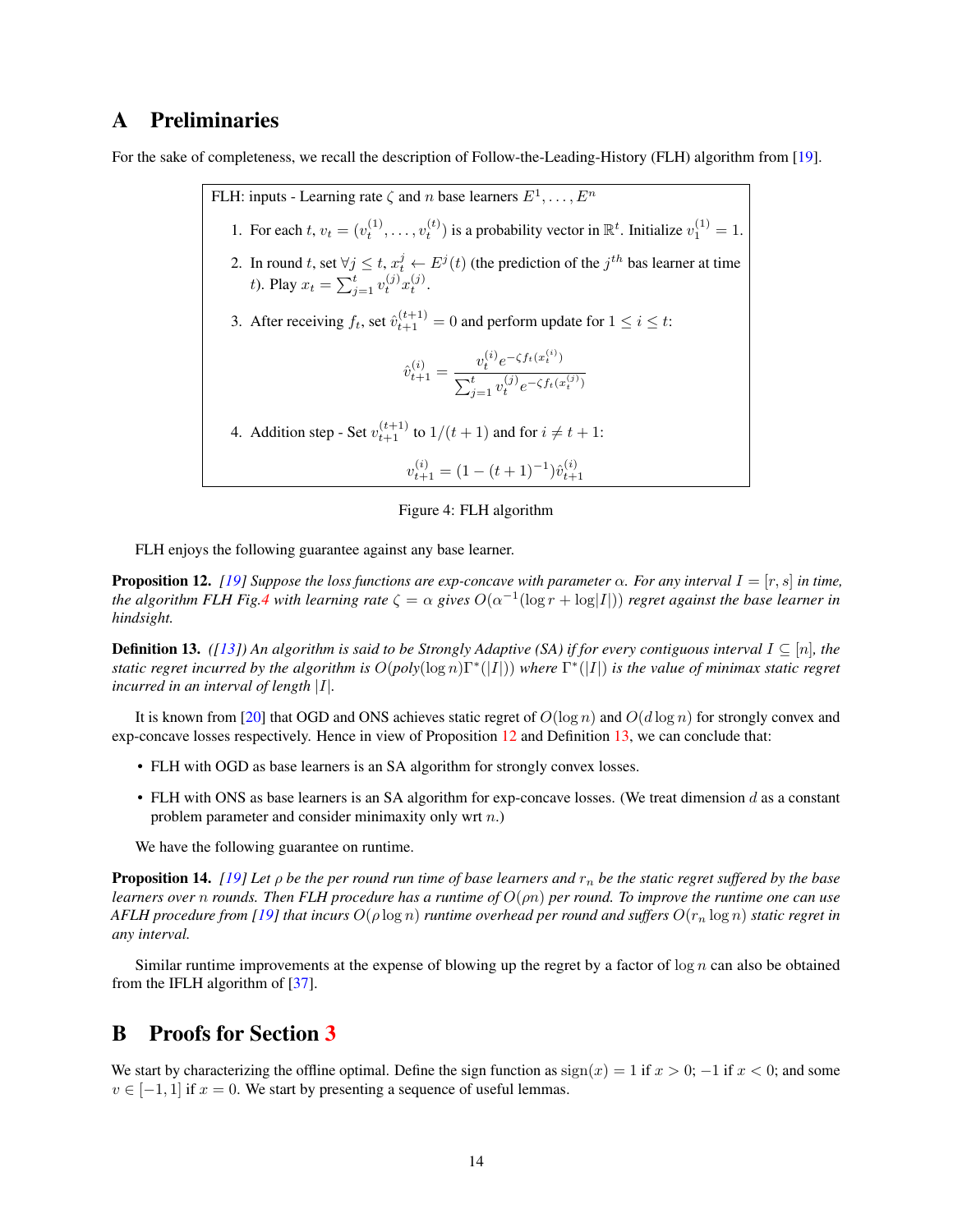**Lemma 3.** *(characterization of offline optimal)* Consider the following convex optimization problem (where  $\tilde{z}_1, ..., \tilde{z}_{n-1}$ *are introduced as dummy variables)*

$$
\tilde{u}_1, \dots, \tilde{u}_n, \tilde{z}_1, \dots, \tilde{z}_{n-1} \quad \frac{1}{2} \sum_{t=1}^n (y_t - \tilde{u}_t)^2
$$
\n
$$
\text{s.t.} \qquad \tilde{z}_t = \tilde{u}_{t+1} - \tilde{u}_t \,\forall t \in [n-1],
$$
\n
$$
\sum_{t=1}^{n-1} |\tilde{z}_t| \le C_n,
$$
\n(1a)

$$
-B \le \tilde{u}_t \,\forall t \in [n],\tag{1b}
$$

$$
\tilde{u}_t \le B \,\forall t \in [n],\tag{1c}
$$

Let  $u_1, \ldots, u_n, z_1, \ldots, z_{n-1}$  *be the optimal primal variables and let*  $\lambda \geq 0$  *be the optimal dual variable corresponding to the constraint* [\(1a\)](#page-3-1). Further, let  $\gamma_t^- \geq 0, \gamma_t^+ \geq 0$  be the optimal dual variables that correspond to constraints [\(1b\)](#page-3-2) *and* [\(1c\)](#page-3-3) *respectively for all*  $t \in [n]$ *. By the KKT conditions, we have* 

- **stationarity:**  $u_t y_t = \lambda (s_t s_{t-1}) + \gamma_t^- \gamma_t^+$ , where  $s_t \in \partial |z_t|$  *(a subgradient). Specifically,*  $s_t =$  $\sigma$  $\sin(u_{t+1} - u_t)$  *if*  $|u_{t+1} - u_t| > 0$  *and*  $s_t$  *is some value in*  $[-1, 1]$  *otherwise. For convenience of notations later, we also define*  $s_n = s_0 = 0$ .
- *complementary slackness:* (a)  $\lambda (\sum_{t=2}^{n} |u_t u_{t-1}| C_n) = 0$ ; (b)  $\gamma_t^-(u_t + B) = 0$  and  $\gamma_t^+(u_t B) = 0$  for *all*  $t \in [n]$

*Proof.* We can form the Lagrangian of the optimization problem as:

$$
\mathcal{L}(\tilde{u}_{1:n}, \tilde{z}_{1:n-1}, \tilde{\mathbf{v}}, \tilde{\lambda}, \tilde{\gamma}_{1:n}^+, \tilde{\gamma}_{1:n}^-) = \frac{1}{2} \sum_{t=1}^n (y_t - \tilde{u}_t)^2 + \tilde{\lambda} \left( \sum_{t=1}^{n-1} |\tilde{z}_t| - C_n \right) + \sum_{t=1}^{n-1} \tilde{v}_t (\tilde{u}_{t+1} - \tilde{u}_t - \tilde{z}_t)
$$

$$
+ \sum_{t=1}^n \tilde{\gamma}_t^- (-B - \tilde{u}_t) + \tilde{\gamma}_t^+ (\tilde{u}_t - B),
$$

for dual variables  $\tilde{\lambda} > 0$ ,  $\tilde{v}_{1:n}$  unconstrained,  $\tilde{\gamma}_{1:n}^{-} \ge 0$  and  $\tilde{\gamma}_{1:n}^{+} \ge 0$ . Let  $(u_{1:n}, z_{1:n}, v_{1:n}, \lambda, \gamma_{1:n}^{-}, \gamma_{1:n}^{+})$  be the optimal primal and dual variables. By stationarity conditions (via the derivative wrt  $u_t$ ), we have:

$$
u_t - y_t + v_{t-1} - v_t - \gamma_t^- + \gamma_t^+ = 0,
$$

where we take  $v_0 = v_n = 0$ . Stationarity conditions via derivative wrt  $z_t$  yields

$$
v_t = \lambda s_t.
$$

Combining the above two equations and the complementary slackness rules yields the lemma.

<span id="page-14-0"></span>Example 15. *We describe the example used to create Fig[.1.](#page-5-0) We adopt the notations of Lemma [3.](#page-3-4)*

- $G = 4$  *and*  $B = 2$ .
- *For each*  $k \in [0, \frac{n^{1/4}}{2} 1]$ ,  $u_j = B \frac{1}{2n^{3/4}}$  *for all*  $j \in [2kn^{3/4} + 1, (2k + 1)n^{3/4}]$ .
- *For each*  $k \in [0, \frac{n^{1/4}}{2} 1]$ ,  $u_j = B$  *for all*  $j \in [(2k+1)n^{3/4} + 1, (2k+2)n^{3/4}]$ .
- $y_1 = y_{n^{3/4}} = B \frac{1}{2n^{3/4}} \frac{n^{3/4} 2}{n}$ ,  $y_j = B \frac{1}{2n^{3/4}} (1 2/n)$  for all  $j \in [2, n^{3/4} 1]$ .
- For each  $k \in [1, \frac{n^{1/4}}{2} 1]$ ,  $y_{2kn^{3/4}+1} = y_{(2k+1)n^{3/4}} = B \frac{1}{2n^{3/4}} \frac{n^{3/4}-2}{n}$ .  $y_j = B \frac{1}{2n^{3/4}} (1 2/n)$  for  $all j \in [2kn^{3/4} + 2, (2k+1)n^{3/4} - 1].$
- *For each*  $k \in [0, \frac{n^{1/4}}{2} 1]$ ,  $y_j = G$  *for all*  $j \in [(2k+1)n^{3/4} + 1, (2k+2)n^{3/4}]$ .

 $\Box$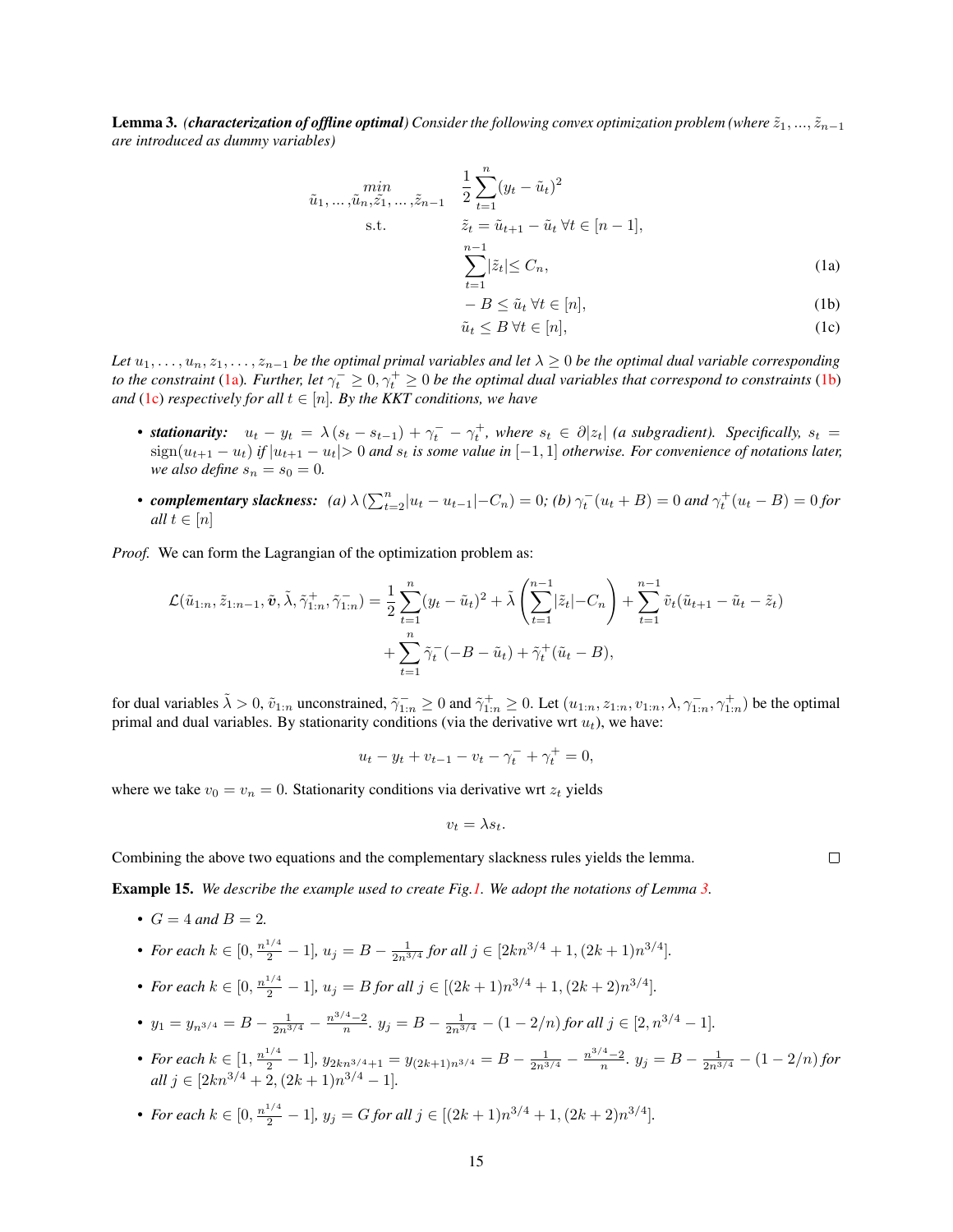- $\gamma_j^- = 0$  for all  $j \in [n]$ .
- *For each*  $k \in [0, \frac{n^{1/4}}{2} 1]$ ,  $\gamma_j^+ = 0$  *for all*  $j \in [2kn^{3/4} + 1, (2k + 1)n^{3/4}]$ .
- *For each*  $k \in [0, \frac{n^{1/4}}{2} 2]$ ,  $\gamma^+_{(2k+1)n^{3/4}+1} = \gamma^+_{(2k+2)n^{3/4}} = G B \frac{n^{3/4}-2}{n}$ .  $\gamma^+_j = G B 2(1-1/n)$  for  $all \, j \in [(2k+1)n^{3/4} + 2, (2k+2)n^{3/4} - 1].$
- $\gamma_{n-n^{3/4}+1}^+ = \gamma_n^+ = G B \frac{n^{3/4}-2}{n}.$
- $\lambda = n^{3/4} 2.$
- $s_t = 1/n + (t 1) \frac{1 2/n}{n^{3/4} 2}$  for  $1 \le t \le n^{3/4} 1$ *.*  $s_{n^{3/4}} = 1$ *.*
- For each  $k \in [0, \frac{n^{1/4}}{2} 2]$ ,  $s_t = 1 1/n + (t 1 (2k+1)n^{3/4}) \frac{2/n-2}{n^{3/4}-2}$  $\frac{2/n-2}{n^{3/4}-2}$  for  $(2k+1)n^{3/4}+1 \le t \le (2k+2)n^{3/4}-1$ .  $s_{(2k+2)n^{3/4}} = -1.$
- For each  $k \in [1, \frac{n^{1/4}}{2} 1]$ ,  $s_t = -1 + 1/n + (t 1 2kn^{3/4}) \frac{2-2/n}{n^{3/4}-2}$  $rac{2-2/n}{n^{3/4}-2}$ *.*  $s_{(2k+1)n^{3/4}}=1$ .

• 
$$
s_t = 1 - 1/n + (t - 1 - n + n^{3/4}) \frac{2/n - 1}{n^{3/4} - 1}
$$
 for  $n - n^{3/4} + 1 \le t \le n - 1$ .  $s_n = 0$ .

**Terminology.** We will refer to the optimal primal variables  $u_1, \ldots, u_n$  in Lemma [3](#page-3-4) as the *offline optimal solution* in this section. For two natural numbers  $a < b$ , we denote  $[a, b] = \{a, a+1, \ldots, b\}$ .

#### Definition 4.

- For a bin  $[a, b] \subseteq \{2, \ldots, n-1\}$ , the offline optimal solution is said to assume Structure 1 if  $u_j = u_a \in (-B, B)$ *for all*  $j \in [a, b]$  *and*  $u_b > u_{b+1}$  *and*  $u_a > u_{a-1}$ *.*
- *For a bin*  $[a, b] \subseteq \{2, \ldots, n-1\}$ *, the offline optimal solution is said to assume Structure 2 if*  $u_j = u_a \in (-B, B)$ *for all*  $j \in [a, b]$  *and*  $u_b < u_{b+1}$  *and*  $u_a < u_{a-1}$ *.*
- *For a bin*  $[a, b]$ *, we define gap*<sub>*min*</sub></sub> $(\beta, [a, b]) := \min_{j \in [a, b]} |u_j \beta|$  *where*  $\beta \in \mathbb{R}$ *.*

The following Lemma plays a central role in the analysis. Qualitatively, it captures a fundamental way in which the adversary is constrained.

<span id="page-15-0"></span>Lemma 16. *(*λ*-length lemma) Suppose that the offline optimal solution sequence takes the form of Structure 1 or Structure 2 in an interval*  $[j, j + \ell - 1]$  *for some*  $\ell > 0$  *and*  $j \in \{2, ..., n - 1\}$ *. Then*  $\lambda \leq \frac{(B+G)\ell}{2}$  $rac{1}{2}$ .

*Proof.* We consider the case of Structure 2. Arguments are similar for case of Structure 1. Let the optimal sign assignments be written as  $s_{j+k-1} = -1 + \epsilon_k$  where  $\epsilon_k \in [0, 2]$  for all  $k \in [\ell - 1]$ . From the KKT conditions, we have

$$
y_j = u - \lambda \epsilon_1
$$
  
\n
$$
y_{j+1} = u - \lambda(\epsilon_2 - \epsilon_1)
$$
  
\n
$$
\vdots
$$
  
\n
$$
y_{j+\ell-2} = u - \lambda(\epsilon_{\ell-1} - \epsilon_{\ell-2})
$$
  
\n
$$
y_{j+\ell-1} = u - \lambda(2 - \epsilon_{\ell-1})
$$

Consider a vector  $\boldsymbol{z} = [\epsilon_1, \epsilon_2 - \epsilon_1, \dots, 2 - \epsilon_{\ell-1}]^T$ . Note that the condition  $||\boldsymbol{z}||_{\infty} > 0$  is always satisfied. Otherwise we must have  $2 = \epsilon_{\ell-1} = \ldots = \epsilon_1$ . But  $\epsilon_1 = 2$  makes  $||z||_{\infty} > 0$  yielding a contradiction.

Let k<sup>\*</sup> be such that  $|z[k^*]| = ||z||_{\infty}$ . Since  $\lambda \ge 0$ , we can write  $\lambda = \frac{|y_{j+k^*-1}-u|}{||z||_{\infty}}$ . Since  $|y_{j+k^*-1}-u|$  is bounded, a lower bound on  $||z||_{\infty}$  will yield an upper bound on  $\lambda$ . To this end, we consider the following optimization problem: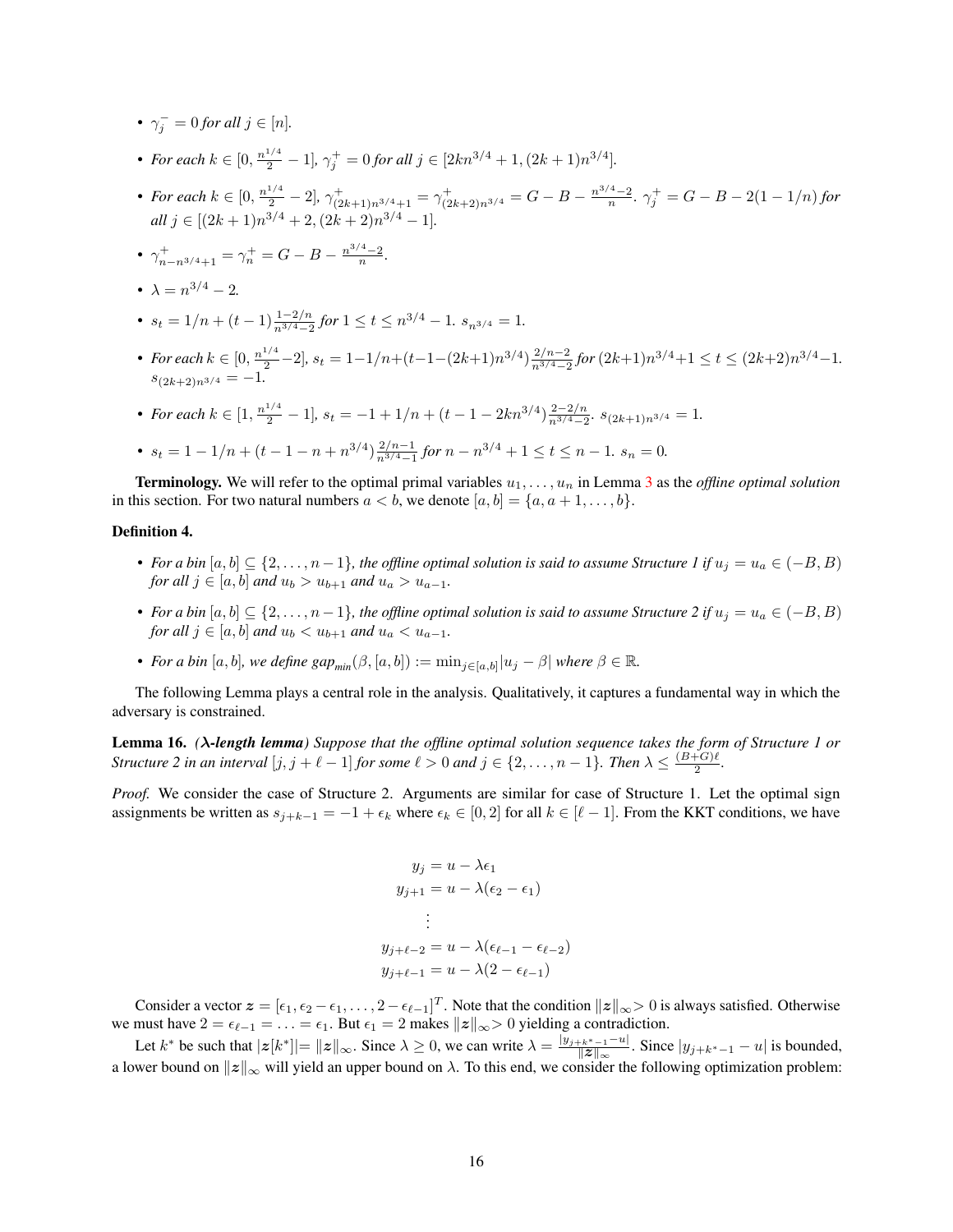$$
t, \epsilon_1, \dots, \epsilon_{\ell-1} \quad t
$$
\n
$$
\text{s.t.} \quad 0 \le \epsilon_i \le 2 \,\forall i \in [\ell-1],
$$
\n
$$
\epsilon_1 \le t,
$$
\n
$$
|\epsilon_{i+1} - \epsilon_i| \le t \,\forall i \in [\ell-2],
$$
\n
$$
2 - \epsilon_{\ell-1} \le t
$$

We can form the Lagrangian as:

$$
\mathcal{L}(t, \epsilon_{1:\ell-1}, a_{1:\ell-1}, b_{1:\ell-1}, c_{1:\ell-2}, d_{1:\ell-2}, e_1, e_{\ell-1}) = t - \sum_{i=1}^{\ell-1} a_i \epsilon_i + \sum_{i=1}^{\ell-1} b_i (\epsilon_i - 2)
$$
  
+ 
$$
\sum_{i=1}^{\ell-2} c_i (-t - \epsilon_{i+1} + \epsilon_i) + \sum_{i=1}^{\ell-2} d_i (\epsilon_{i+1} - \epsilon_i - t)
$$
  
+ 
$$
e_1 (\epsilon_1 - t) + e_2 (2 - \epsilon_{\ell-1} - t)
$$

Stationarity conditions are:

$$
\frac{\partial \mathcal{L}}{\partial t} = 0 \implies 1 + \sum_{i=1}^{\ell-2} -c_i - d_i - e_1 - e_2 = 0
$$
  

$$
\frac{\partial \mathcal{L}}{\partial \epsilon_1} = 0 \implies -a_1 + b_1 + c_1 - d_1 + e_1 = 0
$$
  

$$
\frac{\partial \mathcal{L}}{\partial \epsilon_{\ell-1}} = 0 \implies -a_{\ell-1} + b_{\ell-1} - c_{\ell-2} + d_{\ell-2} - e_2 = 0
$$
  

$$
\frac{\partial \mathcal{L}}{\partial \epsilon_i} = 0 \implies -a_i + b_i - c_{i-1} + c_i + d_{i-1} - d_i = 0, \text{ where } i \in \{2, ..., \ell-2\}
$$

Complementary slackness conditions are:

$$
a_i \epsilon_i = 0, \ i \in [\ell - 1]
$$

$$
b_i(\epsilon_i - 2) = 0, \ i \in [\ell - 1]
$$

$$
c_i(-t - \epsilon_{i+1} + \epsilon_i) = 0, \ i \in [\ell - 2]
$$

$$
d_i(\epsilon_{i+1} - \epsilon_i - t) = 0, \ i \in [\ell - 2]
$$

$$
e_1(\epsilon_1 - t) = 0
$$

$$
e_2(2 - \epsilon_{\ell - 1} - t) = 0
$$

Dual feasibility conditions are  $a_i \geq 0$ ,  $b_i \geq 0$  for  $i \in [\ell - 1]$  and  $c_i \geq 0$ ,  $d_i \geq 0$  for  $i \in [\ell - 2]$  and  $e_1 \geq 0$ ,  $e_2 \geq 0$ . Primal feasibility conditions are given by the constraint set of the optimization problem.

Now we form a guess for optimal primal and dual variables as  $t = 2/\ell$  and  $\epsilon_i = 2i/\ell$  for  $i \in [\ell-1]$  and  $a_i = b_i = 0$ for  $i \in [\ell - 1]$  and  $c_i = 0$  for  $i \in [\ell - 2]$  and  $e_1 = e_2 = d_1 = \ldots = d_{\ell-2} = 1/\ell$ . All the KKT conditions can be readily verified for this solution guess.

Recall that, earlier we defined  $\boldsymbol{z} = [\epsilon_1, \epsilon_2 - \epsilon_1, \dots, 2 - \epsilon_{\ell-1}]^T$  and  $\lambda = \frac{|y_{j+k^*-1}-u|}{\|\boldsymbol{z}\|_{\infty}}$  where  $k^*$  is such that  $|z[k^*]| = ||z||_{\infty}$ . By the previous optimization problem we deduce that  $||z||_{\infty} \ge 2/\ell$ . Since  $|y_{j+k^*-1} - u| \le B + G$ , we conclude that  $\lambda \leq (B+G)\ell/2$ 

 $\Box$ 

Next, we exhibit a useful partitioning scheme of the interval  $[n]$ .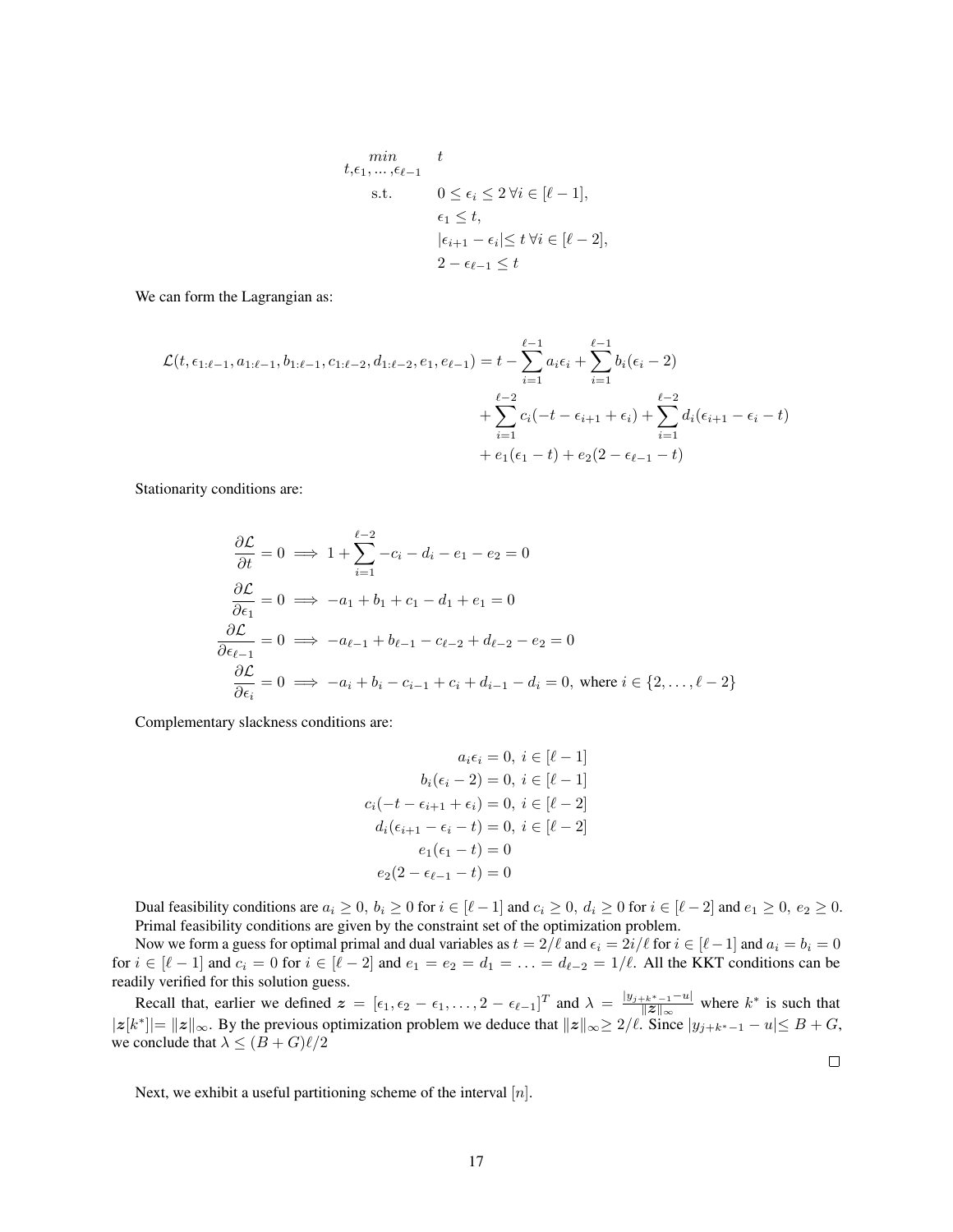<span id="page-17-0"></span>**Lemma 17.** *([\[4\]](#page-11-0))(key partition)* Initialize  $P \leftarrow \Phi$ *. Starting from time 1, spawn a new bin*  $[i_s, i_t]$  *whenever*  $\sum_{j=i_s+1}^{i_t+1} |u_j - u_{j-1}| > B/\sqrt{n_i}$ , where  $n_i = i_t - i_s + 2$ . Add the spawned bin  $[i_s, i_t]$  to  $\mathcal{P}$ .

*Let*  $M := |\mathcal{P}|$ *. We have*  $M = O\left(1 \vee n^{1/3} C_n^{2/3} B^{-2/3}\right)$ *.* 

Notations. For bin  $[i_s, i_t] \in \mathcal{P}$  we define:  $n_i = i_t - i_s + 1$ ,  $\bar{u}_i = \frac{1}{n_i} \sum_{j=i_s}^{i_t} u_j$ ,  $\bar{y}_i = \frac{1}{n_i} \sum_{j=i_s}^{i_t} y_j$ ,  $\Gamma_i^+ = \sum_{j=i_s}^{i_t} \gamma_j^+$ ,  $\Gamma_i^- = \sum_{j=i_s}^{i_t} \gamma_j^-, \Delta s_i = s_{i_t} - s_{i_s-1}, C_i = \sum_{j=i_s+1}^{i_t} |u_j - u_{j-1}|.$ 

For any general bin [a, b] define the quantities  $n_{a\to b}$ ,  $\bar{u}_{a\to b}$ ,  $\bar{y}_{a\to b}$ ,  $\Gamma^+_{a\to b}$ ,  $\Gamma^-_{a\to b}$ ,  $\Delta s_{a\to b}$ ,  $C_{a\to b}$  analogously as above.

Next we calculate the static regret guarantee of the FLH-ONS strategy.

<span id="page-17-3"></span>**Lemma [1](#page-2-2)8.** *(*[\[20\]](#page-11-13), [\[19\]](#page-11-3)) Consider a bin  $[a, b] \subseteq [n]$  and a point  $w \in [-B, B]$ . Under the setting of Theorem 1 we have

$$
\sum_{t=a}^{b} (y_t - x_t)^2 - (y_t - w)^2 \le 10(B + G)^2 \log n
$$
  
=  $\tilde{O}(1)$ ,

*where*  $x_t$  *are the predictions of FLH-OGD.* 

*Proof.* The losses  $(y_t-x)^2$  are strongly convex with parameter 2. Further the gradients are bounded by 2( $G+B$ ). Hence by Theorem 1 in [\[20\]](#page-11-13) we have the static regret guarantee of OGD being  $4(G + B)^2 \cdot (2 \log n)/4 = 2(G + B)^2 \log n$ .

The losses  $(y_t - x)^2$  are  $1/(2(G + B)^2)$  exp-concave. So by applying Theorem 3.2 in [\[19\]](#page-11-3) we have the regret of FLH against any base experts bounded as  $8(G + B)^2 \log n$ .

Adding these regret bounds yields the lemma.

 $\Box$ 

<span id="page-17-1"></span>**Lemma 19.** *(low*  $\lambda$  *regime) If the optimal dual variable*  $\lambda = O\left(\frac{n^{1/3}}{C^{1/3}}\right)$  $C_n^{1/3}$  *, we have the regret of FLH-OGD strategy bounded as*

$$
\sum_{t=1}^{n} (y_t - x_t)^2 - (y_t - u_t)^2 = \tilde{O}(n^{1/3} C_n^{2/3} \vee 1),
$$

*where*  $x_t$  *is the prediction of FLH-OGD at time t.* 

*Proof.* Throughout this proof, the bins  $[i_s, i_t]$  we consider belong to the partition  $P$ .

**Case 1:** When the offline optimal solution touches the boundary B within a bin  $[i_s, i_t]$ . We use a three term regret decomposition as follows.

$$
\underbrace{\sum_{j=i_s}^{i_t} (y_j - x_j)^2 - (y_j - B)^2}_{T_{1,i}} + \underbrace{\sum_{j=i_s}^{i_t} (y_j - B)^2 - (y_j - \bar{u}_i)^2}_{T_{2,i}} + \underbrace{\sum_{j=i_s}^{i_t} (y_j - \bar{u}_i)^2 - (y_j - u_j)^2}_{T_{3,i}}
$$

Now  $T_{1,i} = O(\log n)$  by strong adaptivity of FLH. Observe that due to complementary slackness,  $\gamma_i^- = 0$  uniformly within the bin since the TV within the bin is at-most  $B/\sqrt{n_i}$  < 2B and hence the solution never touches – B boundary within this bin. By using the KKT conditions, we have  $y_j = u_j - \lambda(s_j - s_{j-1}) + \gamma_j^+$ . So

<span id="page-17-2"></span>
$$
T_{2,i} = \sum_{j=i_s}^{i_t} (\bar{u}_i - B)^2 + 2(y_j - \bar{u}_i)(\bar{u}_i - B)
$$
  
=  $n_i(\bar{u}_i - B)^2 + 2n_i(\bar{y}_i - \bar{u}_i)(\bar{u}_i - B)$   

$$
\leq_{(a)} B^2 + 2(\bar{u}_i - B)(\Gamma_i^+ - \lambda \Delta s_i)
$$
  

$$
\leq_{(b)} B^2 + 4\lambda C_i + 2\Gamma_i^+(\bar{u}_i - B)
$$
 (12)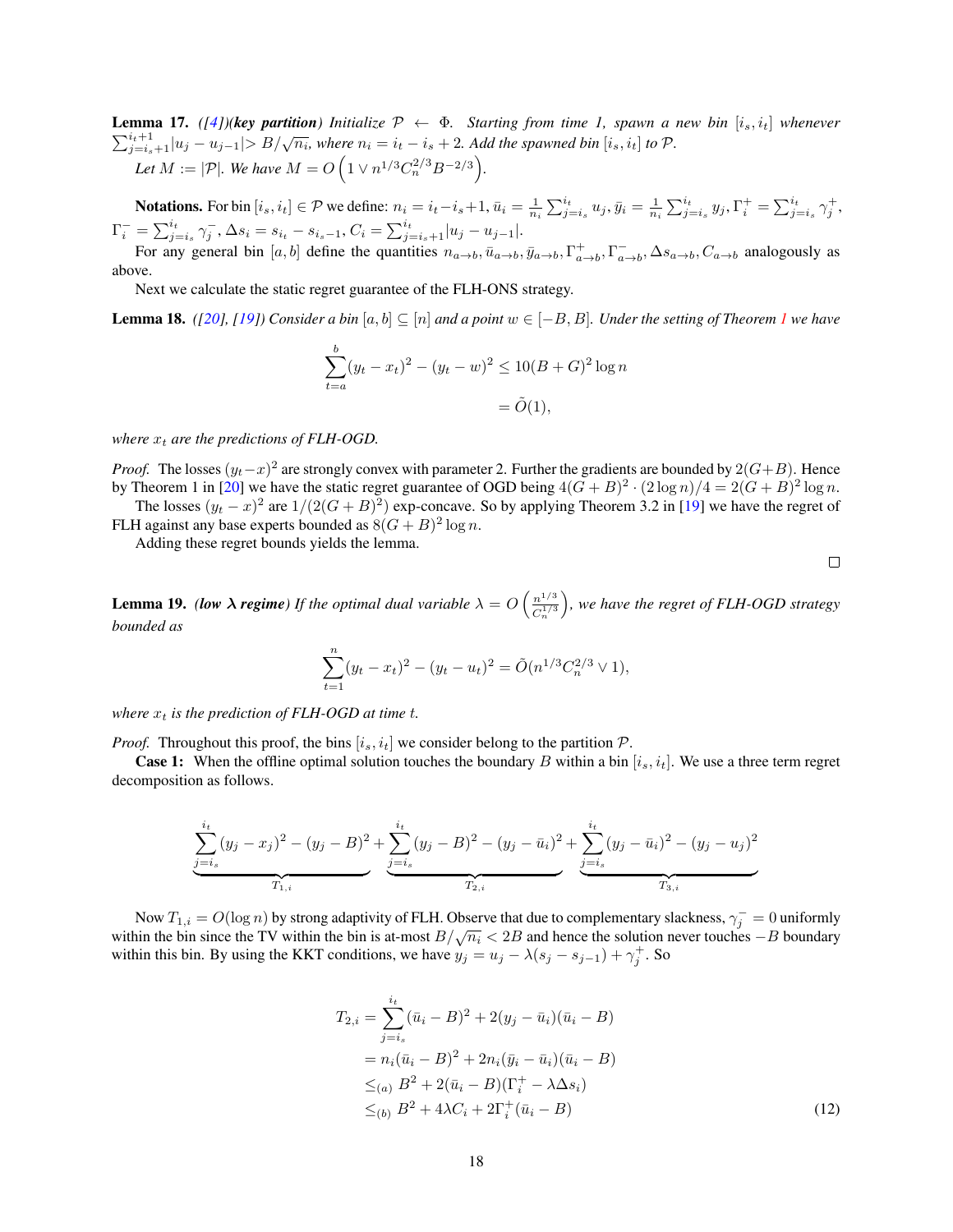where in line (a) we used KKT conditions and  $|\bar{u}_i - B| \leq B/\sqrt{n_i}$  due to the TV constraint within bin and in line (b) we used: (i)  $|\bar{u}_i - B| \le C_i$  as the optimal solution assumes the value B at some time point in  $[i_s, i_t]$  (ii)  $|\Delta s_i| \le 2$ .

We have

$$
T_{3,i} = \sum_{j=i_s}^{i_t} (u_j - \bar{u}_i)^2 + 2(y_j - u_j)(u_j - \bar{u}_i)
$$
  
\n
$$
\leq n_i C_i^2 + 2 \sum_{j=i_s}^{i_t} (-\lambda (s_j - s_{j-1}) + \gamma_j^+)(u_j - \bar{u}_i)
$$
  
\n
$$
=_{(a)} n_i C_i^2 + 2\lambda (s_{i_s-1}(u_{i_s} - \bar{u}_i) - s_{i_t}(u_{i_t} - \bar{u}_i)) + 2\lambda C_i + 2 \sum_{j=i_s}^{i_t} \gamma_j^+(u_j - \bar{u}_i)
$$
  
\n
$$
=_{(b)} n_i C_i^2 + 2\lambda (s_{i_s-1}(u_{i_s} - \bar{u}_i) - s_{i_t}(u_{i_t} - \bar{u}_i)) + 2\lambda C_i + 2\Gamma_i^+(B - \bar{u}_i)
$$
  
\n
$$
\leq_{(c)} B^2 + 6\lambda C_i + 2\Gamma_i^+(B - \bar{u}_i),
$$
\n(13)

where line (a) is obtained by a rearrangement of the sum and line (b) is obtained by the complementary slackness condition which states that  $\gamma_j^+ = 0$  if  $u_j < B$ . Line (c) is obtained by  $|u_j - \bar{u}_i| \le C_i$  for any  $j \in [i_s, i_t]$  and by applying triangle inequality.

So overall we can bound the regret within this bin by adding Eq.[\(12\)](#page-17-2) and [\(13\)](#page-18-1) with  $T_{1,i} = O(\log n)$  as

<span id="page-18-2"></span><span id="page-18-1"></span>
$$
T_{1,i} + T_{2,i} + T_{3,i} \le O(\log n) + 2B^2 + 10\lambda C_i.
$$
\n(14)

**Case 2:** When the offline optimal solution touches boundary  $-B$  within a bin  $[i_s, i_t]$ . This case can be treated similar to Case 1.

**Case 3:** When the offline optimal solution doesn't touch either boundaries within a bin  $[i_s, i_t]$ . Here we use a two term regret decomposition as

$$
\underbrace{\sum_{j=i_s}^{i_t} (y_j - x_j)^2 - (y_j - \bar{u}_i)^2}_{T_{1,i}} + \underbrace{\sum_{j=i_s}^{i_t} (y_j - \bar{u}_i)^2 - (y_j - u_j)^2}_{T_{2,i}}.
$$

By following the analysis used in obtaining the bound of Eq.[\(13\)](#page-18-1) (where we use  $\gamma_j^-=\gamma_j^+=0$  due to complementary slackness), we obtain

<span id="page-18-3"></span>
$$
T_{1,i} + T_{2,i} \le O(\log n) + B^2 + 6\lambda C_i
$$
\n(15)

By summing up the regret bounds which assumes the form in Eq.[\(14\)](#page-18-2) (for Case 1 and 2) or Eq.[\(15\)](#page-18-3) (for Case 3) across all bins in the partition  $P$ , we obtain the overall regret as

$$
\sum_{t=1}^{n} (y_t - x_t)^2 - (y_t - u_t)^2 \le O(|\mathcal{P}| \log nB^2) + 2B^2|\mathcal{P}| + 10\lambda C_n
$$
  
=  $\tilde{O}(n^{1/3}C_n^{2/3} \vee 1),$ 

where in the last line we used the fact that  $|\mathcal{P}| = O(n^{1/3}C_n^{2/3} \vee 1)$  and  $\lambda = O((n/C_n)^{1/3})$  by the premise of the lemma.  $\Box$ 

<span id="page-18-0"></span>**Lemma 20.** *(monotonic sequence*) Consider a bin  $[i_s, i_t] \in \mathcal{P}$  such that the offline optimal solution is monotonic within this bin. Then the regret of FLH-OGD strategy within this bin is at-most  $31(B+G)^2\log n=O(\log n)$ .

*Proof.* When the optimal sequence is monotonic within a bin  $[i_s, i_t] \in \mathcal{P}$ , it is always possible to form *at-most* 3 bins:  $[i_s, r_1], [r_1 + 1, r_2], [r_2 + 1, i_t]$  such that the offline optimal solution is constant within bins  $[i_s, r_1]$  and  $[r_2 + 1, i_t]$ alongside the condition that the bin  $[r_1 + 1, r_2]$  satisfies one of the following properties: a)  $s_{r_1} = s_{r_2} = 1$  and the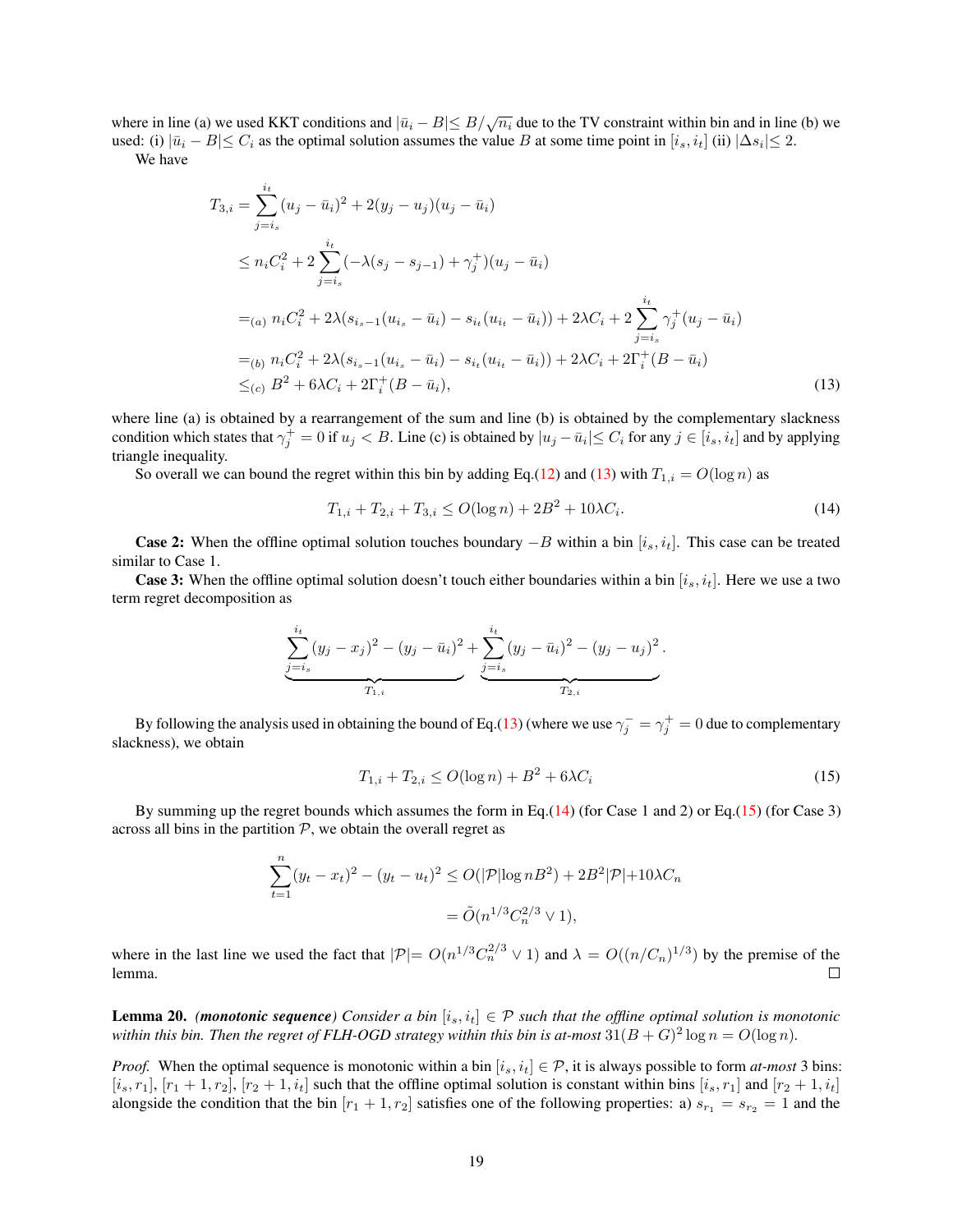offline optimal solution is non-decreasing within bin  $[r_1 + 1, r_2]$  or b)  $s_{r_1} = s_{r_2} = -1$  and the offline optimal solution is non-increasing within bin  $[r_1 + 1, r_2]$ . (see for eg. Fig[.5\)](#page-20-1).

Due to Lemma [18,](#page-17-3) the regret within bins  $[i_s, r_1]$  and  $[r_2 + 1, i_t]$  is at-most  $10(B+G)^2 \log n$  each. Note that this three sub-bin refinement can make sure that the offline optimal solution doesn't touch the boundaries  $\pm B$  within the bin  $[r_1 + 1, r_2]$ . We bound the regret within bin  $[r_1 + 1, r_2]$  via a two term regret decomposition as follows.

$$
\underbrace{\sum_{j=r1+1}^{r_2} (y_j - x_j)^2 - (y_j - \bar{u}_{r1+1 \to r_2})^2}_{T_1} + \underbrace{\sum_{j=r1+1}^{r_2} (y_j - \bar{u}_{r1+1 \to r_2})^2 - (y_j - u_j)^2}_{T_2}.
$$

We have  $T_1 \leq 10(B+G)^2 \log n$ . Further due to KKT conditions we have,

$$
T_2 = \sum_{j=r1+1}^{r_2} (u_j - \bar{u}_{r1+1 \to r_2})(2y_j - u_j - \bar{u}_{r1+1 \to r_2})
$$
  
\n
$$
= \sum_{j=r1+1}^{r_2} (u_j - \bar{u}_{r1+1 \to r_2})(2y_j - 2u_j + u_j - \bar{u}_{r1+1 \to r_2})
$$
  
\n
$$
= \sum_{j=r1+1}^{r_2} (u_j - \bar{u}_{r1+1 \to r_2})^2 + 2\lambda (u_j - \bar{u}_{r1+1 \to r_2})(s_{j-1} - s_j)
$$
  
\n
$$
\leq n_i C_i^2 + \sum_{j=r1+1}^{r_2} 2\lambda (u_j - \bar{u}_{r1+1 \to r_2})(s_{j-1} - s_j),
$$

where in the last line we used  $|u_j - \bar{u}_{r1+1 \to r_2}| \leq C_i$ . We also have  $n_i C_i^2 \leq B^2$  by the construction in Lemma [17.](#page-17-0)

By expanding the second term followed by a regrouping of terms in the summation, we can write

$$
\sum_{j=r1+1}^{r_2} 2\lambda (u_j - \bar{u}_{r1+1 \to r_2})(s_{j-1} - s_j) = 2\lambda (s_{r_1}(u_{r_1+1} - \bar{u}_{r1+1 \to r_2}) - s_{r_2}(u_{r_2} - \bar{u}_{r1+1 \to r_2}))
$$
  
+ 
$$
2\lambda \sum_{j=r_1+2}^{r_2} |u_j - u_{j-1}|
$$
  
= 
$$
2\lambda C_{r_1+1 \to r_2}
$$
  
+ 
$$
2\lambda (s_{r_1}(u_{r_1+1} - \bar{u}_{r1+1 \to r_2}) - s_{r_2}(u_{r_2} - \bar{u}_{r1+1 \to r_2})).
$$
 (16)

Since  $s_{r_1} = s_{r_2} = 1$  if the offline optimal is non-decreasing in  $[r_1 + 1, r_2]$  or  $s_{r_1} = s_{r_2} = -1$  if the offline optimal is non-increasing in  $[r_1 + 1, r_2]$ , we have  $s_{r_1}u_{r_1+1} - s_{r_2}u_{r_2} = -|u_{r_1+1} - u_{r_2}| = -C_{r_1+1 \to r_2}$ . Hence we see that the second term exactly cancels with the first term in Eq.[\(16\)](#page-19-0).  $\Box$ 

Thus overall we have shown that the total regret in  $[i_s, i_t]$  is at-most  $31(B+G)^2 \log n$ .

<span id="page-19-1"></span>**Lemma 21.** Suppose there exists an interval  $[a, b]$  (which may not belong to P) with length  $\ell$  such that the optimal *sequence takes the form of Structure 1 or Structure 2 within* [a, b]. Assume that  $\bar{y}_{a\to b} \in [-B, B]$ . Then the regret of *FLH-OGD within the bin*  $[a, b]$  *at-most*  $10(B+G)^2 \log n - \frac{4\lambda^2}{\ell}$  $\frac{\lambda^2}{\ell}$ .

*Proof.* We use a two term regret decomposition as follows:

<span id="page-19-0"></span>
$$
\underbrace{\sum_{j=a}^{b} (y_j - x_j)^2 - (y_j - \bar{y}_{a \to b})^2}_{T_1} + \underbrace{\sum_{j=a}^{b} (y_j - \bar{y}_{a \to b})^2 - (y_j - u_j)^2}_{T_2}.
$$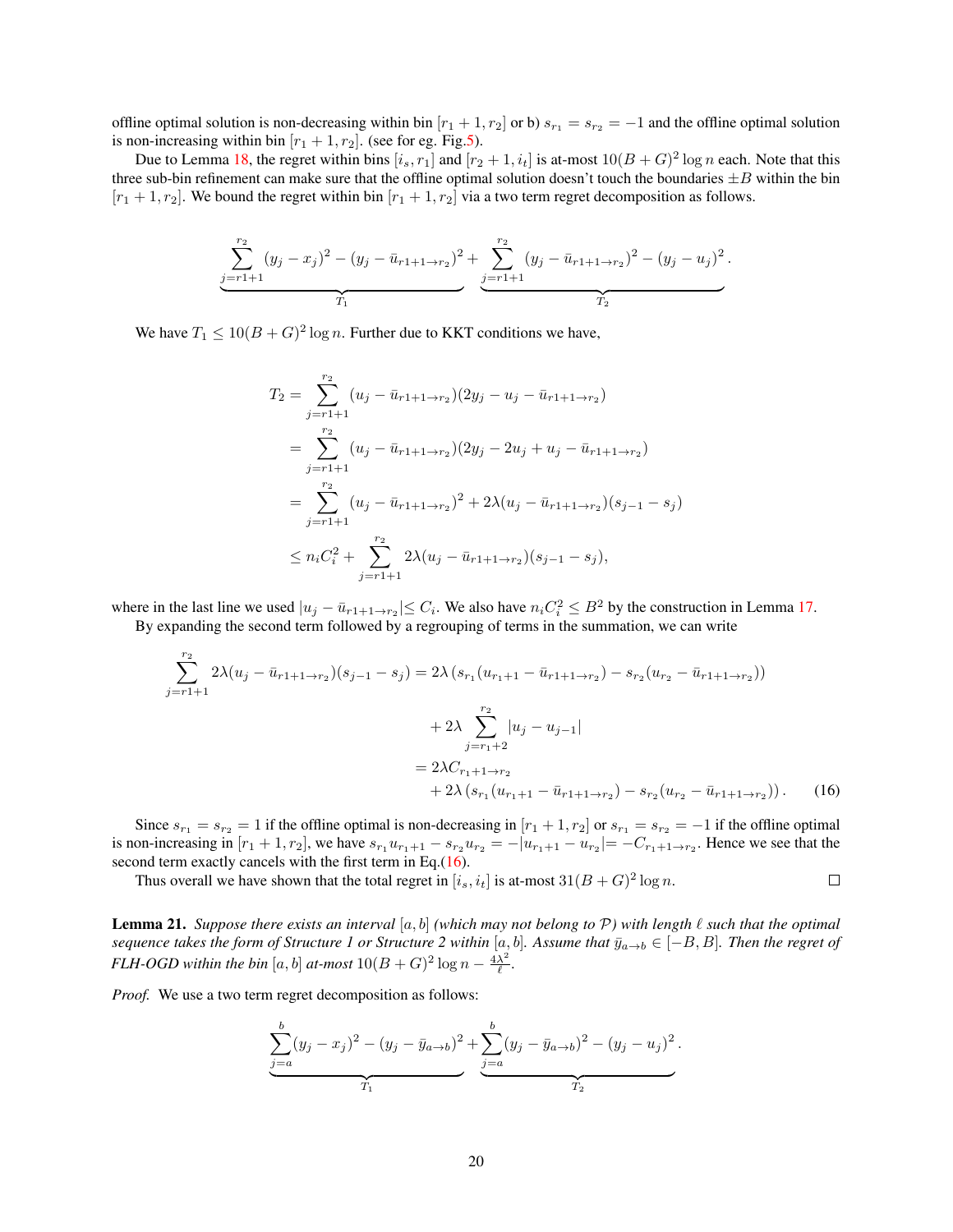<span id="page-20-1"></span>

Figure 5: An example of a configuration referred in the proof of Lemma [20.](#page-18-0) Here  $s_{r_1} = s_{r_2} = -1$  and the sequence is *non-increasing within*  $[r_1 + 1, r_2]$ *.* 

By the Definition [4](#page-4-4) of Structure 1 and 2, the offline optimal solution is constant within bin [a, b]. We denote  $u_j = u$ for all  $j \in [a, b]$ . Further  $|\Delta s_{a\rightarrow b} = 2|$ . We have,

$$
T_2 = -\ell(\bar{y}_{a \to b} - u)^2 - 2\sum_{j=a}^{b} (y_j - \bar{y}_{a \to b})(\bar{y}_{a \to b} - u)
$$
  
=  $-\ell(\bar{y}_{a \to b} - u)^2$   
=  $(a) -\frac{\lambda^2(\Delta s_{a \to b})^2}{\ell}$   
=  $-\frac{4\lambda^2}{\ell}$ ,

where line (a) is obtained by the KKT conditions  $y_j = u - \lambda(s_j - s_{j-1})$  for all  $j \in [a, b]$  and hence  $\bar{y}_{a \to b} = u - \frac{\lambda \Delta s_{a \to b}}{\ell}$ . Due to Lemma [18,](#page-17-3) we have  $T_1 \leq 10(B+G)^2 \log n$ . Combining both bounds yields the lemma.

<span id="page-20-0"></span>**Lemma 22.** *Consider a bin*  $[a, b]$  *with length*  $\ell$ *.* 

*Case 1:* When offline optimal takes the form of Structure 1 within this bin and  $\bar{y}_{a\to b} \geq B$ , then

$$
\sum_{j=a}^{b} (y_j - x_j)^2 - (y_j - u_j)^2 \le 10(B+G)^2 \log n - \ell(B-u_a)^2,
$$

*and*

*Case 2: When offline optimal takes the form of Structure 2 within this bin and*  $\bar{y}_{a\to b} \leq -B$ *, then* 

$$
\sum_{j=a}^{b} (y_j - x_j)^2 - (y_j - u_j)^2 \le 10(B+G)^2 \log n - \ell(B+u_a)^2,
$$

*where*  $x_j$  *are the predictions of the FLH-OGD algorithm.* 

*Proof.* We consider Case 2. Arguments for Case 1 are similar. We employ a two term regret decomposition as follows.

$$
\underbrace{\sum_{j=a}^{b} (y_j - x_j)^2 - (y_j + B)^2}_{T_1} + \underbrace{\sum_{j=a}^{b} (y_j + B)^2 - (y_j - u_j)^2}_{T_2}.
$$

By Definition [4,](#page-4-4) the offline optimal solution is constant within bin [a, b]. So we have  $u_j = u_a$  for all  $j \in [a, b]$ .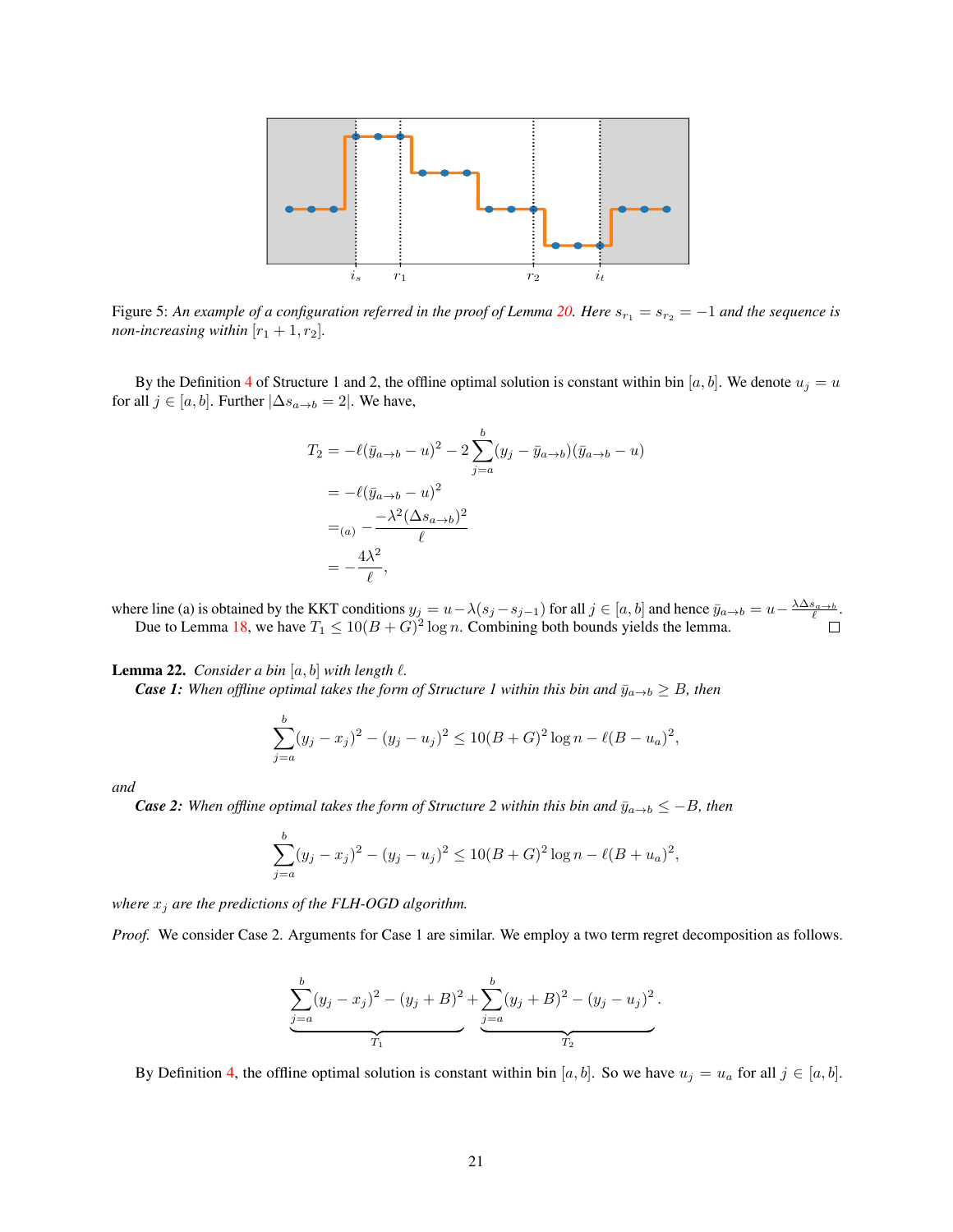From the KKT conditions, we have

$$
T_2 = \sum_{j=a}^{b} (u_a + B)^2 + 2(y_j - u_a)(u_a + B)
$$
  
=  $\ell(u_a + B)^2 - 2\lambda \Delta s_{a \to b}(u_a + B)$   
=  $\ell(u_a + B)^2 - 4\lambda(u_a + B),$  (17)

where in the last line we used  $\Delta s_{a\to b} = 2$  for Structure 2. From the premise of the lemma for Case 2, we have  $\bar{y}_{a\to b} \leq -B$ . Since  $\bar{y}_{a\to b} = u_a - 2\lambda/\ell$ , we must have

$$
\bar{y}_{a \to b} \leq -B \implies \lambda \geq \frac{\ell}{2}(u_a + B).
$$

Plugging this lower bound to Eq.[\(17\)](#page-21-1) and noting that  $u_a + B \ge 0$ , we get

$$
T_2 \leq -\ell(u_a + B)^2.
$$

By Lemma [18,](#page-17-3) we have  $T_1 \leq 10(B+G)^2 \log n$ . Now summing  $T_1$  and  $T_2$  results in the lemma.

<span id="page-21-3"></span><span id="page-21-2"></span><span id="page-21-1"></span> $\Box$ 

<span id="page-21-0"></span>**Lemma 23.** *(large margin bins)* Assume that  $\lambda \geq \phi \frac{n^{1/3}}{c_n^{1/3}}$  $\frac{n^{1/3}}{c_n^{1/3}}$  for some constant  $\phi$  that do not depend on n and  $C_n$ . Consider *a bin*  $[i_s, i_t] \in \mathcal{P}$  within which the offline optimal solution takes the form of Structure 1 or Structure 2 (or both) for some *appropriate sub-intervals of*  $[i_s, i_t]$ *. Let*  $\mu_{th} =$  $\int 36(B+G)^3C_n^{1/3}\log n$  $\frac{f_1^{\beta_1}C_n^{j_1} \log n}{\phi n^{1/3}}$ . Then  $gap_{min}(-B, [i_s, i_t]) \vee gap_{min}(B, [i_s, i_t]) \ge$  $\mu_{th}$  whenever  $C_n \leq \left(\frac{B^2 \phi}{144(B+G)^3 \log n}\right)^3 n = \tilde{O}(n)$ .

*Proof.* Suppose gap<sub>min</sub> $(-B, [i_s, i_t]) < \mu_{\text{th}}$ . Then the largest value of offline optimal attained within this bin  $[i_s, i_t]$ is at-most  $-B + \mu_{th} + B/\sqrt{n_i}$  (recall  $n_i := i_t - i_s + 1$  and TV within this bin is at-most  $B/\sqrt{n_i}$  by Lemma [17\)](#page-17-0). So gap<sub>min</sub> $(B, [i_s, i_t]) \ge 2B - \mu_{\text{th}} - B/\sqrt{n_i}$ . Our goal is to show that whenever  $C_n$  obeys the constraint stated in the lemma, we must have

$$
2B - \mu_{\text{th}} - B/\sqrt{n_i} \ge \mu_{\text{th}}.\tag{18}
$$

Let  $\ell_i$  be the length of a sub-interval of  $[i_s, i_t]$  where the offline optimal solution assumes the form of Structure 1 or Structure 2. Due to Lemma [16,](#page-15-0) we have

$$
n_i \ge \ell_i \ge \frac{2\lambda}{(G+B)} \ge \frac{2\phi}{(G+B)} \frac{n^{1/3}}{C_n^{1/3}},\tag{19}
$$

where the last inequality follows due to the condition on  $\lambda$  assumed in the current lemma. So a sufficient condition for Eq. $(18)$  to be true is

$$
2B \ge 2\left(2\sqrt{\frac{36(G+B)^3C_n^{1/3}\log n}{\phi n^{1/3}}}\vee B\sqrt{\frac{(G+B)C_n^{1/3}}{2\phi n^{1/3}}}\right).
$$

Recall that by Assumption A1 in Section [3,](#page-2-0) we have  $G \geq B \geq 1$  WLOG. So the above maximum will be attained by the first term and can be further simplified as

$$
2B \ge 4\sqrt{\frac{36(G+B)^3C_n^{1/3}\log n}{\phi n^{1/3}}}.
$$

The above condition is always satisfied whenever  $C_n \leq \left(\frac{B^2\phi}{144(B+G)^3\log n}\right)^3 n$ .

At this point, we have shown that  $\text{gap}_{\text{min}}(-B, [i_s, i_t]) < \mu_{\text{th}} \implies \text{gap}_{\text{min}}(B, [i_s, i_t]) \ge \mu_{\text{th}}$  under the conditions of the lemma. Taking the contrapositive yields  $\text{gap}_{\text{min}}(B, [i_s, i_t]) < \mu_{\text{th}} \implies \text{gap}_{\text{min}}(-B, [i_s, i_t]) \ge \mu_{\text{th}}$ .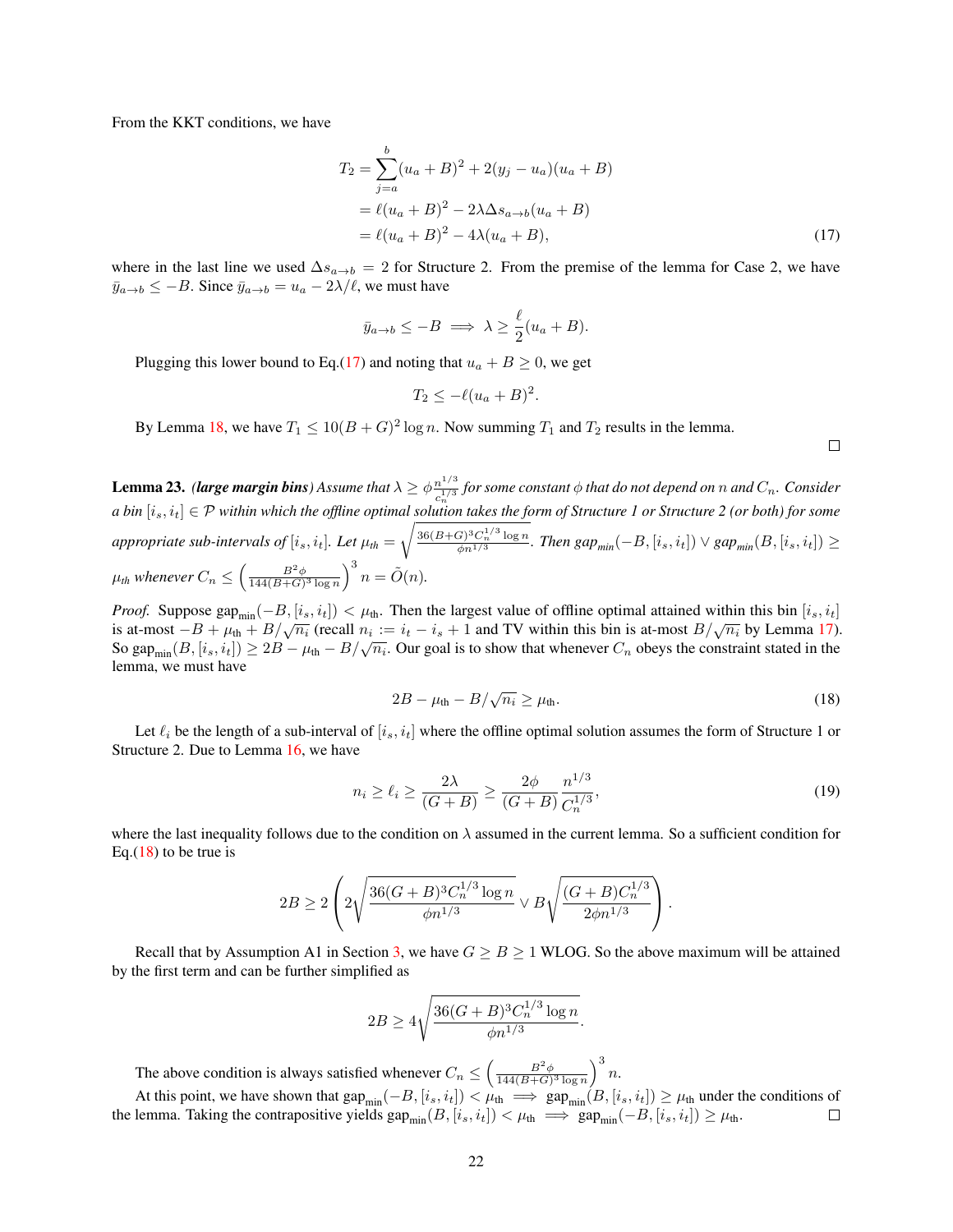<span id="page-22-0"></span>**Lemma 24.** *(high*  $\lambda$  *regime)* If the optimal dual variable  $\lambda \geq \phi \frac{n^{1/3}}{C_n^{1/3}}$  $\frac{n^{1/3}}{C_n^{1/3}} = \Omega\left(\frac{n^{1/3}}{C_n^{1/3}}\right)$ n n *doesn't depend on* n *and* Cn*, we have the regret of FLH-OGD strategy bounded as*  $\frac{n^{1/3}}{C_n^{1/3}}$  for some constant  $\phi > 0$  that

$$
\sum_{t=1}^{n} (y_t - x_t)^2 - (y_t - u_t)^2 = \tilde{O}(n^{1/3} C_n^{2/3} \vee 1),
$$

*where*  $x_t$  *is the prediction of FLH-OGD at time t.* 

*Proof.* Throughout the proof, we consider only the regime where  $C_n \leq \left(\frac{B^2 \phi}{84(B+G)^3 \log n}\right)^3 n = \tilde{O}(n)$ . In the alternate regime where  $C_n = \tilde{\Omega}(n)$ , the trivial regret bound of  $\tilde{O}(n)$  is near minimax optimal.

Reminiscent to the road-map in Section [3.2,](#page-3-0) it is useful to define the following condition:

**Condition (A):** Let a bin [a, b] be given such that  $C_{a\to b} \leq B/\sqrt{b-a+1}$ . It satisfies at-least one of the following criteria. (i) gap<sub>min</sub> $(B, [a, b]) \ge$  gap<sub>min</sub> $(-B, [a, b])$  and the optimal solution takes the form of Structure 1 in at-least one sub-interval  $[r, s] \subseteq [a, b]$ ; or (ii)  $\text{gap}_{\text{min}}(-B, [a, b]) \geq \text{gap}_{\text{min}}(B, [a, b])$  and the optimal solution takes the form of Structure 2 in at-least one sub-interval  $[r, s] \subseteq [a, b]$ .

Consider a bin  $[i_s, i_t] \in \mathcal{P}$  that satisfies Condition (A). We refine  $[i_s, i_t]$  into a partition that contains smaller sub-intervals as follows:

$$
\mathcal{P}_i := \{ [i_s, \underline{i}_1 - 1], [i_1, \overline{i}_1], [i'_1, \overline{i}'_1], \dots, [i_{m^{(i)}}, \overline{i}_{m^{(i)}}], [i'_{m^{(i)}}, \overline{i}'_{m^{(i)}} := i_t] \},\tag{20}
$$

such that:

- 1. If  $\text{gap}_{\text{min}}(B, [i_s, i_t]) > \text{gap}_{\text{min}}(-B, [i_s, i_t])$ , then the offline optimal in the intervals  $[i_j, \bar{i}_j]$ ,  $j \in [m^{(i)}]$  takes the  $\sum_{i=1}^{\infty} \sum_{i=1}^{\infty} \sum_{i=1}^{\infty} \sum_{i=1}^{\infty} \sum_{j=1}^{\infty} \sum_{i=1}^{\infty} \sum_{j=1}^{\infty} \sum_{i=1}^{\infty} \sum_{j=1}^{\infty} \sum_{j=1}^{\infty} \sum_{j=1}^{\infty} \sum_{j=1}^{\infty} \sum_{j=1}^{\infty} \sum_{j=1}^{\infty} \sum_{j=1}^{\infty} \sum_{j=1}^{\infty} \sum_{j=1}^{\infty} \sum_{j=1}^{\infty} \sum_{$  $u_k > u_{k+1}$ , then we treat the first sub-interval in  $\mathcal{P}_i$  as empty by putting  $\underline{i}_1 = i_s$ . Similarly let k be smallest value in  $[i_s, i_t]$  such that  $u_{k:i_t}$  is constant. If  $u_{k-1} < u_k$  and  $u_{i_t} > u_{i_t+1}$  then we treat the last sub-interval in  $\mathcal{P}_i$  and  $u_{i_t} > u_{i_t+1}$  then we treat the last sub-interval in  $\mathcal{P}_i$ as empty by putting  $\underline{i}'_{m(i)} = i_t + 1$ .
- 2. If  $\text{gap}_{\text{min}}(B, [i_s, i_t]) \leq \text{gap}_{\text{min}}(-B, [i_s, i_t])$ , then the offline optimal in the intervals  $[i_j, \bar{i}_j]$ ,  $j \in [m^{(i)}]$  takes the  $\sum_{i=1}^{\infty} \sum_{i=1}^{\infty} \sum_{i=1}^{\infty} \sum_{i=1}^{\infty} \sum_{i=1}^{\infty} \sum_{i=1}^{\infty} \sum_{i=1}^{\infty} \sum_{i=1}^{\infty} \sum_{i=1}^{\infty} \sum_{i=1}^{\infty} \sum_{i=1}^{\infty} \sum_{i=1}^{\infty} \sum_{i=1}^{\infty} \sum_{i=1}^{\infty} \sum_{i=1}^{\infty} \sum_{i=1}^{\infty} \sum_{i=1}^{\infty} \sum_{i=1}^{\infty} \sum_{$  $u_k < u_{k+1}$ , then we treat the first sub-interval in  $\mathcal{P}_i$  as empty by putting  $\underline{i}_1 = i_s$ . Similarly let k be smallest value in  $[i_s, i_t]$  such that  $u_{k:i_t}$  is constant. If  $u_{k-1} > u_k$  and  $u_{i_t} < u_{i_t+1}$  then we treat the last sub-interval in  $\mathcal{P}_i$  and  $u_{i_t}$ as empty by putting  $\underline{i}'_{m^{(i)}} = \underline{i}_t + 1$ .
- 3. In all sub-intervals  $[i'_j, \bar{i}'_j]$ ,  $j \in [m^{(i)}]$ , the offline optimal sequence can be split into piece-wise monotonic  $\lim_{y \to 0} \lim_{y \to 0} \lim_{y \to 0} \lim_{y \to 0} \lim_{y \to 0} \lim_{y \to 0} \lim_{y \to 0} \lim_{y \to 0} \lim_{y \to 0} \lim_{y \to 0} \lim_{y \to 0} \lim_{y \to 0} \lim_{y \to 0} \lim_{y \to 0} \lim_{y \to 0} \lim_{y \to 0} \lim_{y \to 0} \lim_{y \to 0} \lim_{y \to 0} \lim_{y \to 0} \lim_{y \to 0} \lim_{y \to 0} \lim_{y \to 0} \lim_{y \to 0} \lim_{y$

An illustration of this refinement scheme is given in Fig[.6.](#page-24-0)

Let there be  $m_1^{(i)}$  bins among  $\{[\underline{i}_1, \overline{i}_1], \dots, [\underline{i}_{m^{(i)}}, \overline{i}_{m^{(i)}}]\}$  which satisfy the property in Lemma [21.](#page-19-1) Let their lengths be denoted by  $\{\ell_{1^{(i)}}^{(1)}\}$  $\{\ell_{1^{(i)}}^{(1)},\ldots,\ell_{m}^{(1)}\}$  $\binom{1}{m_1(i)}$ . These bins will be referred as *Type 1* bins henceforth.

Similarly let there be  $m_2^{(i)}$  bins among  $\{[\underline{i}_1, \overline{i}_1], \ldots, [\underline{i}_{m^{(i)}}, \overline{i}_{m^{(i)}}]\}$  which satisfy either Case 1 or Case 2 in Lemma [22.](#page-20-0) Let their lengths be denoted by  $\{\ell_{1(i)}^{(2)}\}$  $\{\ell_{1^{(i)}}^{(2)},\ldots,\{\ell_{m_{i}}^{(2)}\}$  $\binom{2}{m_2^{(i)}}$ . These bins will be referred as *Type 2* bins henceforth.

Each bin in Type 1 and Type 2 can be paired with one adjacent bin (if non-empty) in  $P_i$  where the optimal sequence displays a piece-wise monotonic behaviour with at-most 2 pieces. (For example the bin  $[\underline{i}_1, \overline{i}_1]$  can be paired with  $[i'_1, \bar{i}'_1]$  where in the later the optimal sequence displays a piece-wise monotonic behaviour. See Fig[.6](#page-24-0) for example.) To see why this is true, consider the case  $\text{gap}_{\text{min}}(B, [i_s, i_t]) \leq \text{gap}_{\text{min}}(-B, [i_s, i_t)$ . By construction, the optimal solution must preclude the form of Structure 2 in the bin  $[\underline{i}'_k, \overline{i}'_k]$  where  $k \in [m^{(i)}]$ . This means the offline optimal can either take a non-increasing form in  $[\underline{i}'_k, \overline{i}'_k]$  or it can monotonically increase and then optionally monotonically decrease. In  $\sum_{k=1}^{\infty}$  of  $k$  can be split into at-most 2 sections where the solution is purely monotonic. Similar arguments apply both the cases, it can be split into at-most 2 sections where the solution is purely monotonic. Si for the case gap<sub>min</sub> $(B, [i_s, i_t]) >$  gap<sub>min</sub> $(-B, [i_s, i_t])$ .

Similarly, if bin  $[i_s, i_1 - 1]$  is non-empty then the offline optimal must assume a piece-wise monotonic structure with at-most 2 pieces. Then applying Lemma  $20$  to each of the 2 pieces separately and adding the regret bounds yields

<span id="page-22-1"></span>
$$
\sum_{j=i_s}^{i_1-1} f_j(x_j) - f_j(u_j) = \tilde{O}(1).
$$
\n(21)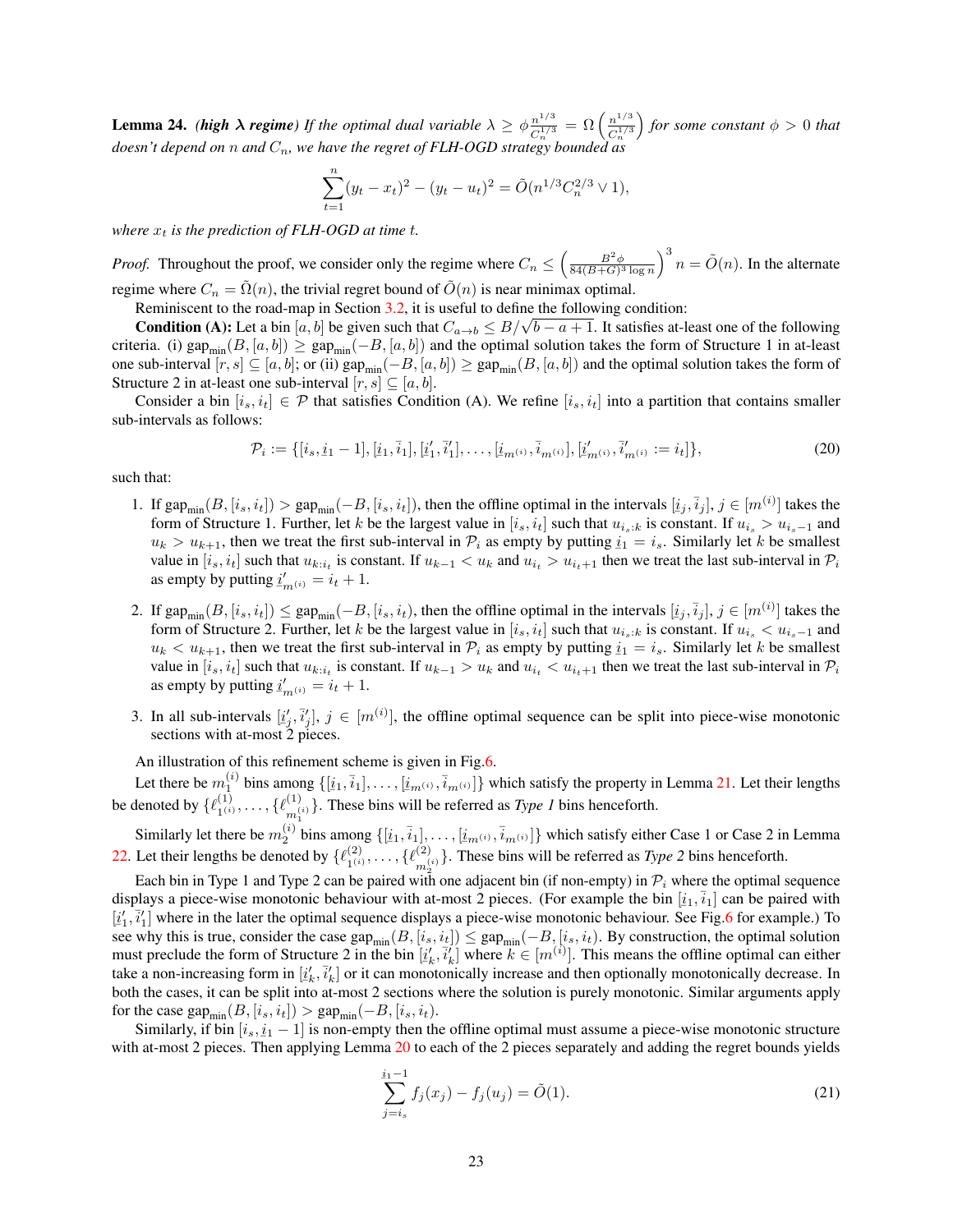Note that  $m_1^{(i)} + m_2^{(i)} = m^{(i)}$ . Let the total regret contribution from Type 1 bins along with their pairs and Type 2 bins along with their pairs be referred as  $R_1^{(i)}$  and  $R_2^{(i)}$  respectively.

Since a sub-bin that is paired with a Type 1 or Type 2 bin can be split into at-most 2 sub-intervals where the optimal sequence is purely monotonic (see Fig. [6\)](#page-24-0), we can bound the regret within such sub-bins  $[\underline{i}'_k, \overline{i}'_k]$ ,  $k \in [m^{(i)}]$  by at-most  $62(C + R)^2 \log n$  by I amma 20  $62(G+B)^2\log n$  by Lemma [20.](#page-18-0)

For a Type 2 bin  $[a, b] \subseteq [i_s, i_t]$ , we can have two possible configurations: If  $\text{gap}_{\text{min}}(B, [i_s, i_t]) > \text{gap}_{\text{min}}(-B, [i_s, i_t])$ then  $B - u_a \ge \text{gap}_{\text{min}}(B, [i_s, i_t]) \ge \mu_{\text{th}}$  where the first inequality follows by the definition of  $\text{gap}_{\text{min}}(B, [i_s, i_t])$  and the last inequality follows by Lemma [23.](#page-21-0) Similarly If  $\text{gap}_{\text{min}}(B, [i_s, i_t]) \leq \text{gap}_{\text{min}}(-B, [i_s, i_t])$  then  $B + u_a \geq$  $\text{gap}_{\text{min}}(-B, [i_s, i_t]) \ge \mu_{\text{th}}$ . With this observation and using the results of Lemma [22,](#page-20-0) we can bound the regret contribution from any Type 2 bin and its pair as:

$$
R_2^{(i)} \le \sum_{j=1^{(i)}}^{m_2^{(i)}} \left( \left( 10(G+B)^2 \log n - \ell_j^{(2)} \mu_{\text{th}}^2 \right) + 62(G+B)^2 \log n \right)
$$
  

$$
\le 72m_2^{(i)}(G+B)^2 \log n - \mu_{\text{th}}^2 \left( \sum_{j=1^{(i)}}^{m_2^{(i)}} \ell_j^{(2)} \right).
$$

From Eq.[\(19\)](#page-21-3), we have  $\ell_j^{(2)} \ge \frac{2\phi n^{1/3}}{(G+B)C_s^3}$  $\frac{2\phi n^{1/3}}{(G+B)C_n^{1/3}}$  for  $j \in \{1^{(i)}, \ldots, m_2^{(i)}\}$ . So we can continue as

$$
R_2^{(i)} \le 72m_2^{(i)}(G+B)^2 \log n - \mu_{\text{th}}^2 \frac{2\phi n^{1/3}}{(G+B)C_n^{1/3}} m_2^{(i)}
$$
  
= 0,

where the last line is obtained by plugging in the value of  $\mu_{\text{th}}$  from Lemma [23.](#page-21-0)

So by refining every interval in  $P$  that satisfy Condition (A) and summing the regret contribution from all Type 2 bins and their pairs across all refined intervals in  $P$  yields

<span id="page-23-1"></span>
$$
\sum_{i=1}^{M} R_2^{(i)} \le 0,\tag{22}
$$

where we recall that  $M := |\mathcal{P}| = O(n^{1/3} C_n^{2/3} \vee 1)$  and assign  $R_2(i) = 0$  for intervals in  $\mathcal{P}$  that do not satisfy Condition (A).

For any Type 1 bin, its regret contribution can be bounded by Lemma [21.](#page-19-1) So we have the regret contribution from Type 1 bins and their pairs bounded as

$$
R_1^{(i)} \le \sum_{j=1}^{m_1^{(i)}} \left( \left( 10(G+B)^2 \log n - \frac{4\lambda^2}{\ell_{j^{(i)}}^{(1)}} \right) + 62(G+B)^2 \log n \right)
$$
  
=  $72m_1^{(i)}(G+B)^2 \log n - 4\lambda^2 \sum_{j=1}^{m_1^{(i)}} \frac{1}{\ell_{j^{(i)}}^{(1)}}$ 

By refining every interval in  $P$  that satisfies Condition (A) and summing the regret contribution from all Type 2 bins and their pairs across all refined intervals in  $P$  yields

<span id="page-23-0"></span>
$$
\sum_{i=1}^{M} R_1^{(i)} \le 72(G+B)^2 \log n \sum_{i=1}^{M} m_1^{(i)} - 4\lambda^2 \sum_{i=1}^{M} \sum_{j=1}^{m_1^{(i)}} \frac{1}{\ell_{j^{(i)}}^{(1)}}
$$
  
 
$$
\le 72(G+B)^2 M_1 \log n - 4\lambda^2 \frac{M_1^2}{n},
$$
 (23)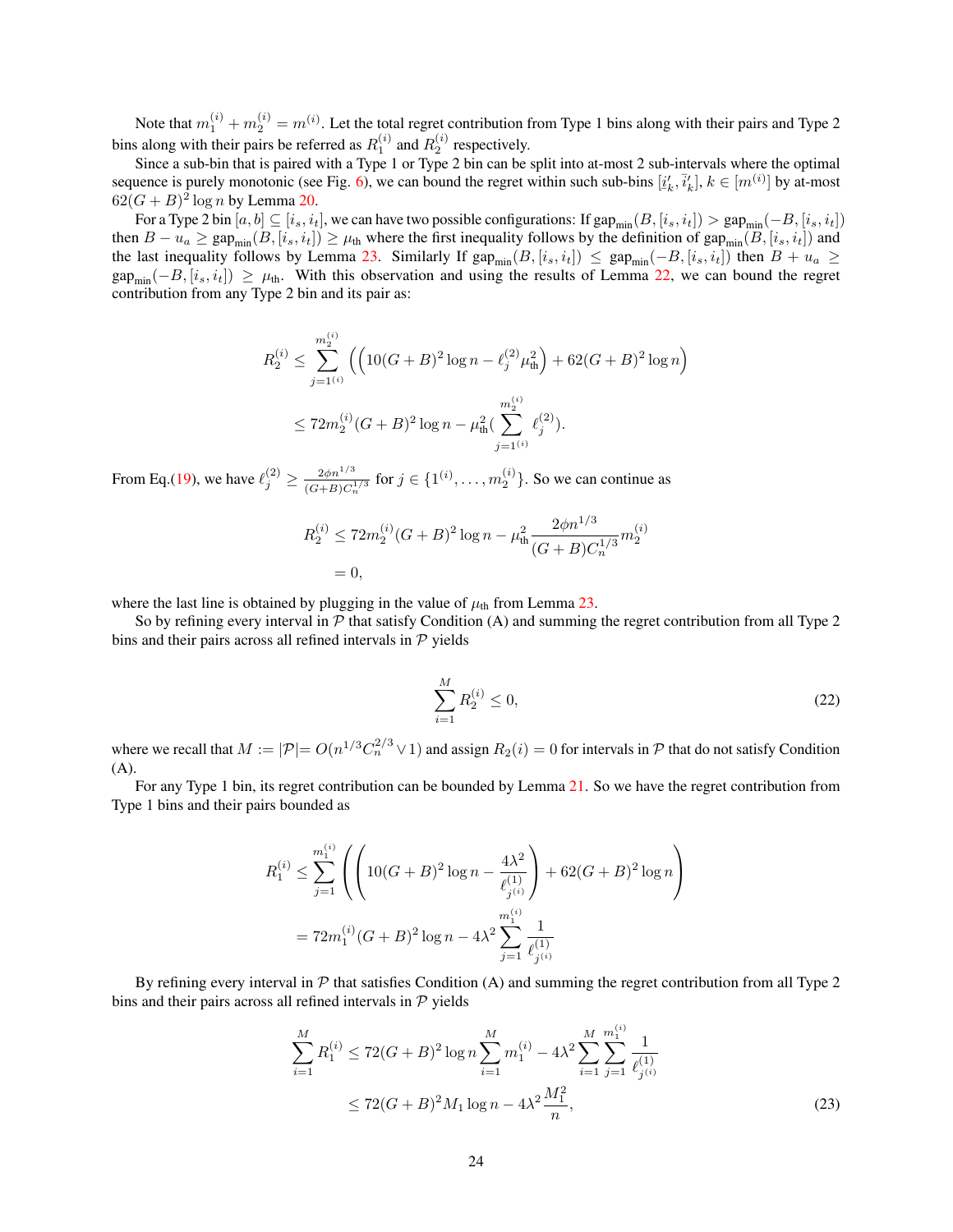where in the last line: a) we define  $M_1 := \sum_{i=1}^M m_1^{(i)}$  with the convention that  $m_1^{(i)} = 0$  if the bin  $[i_s, i_t] \in \mathcal{P}$  doesn't satisfy Condition (A); b) applied AM-HM inequality and noted that  $\sum_{i=1}^{M} \sum_{j=1}^{m_1^{(i)}} \ell_{j^{(i)}}^{(1)}$  $j^{(1)} \leq n$ .

To further bound Eq.[\(23\)](#page-23-0), we consider two separate regimes as follows. Recall that  $\lambda \geq \phi \frac{n^{1/3}}{C_n^{1/3}}$  $\frac{n^{1/9}}{C_n^{1/3}}$ . So continuing from Eq.[\(23\)](#page-23-0),

$$
\sum_{i=1}^{M} R_1^{(i)} \le 72(G+B)^2 M_1 \log n - 4\phi^2 \frac{n^{2/3}}{C_n^{2/3}} \frac{M_1^2}{n}
$$
\n
$$
\le 0,
$$
\n(24)

whenever  $M_1 \ge \frac{18(G+B)^2 \log n}{\phi^2} n^{1/3} C_n^{2/3} = \tilde{\Omega}(n^{1/3} C_n^{2/3}).$ 

In the alternate regime where  $M_1 \leq \frac{18(G+B)^2 \log n}{\phi^2} n^{1/3} C_n^{2/3} = \tilde{O}(n^{1/3} C_n^{2/3} \vee 1)$ , we trivially obtain:

<span id="page-24-1"></span>
$$
\sum_{i=1}^{M} R_1^{(i)} = \tilde{O}(n^{1/3} C_n^{2/3} \vee 1)
$$
\n(25)

Putting everything together by combining the bounds in Eq.[\(21\)](#page-22-1), [\(22\)](#page-23-1), [\(24\)](#page-24-1) and [\(25\)](#page-24-2), we can bound the total regret contribution from the bins that satisfy Condition (A) as:

$$
\sum_{i=1}^{M} R_1^{(i)} + R_2^{(i)} + \tilde{O}(1) = \tilde{O}(n^{1/3} C_n^{2/3} \vee 1),
$$

where we have assigned  $R_1^{(i)} = R_2^{(i)} = 0$  for bins that don't satisfy Condition (A).

Throughout the proof till now, we have only considered bins  $[i_s, i_t] \in \mathcal{P}$  which satisfy Condition (A). Not meeting this criterion will only make the arguments easier as explained below.

If a bin  $[i_s, i_t] \in \mathcal{P}$  doesn't satisfy Condition (A), by taking a logical negation of Condition (A), we conclude that this can only happen if the optimal solution precludes the form of either Structure 1 or Structure 2 (or both) within some sub-interval of  $[i_s, i_t]$ . Consequently by applying similar arguments we used to handle the bins  $[i'_k, \bar{i}'_k]$ ,  $k \in [m^{(i)}]$ , we can split the offline optimal sequence  $u_{i_s:i_t}$  into at-most 2 piece-wise monotonic sections and use Lemma [20](#page-18-0) to bound the regret in  $[i_s, i_t]$  as  $\tilde{O}(1)$ . Since  $|\mathcal{P}| = O(n^{1/3}C_n^{2/3} \vee 1)$ , we conclude that the total regret from all bins that don't satisfy Condition (A) is  $\tilde{O}(n^{1/3}C_n^{2/3} \vee 1)$ .  $\Box$ 

*Proof.* of Theorem [1](#page-2-2). The proof is now immediate from Lemmas [19](#page-17-1) and [24.](#page-22-0)

<span id="page-24-2"></span>

<span id="page-24-0"></span>

Figure 6: *Refinement of a bin that satisfy Condition (A) in the proof of Lemma [24](#page-22-0) with*  $gap_{min}(-B, [i_s, i_t])$  *≥*  $gap_{min}(B, [i_s, i_t])$ . Here we assign  $i_s = i_1$  and  $i_t = \overline{i}'_3$  The following pairs are formed in the proof of Lemma [24:](#page-22-0)  $\mathcal{P}_i = ([\underline{i}_1,\overline{i}_1], [\underline{i}'_1,\overline{i}'_1]),([\underline{i}_2,\overline{i}_2], [\underline{i}'_2,\overline{i}'_2]),([\underline{i}_3,\overline{i}_3], [\underline{i}'_3,\overline{i}'_3]).$  Blue dots represent the optimal sequence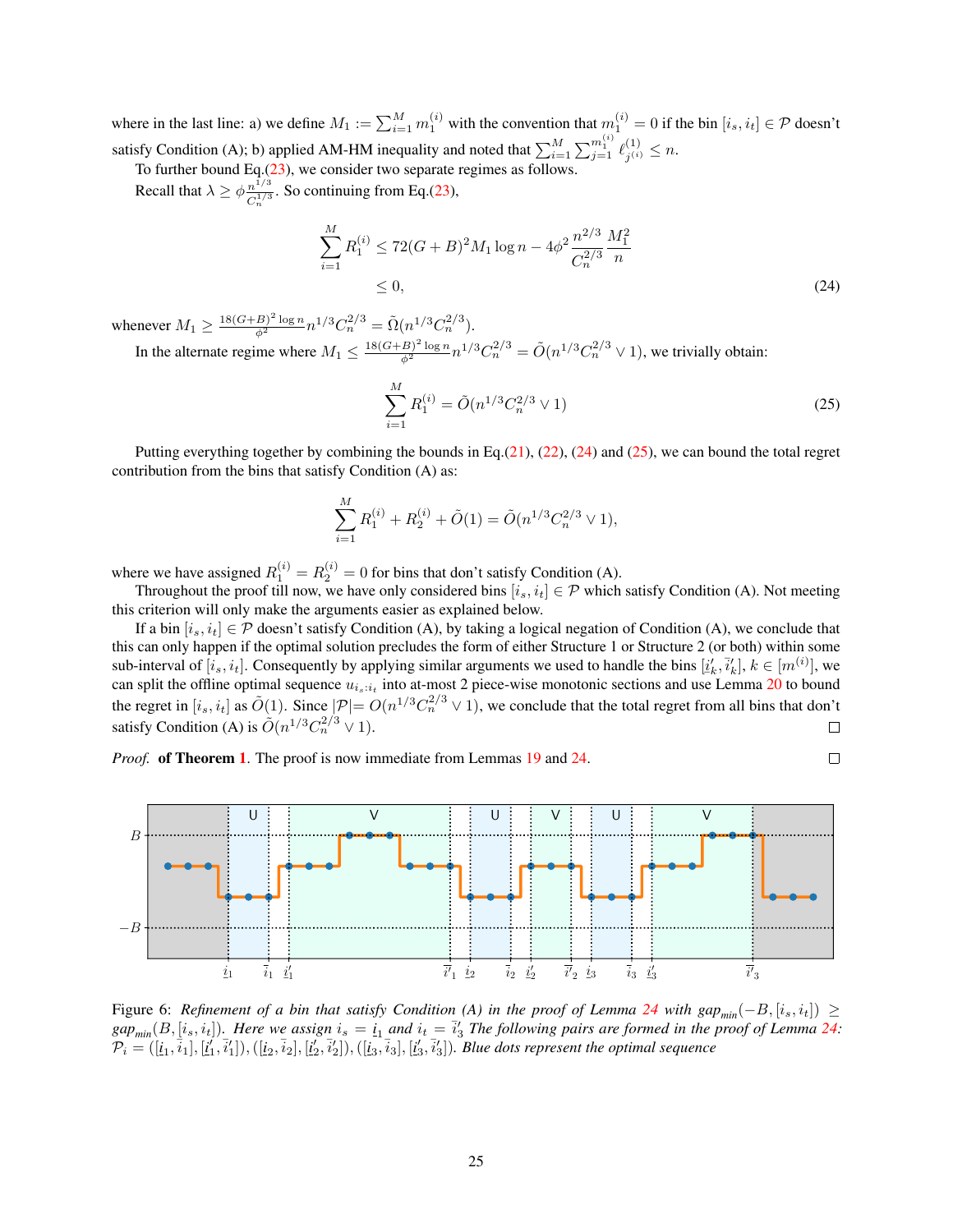### <span id="page-25-0"></span>C Proofs for Section [4](#page-6-2)

**Corollary 5.** Let the loss functions  $f_t$  be H strongly convex in  $L_2$  norm across the (box) domain  $\mathcal{D} = \{x \in \mathbb{R}^d :$  $\|{\boldsymbol x}\|_\infty \le B\}$ . i.e,  $f_t({\boldsymbol y}) \ge f_t({\boldsymbol x}) + \nabla f_t({\boldsymbol x})^T({\boldsymbol y}-{\boldsymbol x}) + \frac{H}{2}\|{\boldsymbol y}-{\boldsymbol x}\|_2^2$  for all  ${\boldsymbol x},{\boldsymbol y} \in \mathcal{D}$ . Suppose  $\|\nabla f_t({\boldsymbol x})\|_\infty \le G_\infty$  for  $all \ x \in \mathcal{D}$ . For each  $i \in [d]$ , construct surrogate losses  $\ell_t^{(i)} : \mathbb{R} \to \mathbb{R}$  as  $\ell_t^{(i)}(x) = (x - (x_t[i] - \nabla f_t(x_t)[i]/H))^2$ *where* x<sup>t</sup> *is the prediction of the learner at time* t*. By running* d *instances of uni-variate FLH-OGD (Fig[.4](#page-13-2) in Appendix A*) with decision set  $[-B, B]$  and learning rate  $\zeta = 1/(2(2B + G_{\infty}/H)^2)$  where instance i predicts  $x_t[i]$  at time t and suffers losses  $\ell_t^{(i)}$ , we have

$$
\sum_{t=1}^n f_t(\boldsymbol{x}_t) - f_t(\boldsymbol{w}_t) = \tilde{O}\left(d^{1/3}n^{1/3}C_n^{2/3} \vee d\right),
$$

*for any comparator sequence*  $w_{1:n}$  *with*  $TV(w_{1:n}) := \sum_{t=2}^{n} ||w_t - w_{t-1}||_1 \leq C_n$ .  $\tilde{O}(\cdot)$  *hides the dependence on factors of*  $\log n, B, H, G_{\infty}$ *.* 

*Proof.* Due to strong convexity, we have for any  $w_t \in \mathbb{R}^d$ ,

$$
f_t(\boldsymbol{x}_t) - f_t(\boldsymbol{w}_t) \le -\langle \nabla f_t(\boldsymbol{x}_t), \boldsymbol{w}_t - \boldsymbol{x}_t \rangle - \frac{H}{2} || \boldsymbol{w}_t - \boldsymbol{x}_t ||^2
$$
  
\n
$$
= H\left( \langle \nabla f_t(\boldsymbol{x}_t) / H, \boldsymbol{x}_t - \boldsymbol{x}_t \rangle + (1/2) || \boldsymbol{x}_t - \boldsymbol{x}_t ||^2 \right) \right)
$$
  
\n
$$
- H\left( \langle \nabla f_t(\boldsymbol{x}_t) / H, \boldsymbol{w}_t - \boldsymbol{x}_t \rangle + (1/2) || \boldsymbol{w}_t - \boldsymbol{x}_t ||^2 \right) \right)
$$
  
\n
$$
= \sum_{i=1}^d H\left( \nabla f_t(\boldsymbol{x}_t) [i] (\boldsymbol{x}_t[i] - \boldsymbol{x}_t[i]) / H + (1/2) (\boldsymbol{x}_t[i] - \boldsymbol{x}_t[i])^2 \right)
$$
  
\n
$$
- H\left( \nabla f_t(\boldsymbol{x}_t) [i] (\boldsymbol{w}_t[i] - \boldsymbol{x}_t[i]) / H + (1/2) (\boldsymbol{w}_t[i] - \boldsymbol{x}_t[i])^2 \right)
$$
  
\n
$$
= (H/2) \left( \sum_{i=1}^d \ell_t^{(i)}(\boldsymbol{x}_t[i]) - \ell_t^{(i)}(\boldsymbol{w}_t[i]), \right)
$$
(26)

where the last line is obtained by completing the squares. Let  $u_t \in \mathbb{R}^d$  for  $t \in [n]$  be defined as the offline optimal sequence corresponding to the optimization problem:

<span id="page-25-1"></span>
$$
\tilde{u}_1, \dots, \tilde{u}_n, \tilde{z}_1, \dots, \tilde{z}_{n-1} \quad \sum_{t=1}^n \sum_{i=1}^d \ell_t^{(i)}(\tilde{u}_t[i])
$$
\ns.t.\n
$$
\tilde{z}_t = \tilde{u}_{t+1} - \tilde{u}_t \,\forall t \in [n-1],
$$
\n
$$
\sum_{t=1}^{n-1} \|\tilde{z}_t\|_1 \leq C_n,
$$
\n
$$
\|\tilde{u}_t\|_{\infty} \leq B \,\forall t \in [n],
$$

Let  $C_n[i] = \sum_{t=2}^n |u_t[i] - u_{t-1}[i]|$  be its TV allocated to coordinate i. By Theorem 1, the FLH-OGD instance i with learning rate  $\zeta = 1/(2(2B + G_{\infty}/H)^2)$  attains the regret of  $\tilde{O}(n^{1/3}(C_n[i])^{2/3} \vee 1)$  regret. WLOG, let's assume that FLH-OGD instances for coordinates  $i \in [k]$ ,  $k \le d$  incurs  $\tilde{O}(n^{1/3}(C_n[i])^{2/3})$  regret wrt losses  $\ell_t^{(i)}$  and the regret incurred by FLH-OGD instances for coordinates  $k > k'$  is  $O(\log n)$ . Let  $R_n(\mathbf{w}_{1:n}) := \sum_{t=1}^n f_t(\mathbf{x}_t) - f_t(\mathbf{w}_t)$  and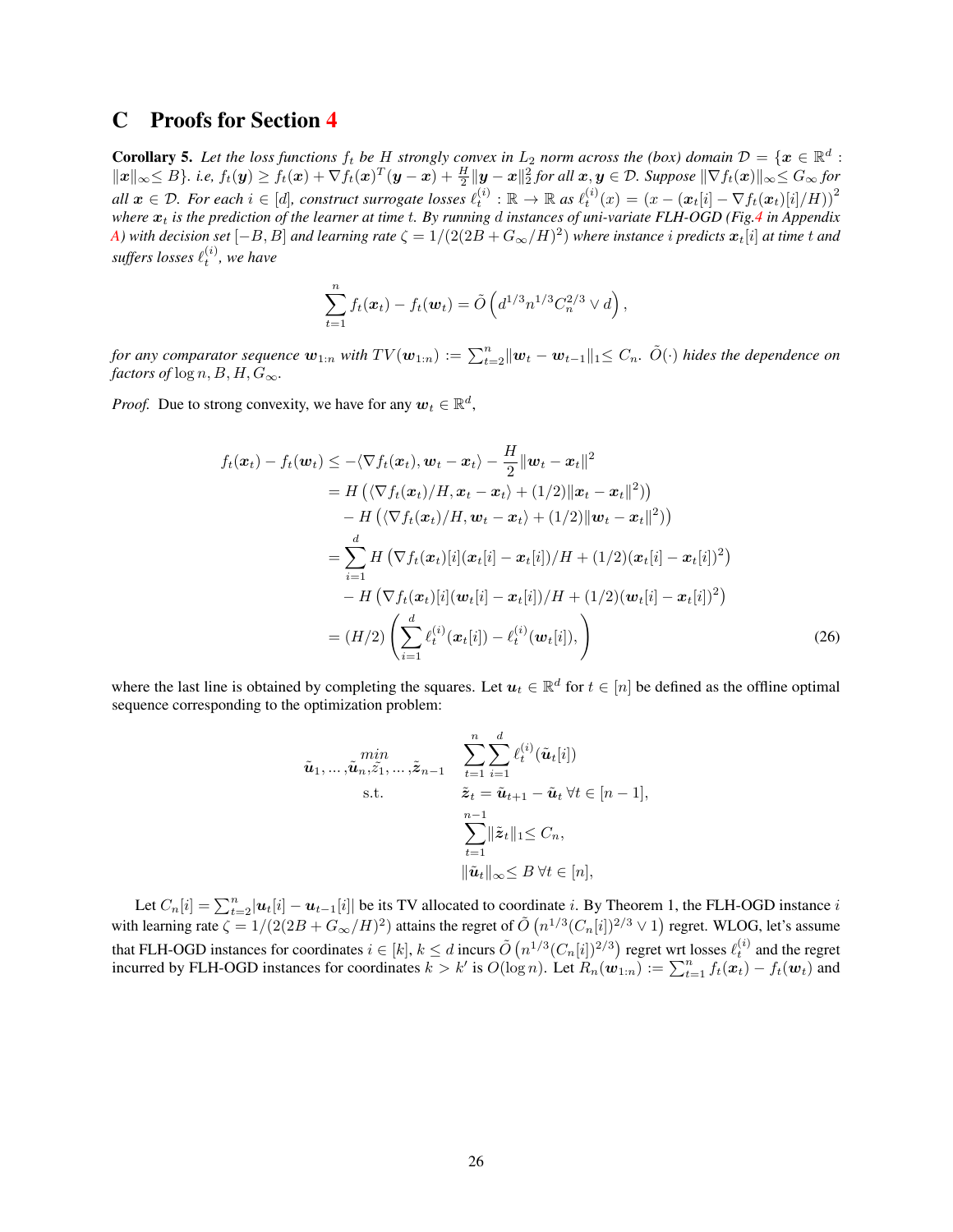$R'_n(\boldsymbol{w}_{1:n}) := (H/2) \left( \sum_{t=1}^n \sum_{i=1}^d \ell_t^{(i)}(\boldsymbol{x}_t[i]) - \ell_t^{(i)}(\boldsymbol{w}_t[i]) \right)$ . From Eq.[\(26\)](#page-25-1)  $R_n(\boldsymbol{w}_{1:n}) \le R'_n(\boldsymbol{w}_{1:n})$ . We have,

$$
R_n(\mathbf{w}_{1:n}) \leq R'_n(\mathbf{w}_{1:n})
$$
  
\n
$$
\leq \sup_{\substack{\mathbf{w}_1, \dots, \mathbf{w}_n \in \mathcal{D} \\ \sum_{t=2}^n ||\mathbf{w}_t - \mathbf{w}_{t-1}||_1 \leq C_n}} R'_n(\mathbf{w}_{1:n})
$$
  
\n
$$
= R'_n(\mathbf{u}_{1:n})
$$
  
\n
$$
= (d - k)\tilde{O}(1) + \sum_{i=1}^k \tilde{O}\left(n^{1/3}(C_n[i])^{2/3}\right)
$$
  
\n
$$
\leq (d - k)\tilde{O}(1) + \tilde{O}\left(n^{1/3}(k)^{1/3}\left(\sum_{i=1}^k C_n[i]\right)^{2/3}\right),
$$

where the last line follows by Holder's inequality  $x^T y \leq \|x\|_3 \|y\|_{3/2}$ , where we treat  $x$  as just a vector of ones in  $\mathbb{R}^k$ . The above expression can be further upper bounded by  $\tilde{O}\left(2d\vee 2d^{1/3}n^{1/3}C_n^{2/3}\right)$ .  $\Box$ 

### <span id="page-26-0"></span>D Proofs for Section [5](#page-8-2)

We start by inspecting the KKT conditions.

<span id="page-26-1"></span>**Lemma 25.** *(characterization of offline optimal)* Consider the following convex optimization problem (where  $\tilde{z}_1, ..., \tilde{z}_{n-1}$ *are introduced as dummy variables).*

<span id="page-26-3"></span><span id="page-26-2"></span>
$$
\tilde{u}_1, \dots, \tilde{u}_n, \tilde{z}_1, \dots, \tilde{z}_{n-1} \quad \sum_{t=1}^n f_t(\tilde{u}_t)
$$
\n
$$
\text{s.t.} \qquad \tilde{z}_t = \tilde{u}_{t+1} - \tilde{u}_t \,\forall t \in [n-1],
$$
\n
$$
\sum_{t=1}^{n-1} \|\tilde{z}_t\|_1 \leq C_n,
$$
\n
$$
\|\tilde{u}_t\|_{\infty} \leq B \,\forall t \in [n],
$$
\n(28a)

Let  $u_1, \ldots, u_n, z_1, \ldots, z_{n-1} \in \mathbb{R}^d$  *be the optimal primal variables and let*  $\lambda \geq 0$  *be the optimal dual variable corresponding to the constraint* [\(28a\)](#page-26-2). Further, let  $\gamma_t^+,\gamma_t^- \in \mathbb{R}^d$  with  $\gamma_t^+ \geq 0$  and  $\gamma_t^- \geq 0$  be the optimal dual *variables that correspond to constraint* [\(28b\)](#page-26-3). Specifically for  $k \in [d]$ ,  $\gamma_t^+[k]$  corresponds to the dual variable for the  $constant$   $u_t[k] \leq B$  induced by the relation [\(28b\)](#page-26-3). Similarly  $\gamma_t^{-}[k]$  corresponds to the constraint  $-B \leq u_t[k]$ . By the *KKT conditions, we have*

- *stationarity:*  $\nabla f_t(u_t) = \lambda (s_t s_{t-1}) + \gamma_t^- \gamma_t^+$ , where  $s_t \in \partial |z_t|$  *(a subgradient). Specifically,*  $s_t[k] =$  $\sup(u_{t+1}[k] - u_t[k])$  *if*  $|u_{t+1}[k] - u_t[k]| > 0$  *and*  $s_t[k]$  *is some value in*  $[-1, 1]$  *otherwise. For convenience of notations later, we also define*  $s_n = s_0 = 0$ .
- **complementary slackness:** (a)  $\lambda (\sum_{t=2}^{n} ||u_t u_{t-1}||_1 C_n) = 0$ ; (b)  $\gamma_t^{-}[k](u_t[k]+B) = 0$  and  $\gamma_t^{+}[k](u_t[k]+C_n)$  $B$ ) = 0 *for all*  $t \in [n]$  *and all*  $k \in [d]$ *.*

The proof of the above lemma is similar to that of Lemma [3](#page-3-4) and hence omitted.

**Terminology.** We will refer to the optimal primal variables  $u_1, \ldots, u_n$  in Lemma [25](#page-26-1) as the *offline optimal sequence* in this section. We reserve the term *FLH-ONS* for the instantiation of FLH with ONS as base learners with parameters as in Theorem [10.](#page-9-0)

Notations. For bin  $[i_s, i_t] \in \mathcal{P}$  we define:  $n_i = i_t - i_s + 1$ ,  $\bar{u}_i = \frac{1}{n_i} \sum_{j=i_s}^{i_t} u_j$ ,  $\Gamma_i^+ = \sum_{j=i_s}^{i_t} \gamma_j^+$ ,  $\Gamma_i^- = \sum_{j=i_s}^{i_t} \gamma_j^-$ ,  $\Delta \boldsymbol{s}_{i} = \boldsymbol{s}_{i_{t}} - \boldsymbol{s}_{i_{s}-1}, C_{i} = \sum_{j=i_{s}+1}^{i_{t}} \lVert \boldsymbol{u}_{j} - \boldsymbol{u}_{j-1} \rVert_{1}.$ 

For any general bin  $[a, b]$  define the quantities  $n_{a\to b}$ ,  $\bar{\mathbf{u}}_{a\to b}$ ,  $\Gamma^+_{a\to b}$ ,  $\Gamma^-_{a\to b}$ ,  $\Delta s_{a\to b}$ ,  $C_{a\to b}$  analogously as above. The following is a direct extension for Lemma [17.](#page-17-0)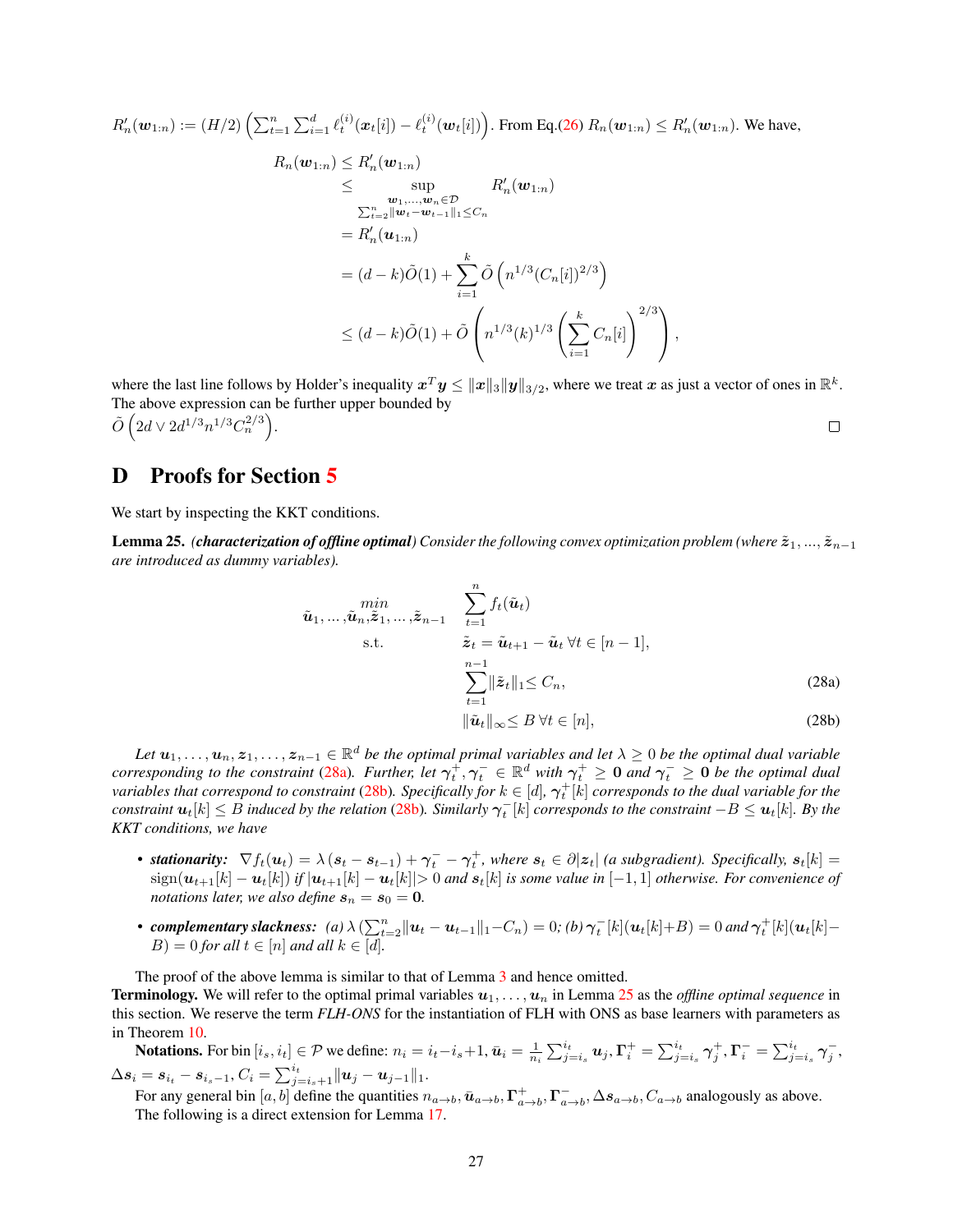<span id="page-27-0"></span>**Lemma 26.** *(key partition)* Initialize  $P \leftarrow \Phi$ . Starting from time 1, spawn a new bin  $[i_s, i_t]$  whenever  $\sum_{j=i_s+1}^{i_t+1} ||u_j - u_j||$  $u_{j-1}$ ||1>  $B/\sqrt{n_i}$ , where  $n_i = i_t - i_s + 2$ . Add the spawned bin  $[i_s, i_t]$  to  $\mathcal{P}$ . *Let*  $M := |\mathcal{P}|$ *. We have*  $M = O\left(1 \vee n^{1/3} C_n^{2/3} B^{-2/3}\right)$ *.* 

<span id="page-27-2"></span>**Proposition 27.** *The losses*  $f_t$  *defined in Eq.*[\(9\)](#page-8-3) *are:* 

• <sup>G</sup><sup>2</sup> *gradient Lipschitz over the domain* <sup>D</sup> *in Assumption B1*

• Define  $\gamma := 2GB\sqrt{\alpha d/2} + 1/\sqrt{2\alpha}$ . Then the losses  $f_t$  are  $\alpha':= 1/(2\gamma^2)$  exp-concave across  $\mathcal{D}$ .

•  $f_t$  are  $G' := 2\alpha G^2 B\sqrt{d} + G$  *Lipschitz in L2 norm across*  $D$ .

*Proof.* The first two statements have been already proved in Section [5.](#page-8-2) For the last statement we have that

$$
\nabla f_t(\boldsymbol{x}) = (\alpha \nabla \ell_t(\boldsymbol{x}_t)^T (\boldsymbol{x} - \boldsymbol{x}_t) + 1) \nabla \ell_t(\boldsymbol{x}_t).
$$

So by triangle inequality we obtain that  $\|\nabla f_t(\boldsymbol{x})\|_2 \leq 2\alpha G^2 B \sqrt{d} + G$ .

<span id="page-27-3"></span>**Lemma 28.** *(Strongly Adaptive regret)* ([\[20\]](#page-11-13), [\[19\]](#page-11-3)) Consider any bin [a, b] and a comparator  $w \in \mathcal{D}$ . Under Assumptions B1-2 in Section [5,](#page-8-2) the static regret of the FLH-ONS with losses  $f_t$  obeys

$$
\sum_{j=a}^{b} f_j(\boldsymbol{x}_j) - f_j(\boldsymbol{w}) \le 10d(8G^2B^2\alpha d + 1/\alpha)\log n
$$

*where*  $x_j$  *are predictions of FLH-ONS and*  $\gamma$  *is as defined in Theorem [10.](#page-9-0)* 

*Proof.* Let  $\alpha' = 1/(2\gamma^2)$ . The static regret of ONS is  $5d(G'D + 1/\alpha') \log n$  for  $\alpha'$  exp-concave losses (Theorem 2 in [\[20\]](#page-11-13)) where D is the diameter of the decision set. We have  $D = 2B\sqrt{d}$  for the box decision set. the static regret of  $[20]$ ONS in our setting is at-most  $5d(2G'B\sqrt{d}+1/\alpha')\log n$ .

The regret of the FLH against any of its base experts is at-most  $(4/\alpha') \log n$  for  $\alpha'$  exp-concave losses (Theorem 3.2 in [\[19\]](#page-11-3)). Adding both these regret bounds, using Proposition [27](#page-27-2) and further upper bounding the sum results in the lemma.

<span id="page-27-1"></span>**Lemma 29.** *(low*  $\lambda$  *regime)* If the optimal dual variable  $\lambda = O\left(\frac{d^{1.5}n^{1/3}}{C^{1/3}}\right)$  $C_n^{1/3}$  *, we have the regret of FLH-ONS strategy bounded as*

$$
\sum_{t=1}^{n} f_t(\boldsymbol{x}_t) - f_t(\boldsymbol{u}_t) = \tilde{O}\left(10d(8G^2B^2\alpha d + 1/\alpha)(n^{1/3}C^{2/3} \vee 1)\right),
$$

*where*  $x_t$  *is the prediction of FLH-ONS at time t.* 

*Proof.* Consider a bin  $[i_s, i_t] \in \mathcal{P}$ . Note that for any  $j \in [i_s, i_t]$  and  $k \in [d]$ , both  $\gamma_j^+[k]$  and  $\gamma_j^-[k]$  can't be simultaneously non-zero due to complementary slackness and the fact that  $C_i \leq B/\sqrt{n_i} < 2B$  by the construction in Lemma [26.](#page-27-0) For some fixed  $\check{u} \in \mathcal{D}$ , we have

$$
\underbrace{\sum_{j=i_s}^{i_t} f_j(\boldsymbol{x}_j) - f_j(\boldsymbol{\check{u}})}_{T_{1,i}} + \underbrace{\sum_{j=i_s}^{i_t} f_j(\boldsymbol{\check{u}})}_{T_{2,i}} - f_j(\boldsymbol{u}_j).
$$

By virtue of Lemma [28,](#page-27-3) we have  $T_{1,i} = \tilde{O}(d^2)$ . Due to gradient Lipschitzness in Proposition [27](#page-27-2)

$$
T_{2,i} \leq \sum_{j=i_s}^{i_t} \langle \nabla f_j(\boldsymbol{u}_j), \tilde{\boldsymbol{u}} - \boldsymbol{u}_j \rangle + \frac{G^2}{2} ||\tilde{\boldsymbol{u}} - \boldsymbol{u}_j||_2^2.
$$
 (29)

We construct  $\check{u}$  as follows:

 $\Box$ 

<span id="page-27-4"></span> $\Box$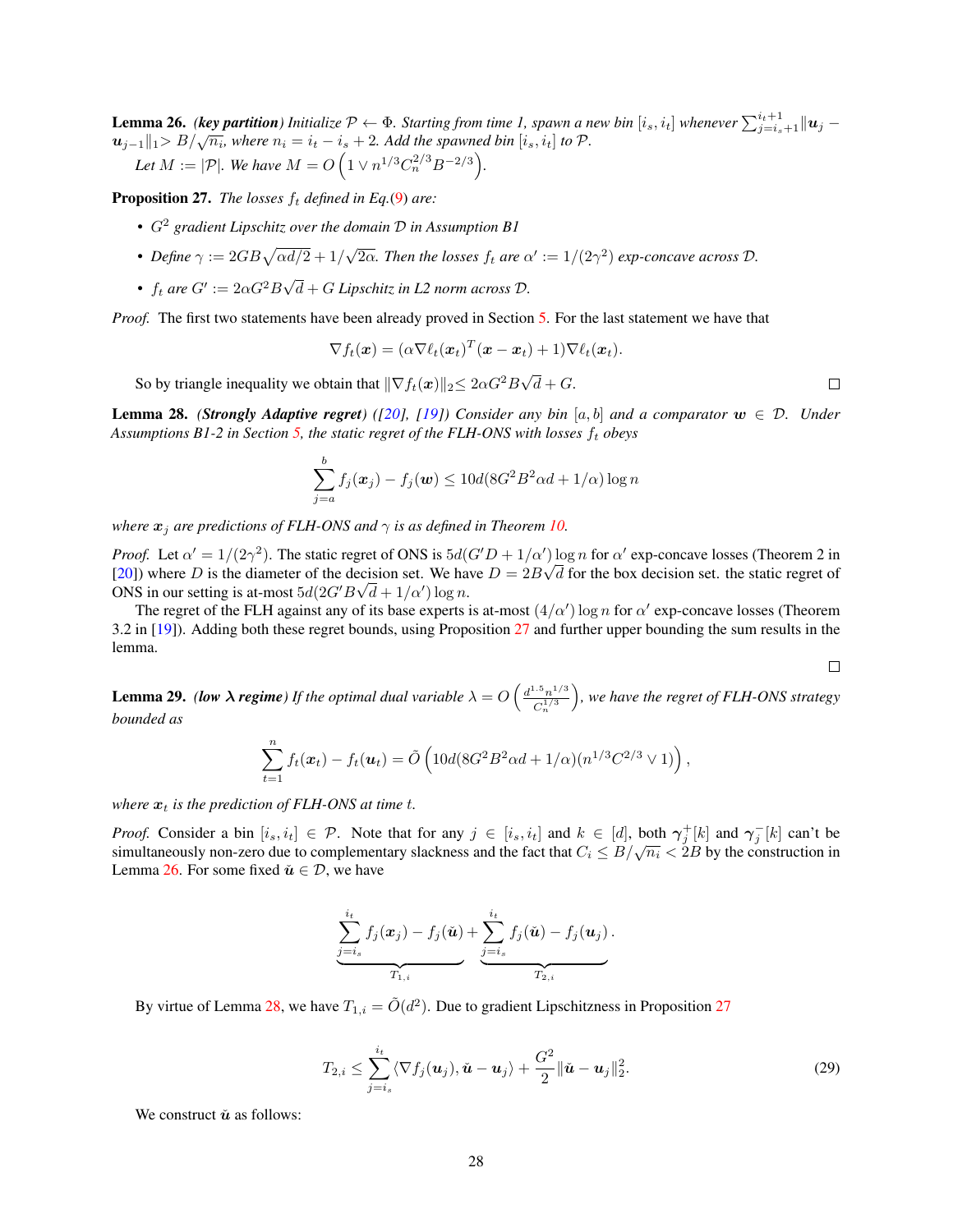- If there exists a  $j \in [i_s, i_t]$  and  $k \in [d]$  such that  $u_j[k] = B$ , set  $\check{u}[k] = B$ .
- If there exists a  $j \in [i_s, i_t]$  and  $k \in [d]$  such that  $u_j[k] = -B$ , set  $\check{u}[k] = -B$ .
- If the optimal solution doesn't touch either boundaries  $\pm B$  in  $[i_s, i_t]$  across a coordinate, set  $\check{u}[k] = u_{i_s}[k]$ .

It is easy to see that  $\check{u} \in \mathcal{D}$  and  $\|\check{u} - u_i\|_2 \le \|\check{u} - u_i\|_1 \le C_i$  for all  $j \in [i_s, i_t]$ . Using this observation along with the KKT conditions, we continue from Eq. $(29)$  as

$$
T_{2,i} \leq G^2 n_i C_i^2 + \sum_{j=i_s}^{i_t} \langle \nabla f_j(\boldsymbol{u}_j), \boldsymbol{\check{u}} - \boldsymbol{u}_j \rangle,
$$
  
\n
$$
\leq G^2 n_i C_i^2 + \sum_{j=i_s}^{i_t} \lambda \langle \boldsymbol{s}_j - \boldsymbol{s}_{j-1}, \boldsymbol{\check{u}} - \boldsymbol{u}_j \rangle + \langle \boldsymbol{\gamma}_j^- - \boldsymbol{\gamma}_j^+, \boldsymbol{\check{u}} - \boldsymbol{u}_j \rangle
$$
  
\n
$$
\leq_{(a)} G^2 B^2 + \lambda \langle \boldsymbol{s}_{i_s-1}, \boldsymbol{u}_{i_s} - \boldsymbol{\check{u}} \rangle - \lambda \langle \boldsymbol{s}_{i_t}, \boldsymbol{u}_{i_t} - \boldsymbol{\check{u}} \rangle + \lambda \sum_{j=i_s+1}^{i_t} \|\boldsymbol{u}_j - \boldsymbol{u}_{j-1}\|_1
$$
  
\n
$$
+ \sum_{j=i_s}^{i_t} \sum_{k=1}^d \gamma_j^- [k] (\boldsymbol{\check{u}}[k] - \boldsymbol{u}_j[k]) - \gamma_j^+ [k] (\boldsymbol{\check{u}}[k] - \boldsymbol{u}_j[k])
$$
  
\n
$$
\leq_{(b)} G^2 B^2 + 3\lambda C_i,
$$

where line (a) is obtained by using that fact that  $C_i \leq B/\sqrt{n_i}$  and a rearrangement of the summations and line (b) is obtained by noting that  $\gamma_j^{-}[k] = 0$  when  $u_j[k] > -B$  via complementary slackness and  $\check{u}[k] - u_j[k]$  is zero when  $u_j[k] = -B$  since by construction of  $\check{u}$ :  $\check{u}[k] = -B$  if  $u_j[k] = -B$  for some  $j \in [i_s, i_t]$ . Similar arguments are applied to show the terms including  $\gamma_j^+$  also sums to zero. In line (b) we also used the fact that  $\langle s_{i_s-1}, u_{i_s} - \check{u} \rangle \leq \| s_{i_s-1} \|_\infty \| u_{i_s} - \check{u} \|_1 \leq C_i.$  Similarly  $\langle s_{i_t}, u_{i_t} - \check{u} \rangle \leq C_i$ 

Hence summing  $T_{1,i}$  and  $T_{2,i}$  across all bins in  $P$  yields

$$
\sum_{i=1}^{M} T_{1,i} + T_{2,i} \leq_{(a)} \tilde{O}(Md^2) + \lambda C_n
$$
  
 
$$
\leq \tilde{O}\left(10d(8G^2B^2\alpha d + 1/\alpha)(n^{1/3}C^{2/3} \vee 1)\right),
$$

where we recall that  $M := |\mathcal{P}| = O(1 \vee n^{1/3} C_n^{2/3})$  by Lemma [26](#page-27-0) and in line (a) we used  $\sum_{i=1}^M C_i \leq C_n$  and  $\lambda = O(d^{1.5}n^{1/3}/C_n^{1/3})$  by the premise of the current Lemma.

 $\Box$ 

Definition 30. *For a bin* [a, b]*, the offline optimal is said to be piece-wise maximally monotonic in* [a, b] *with* m *pieces across some coordinate*  $k \in [d]$ *, if we can split*  $[a, b]$  *into* m *disjoint consecutive bins*  $[a_1, b_1], \ldots, [a_m, b_m]$  *such* that the offline optimal sequence within each  $[a_i,b_i]$  is purely monotonic across coordinate k'. Further, right-extending any interval  $[a_i, b_i]$  to  $[a_i, b_i + 1]$  if  $b_i + 1 \in [a, b]$  makes  $u_{a_i:b_i+1}[k']$  non-monotonic. The sections  $[a_i, b_i]$  for  $i \in [m]$ *are termed maximally monotonic sections.*

<span id="page-28-0"></span>Lemma 31. *The sequence returned at Step 3 of* generateGhostSequence *in Fig[.7](#page-29-0) has the following properties:*

- *Property 1 The elements in the sequence changes only at-most* 3d *times. i.e,*  $\sum_{j=a+1}^{b} \mathbb{I}(\check{u}_j \neq \check{u}_{j-1}) \leq 7d$ , where  $\mathbb{I}(\cdot)$  is the *indicator function.*
- *Property 2 Every member of the sequence lie in the box decision set* D*.*

Property 3 For any 
$$
j \in [a, b]
$$
,  $\sum_{\substack{k=1 \ k \neq k_{fix}}}^d |\check{u}_j[k] - u_j[k]| \leq C_{a \to b}$ , where  $C_{a \to b}$  is the TV of the offline optimal in bin  $[a, b]$ .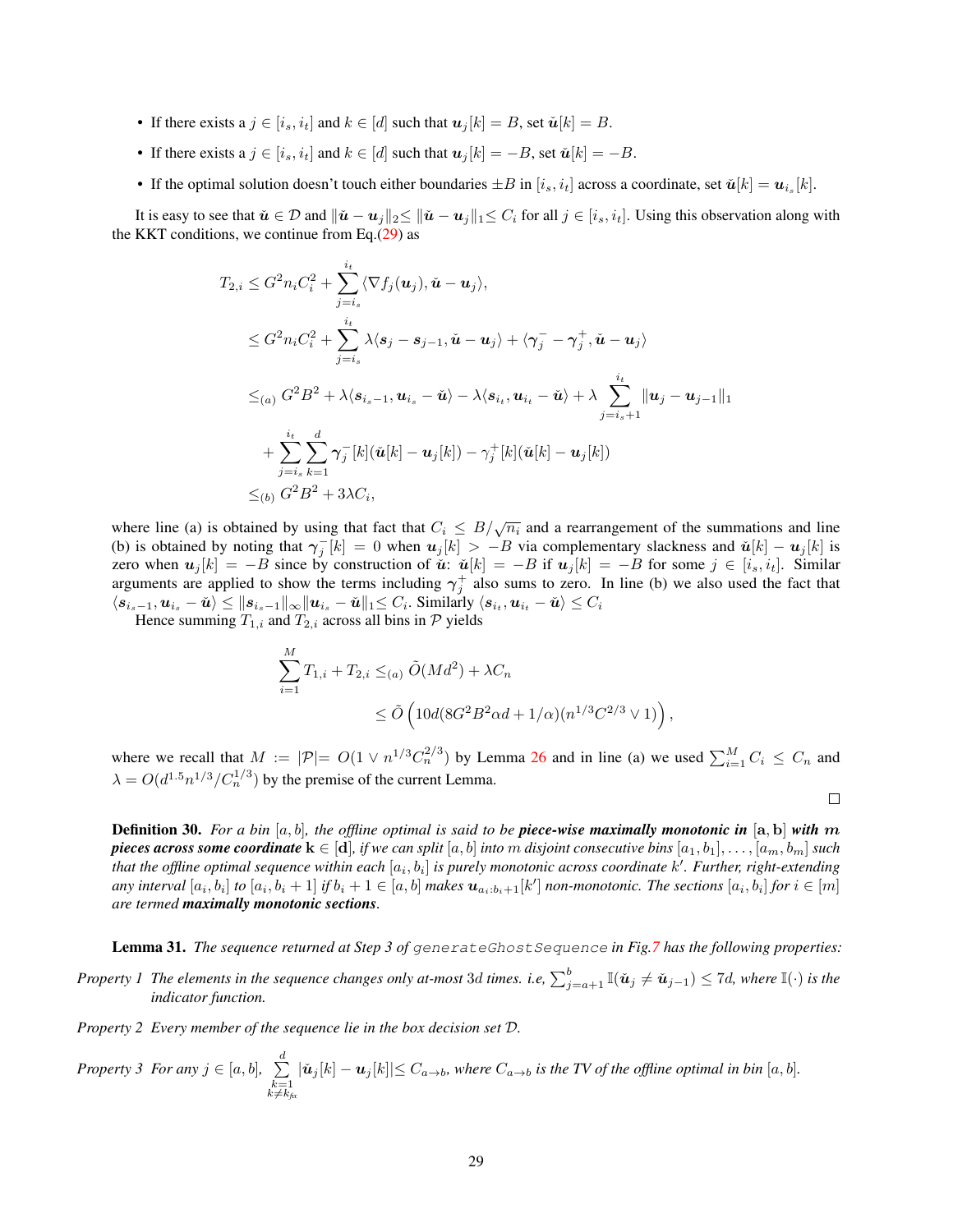<span id="page-29-0"></span>generateGhostSequence: Inputs- (1) offline optimal sequence (2) two numbers  $k_{fix} \in [d] \cup \{0\}$ and  $u_{fix} \in [-B, B]$  (3) an interval  $[a, b] \subseteq [n]$  where the offline optimal is piece-wise maximally monotonic with at-most 4 pieces across any coordinate  $k \in [d]$ . 1. Initialize  $\mathcal{Q} \leftarrow \Phi$ . 2. For each coordinate  $k \in [d]$ : (a) If k is same as  $k_{fix}$ , then set  $\check{u}_t[k] = u_{fix}$  for all  $t \in [a, b]$ . Goto Step 2. (b) If the optimal solution is constant across coordinate k, set  $\check{u}_t[k] = u_a[k]$  for all  $t \in [a, b]$ . Goto Step 2 (c) If the optimal solution monotonically increases (decreases) first across coordinate  $k$ , then: i. Split  $[a, b]$  into at-most 7 sub-bins  $-[r_i, \bar{r}_i], i \in [7]$  – with the following properties: ¯ •  $r_1 = a$ .  $r_2$  is the largest value in [a, b] such that  $u_{r_1:r_2}$  is monotonically  $\frac{d_1}{dx_1}$  and  $\frac{d_2}{dx_2}$  are integers value in [0,0] seems that  $\frac{d_1}{dx_1}$  is an increasing (decreasing) and  $u_{r_2}[k] > u_{r_2-1}[k]$ . Set  $\bar{r}_1 = r_2 - 1$ . •  $\bar{r}_2$  is the largest value in [a, b] such that  $u_{r_2:\bar{r}_2}[k]$  is constant. • If  $\bar{r}_2 = b$ , then set  $[r_i, \bar{r}_i], i \in [3, 7]$  to be empty. Goto Step 2(c)(ii). •  $r_3 = \bar{r}_2 + 1.$ • If  $u_{\text{r}_3:b}[k]$  is a constant, set  $\bar{r}_3 = b$ . Set  $[r_i, \bar{r}_i], i \in [4, 7]$  to be empty. Goto Step  $2(c)$  (ii)  $2(c)(ii)$ . •  $r_4$  is the largest point in  $[r_3, b]$  such that  $u_{r_3, r_4}[k]$  is monotonically decreasing (increasing) and  $u_{\mathcal{I}_{4}}[k] < u_{\mathcal{I}_{4}-1}[k]$ . Set  $\bar{r}_{3} = r_{4} - 1$ . •  $\bar{r}_4$  is the largest point in  $[r_4, b]$  such that  $u_{r_4, \bar{r}_4}[k]$  is constant. • If  $\bar{r}_4 = b$ , Set  $[r_i, \bar{r}_i], i \in [5, 7]$  to be empty. Goto Step 2(c)(ii). •  $r_5 = \bar{r}_4 + 1.$ • If  $u_{\tau_5:b}[k]$  is constant, then set  $\bar{r}_5 = b$  and  $[\tau_i, \bar{r}_i], i \in [6, 7]$  to be empty. Goto Step  $2(c)(ii)$ . •  $r_6$  is the largest point such that  $u_{r_5:r_6}[k]$  is monotonically increasing (decreasing) and  $u_{T_6}[k] > u_{T_6-1}[k]$ . Set  $\bar{r}_5 = r_6 - 1$ . •  $\bar{r}_6$  is the largest point in [ $r_6$ , b] such that  $u_{r_6:\bar{r}_6}$  is constant. • If  $\bar{r}_6 = b$ , set  $[\bar{r}_7, \bar{r}_7]$  as empty. Goto Step 2(c)(ii). • Set  $r_7 = \bar{r}_6 + 1$  and  $\bar{r}_7 = b$ . ii. Assign  $\check{u}_t[k] = u_{r_1}[k]$  for all  $t \in [r_1, \bar{r}_1]$ ;  $\check{u}_t[k] = u_{r_2}[k]$  for all  $t \in [r_2, \bar{r}_2]$  if non-empty;  $\check{u}_t[k] = u_{t_3}[k]$  for all  $t \in [t_3, \bar{r}_3]$  if non-empty;  $\check{u}_t[k] = u_{t_4}[k]$  for all  $t \in [r_4, \bar{r}_4]$  if non-empty;  $\tilde{u}_t[k] = u_{rs}[k]$  for all  $t \in [r_5, \bar{r}_5]$  if non-empty;  $\tilde{u}_t[k] = u_{\overline{r}_6}[k]$  for all  $t \in [\underline{r}_6, \overline{r}_6]$  if non-empty;  $\tilde{u}_t[k] = u_{\overline{r}_7}[k]$  for all  $t \in [\underline{r}_7, \overline{r}_7]$ <br>if non-empty:  $if non-empty;$ 3. Return  $\{\check{u}_a, \ldots, \check{u}_b\}.$ 

Figure 7: generateGhostSequence *procedure. If line 2(c) is replaced by "If the optimal solution monotonically decreases first across coordinate* k*, then", then we propagate that change by replacing the phrases increasing/decreasing* and  $>$   $\ell$  in the lines below 2(c)(i) by the bracketed statements next to it.

*Proof.* Observe that in the procedure detailed in Fig[.7,](#page-29-0) we split the bin [a, b] into at-most 7 bins across any coordinate. The value of the comparator across that coordinate stays unchanged in each of the new sub-bins. This implies that number of distinct comparators in  $\{\check{u}_a, \ldots, \check{u}_b\}$  is at-most 7d. It is also easy to see that each  $\check{u}_i, j \in [a, b]$  stays inside the decision set D.

Note that for any  $j \in [a, b]$  and any  $k \in [d] \setminus \{k_{fix}\}, \check{u}_j[k]$  coincides with the value of  $u_{j'}[k]$  for some  $j' \in [a, b]$ .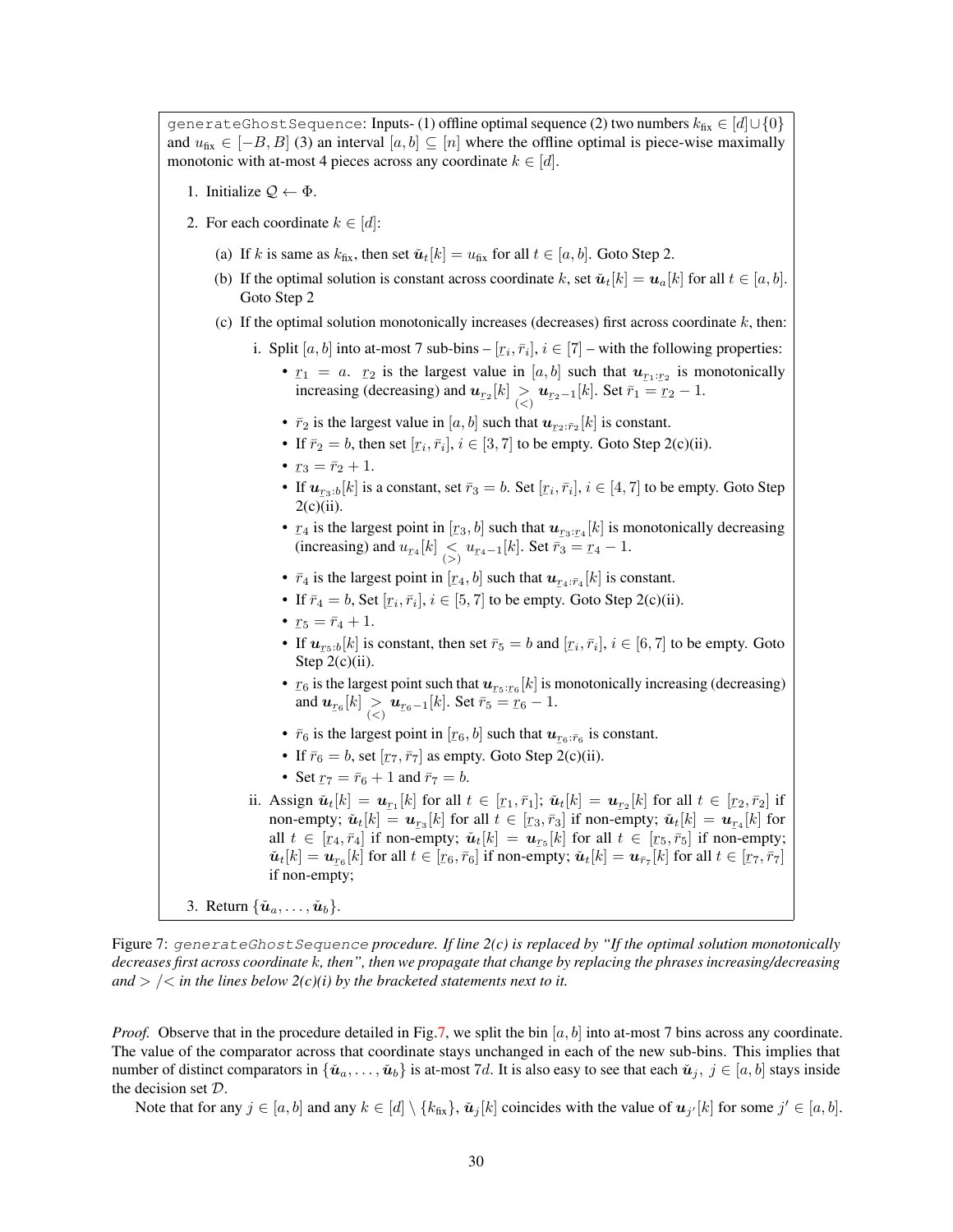This implies that  $|\check{u}_j[k] - u_j[k]| \leq C_{a\to b}[k]$  for any  $j \in [a, b]$ , where  $C_{a\to b}[k]$  is the TV of the optimal solution across coordinate k in bin [a, b]. So  $\sum_{ }^{d}$  $|\check{\boldsymbol{u}}_j[k]-\boldsymbol{u}_j[k]|\leq \sum\limits_{j=1}^d$  $\Box$  $C_{a\rightarrow b}[k] \leq C_{a\rightarrow b}$ . Thus Property 3 is true.  $k=1 \nk \neq k_{\text{fix}}$  $k=1 \nk \neq k_{\text{fix}}$ 

<span id="page-30-0"></span>**Lemma 32.** *(monotonic bins)* Consider a bin  $[a, b]$  with length  $\ell$  where the offline optimal sequence is piece-wise *maximally monotonic in* [a, b] *across any coordinate with at-most 4 pieces. Let the TV of the optimal solution within bin*  $[a, b]$  denoted by  $C_{a\rightarrow b}$  be at-most  $B/\sqrt{t}$ . Then we have the regret of FLH-ONS strategy in this bin bounded as

$$
\sum_{j=a}^{b} f_j(\boldsymbol{x}_j) - f_j(\boldsymbol{u}_j) \le 70d^2(8G^2B^2\alpha d + G^2B^2 + 1/\alpha)\log n,
$$

*where*  $x_i$  *are the predictions of the FLH-ONS lagorithm.* 

*Proof.* We first construct a useful sequence of comparators:

 $\check{\bm{u}}_{a:b} =$  generateGhostSequence  $(\bm{u}_{1:n}, k_\text{fix}=0, u_\text{fix}=0, [a, b]).$ 

We remark that as  $k_{fix} = 0 \notin [d]$ , the condition in Step 2(a) of Fig[.7](#page-29-0) is never satisfied.<br>Next, we employ a two term regret decomposition as follows  $\overline{\phantom{a}}$  ret decomposition as follo

$$
\underbrace{\sum_{j=a}^{b} f_j(\boldsymbol{x}_j) - f_j(\boldsymbol{\check{u}}_j)}_{T_1} + \underbrace{\sum_{j=a}^{b} f_j(\boldsymbol{\check{u}}_j) - f_j(\boldsymbol{u}_j)}_{T_2}.
$$

By noting that there are only at-most 7d change points in the comparator sequence (see Lemma [31\)](#page-28-0), we can sum up the SA regret guarantee from Lemma [28](#page-27-3) against each of the constant sections of  $\check{u}_{a:b}$  to obtain

<span id="page-30-1"></span>
$$
T_1 \le 70d^2(8G^2B^2\alpha d + 1/\alpha)\log n.
$$

To bound  $T_2$  we use gradient Lipschitzness in Proposition [27](#page-27-2) and look at a coordinate-wise decomposition.

$$
T_2 \leq \sum_{j=a}^{b} \langle \nabla f_j(\boldsymbol{u}_j), \check{\boldsymbol{u}}_j - \boldsymbol{u}_j \rangle + \frac{G^2}{2} ||\check{\boldsymbol{u}}_j - \boldsymbol{u}_j||_2^2
$$
  

$$
\leq \frac{\ell G^2 C_{a\to b}^2}{2} + \sum_{k=1}^{d} \sum_{j=a}^{b} \nabla f_j(\boldsymbol{u}_j)[k](\check{\boldsymbol{u}}_j[k] - \boldsymbol{u}_j[k]),
$$
 (30)

where in the last line we used that fact that  $\|\check{u}_j - u_j\|_2^2 \leq \|\check{u}_j - u_j\|_1^2 \leq C_{a\to b}^2$  by Property 3 of Lemma [31,](#page-28-0) where  $C_{a\rightarrow b}$  is the TV of the optimal solution within bin [a, b].

Since  $C_{a\to b} \leq B\sqrt{\ell}$ , we have the first term in Eq.[\(30\)](#page-30-1) bounded by  $\frac{G^2B^2}{2}$ . Next we proceed to bound the second term in Eq.[\(30\)](#page-30-1) coordinate-wise. Consider a coordinate  $k \in [d]$ . We have two cases:

**Case 1:** When the optimal solution across coordinate k in bin [a, b] has a structure described in Step 2(b) of the generateGhostSequence procedure of Fig[.7.](#page-29-0) In this case  $\check{u}_j[k] = u_j[k] = u_a[k]$  for  $j \in [a, b]$ . So

$$
\sum_{j=a}^{b} \nabla f_j(\boldsymbol{u}_j)[k](\boldsymbol{\check{u}}_j[k] - \boldsymbol{u}_j[k]) = 0.
$$

**Case 2:** When the optimal solution across coordinate k in bin [a, b] has a structure described in Step 2(c) of the generateGhostSequence procedure of Fig[.7.](#page-29-0) In this case, we can write

$$
\sum_{j=a}^{b} \nabla f_j(\boldsymbol{u}_j)[k](\check{\boldsymbol{u}}_j[k]-\boldsymbol{u}_j[k]) = \sum_{i=1}^{7} \sum_{j=r_i}^{\bar{r}_i} \nabla f_j(\boldsymbol{u}_j)[k](\check{\boldsymbol{u}}_j[k]-\boldsymbol{u}_j[k]),
$$

where  $[r_i,\bar{r}_i], i\in[7]$  are as defined in <code>generateGhostSequence</code> of Fig[.7.](#page-29-0)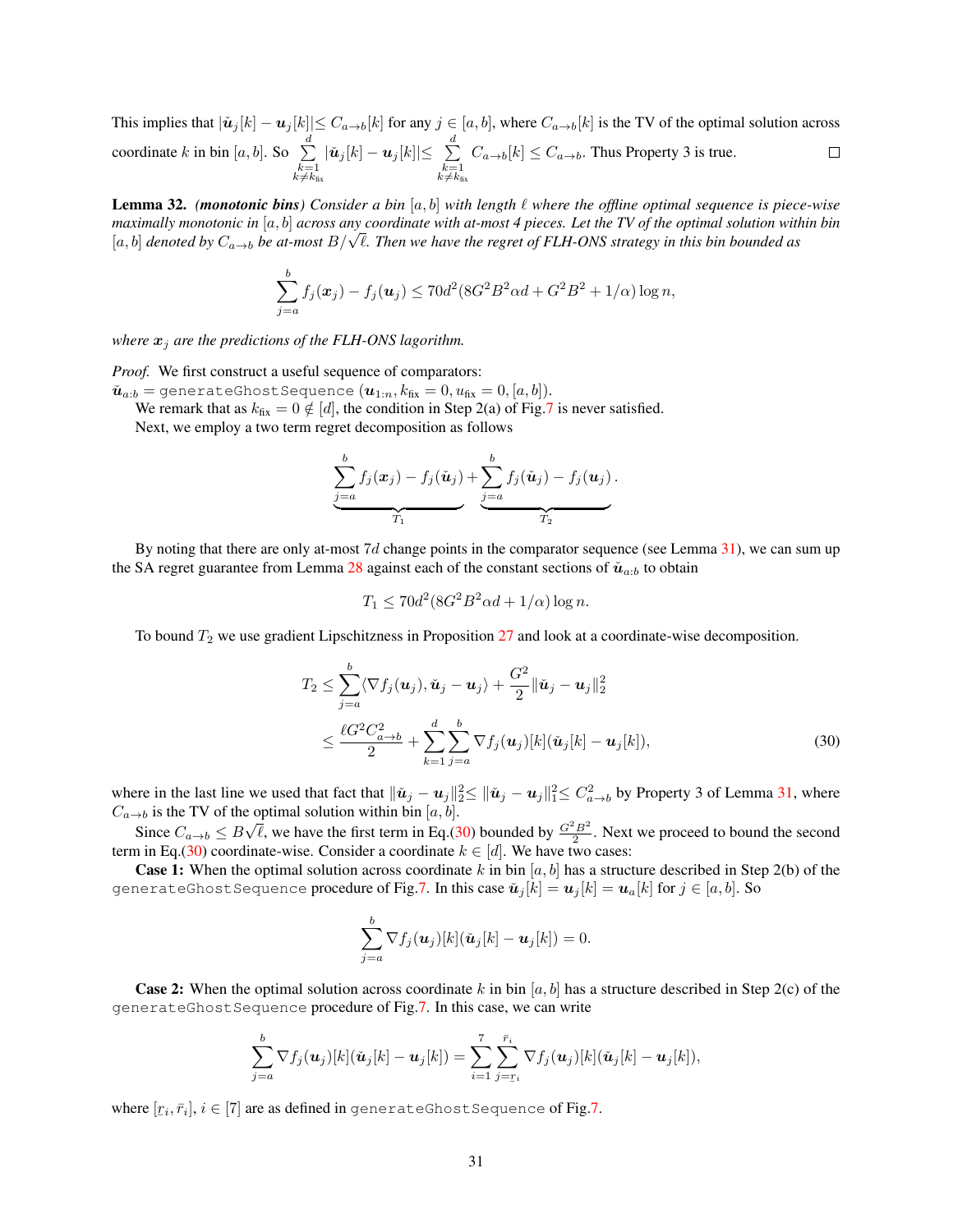From Step 2(c)(ii) we have for each  $i \in \{2, 4, 6\}$ ,  $\check{u}_j[k] = u_j[k] = u_{r_i}[k]$  for all  $j \in [r_i, \bar{r}_i]$  if non-empty. So  $\sum_{j=r_i}^{\bar{r}_i}\nabla f_j(\boldsymbol{u}_j)[k](\check{\boldsymbol{u}}_j[k]-\boldsymbol{u}_j[k])=0$  for each  $i\in\{2,4,6\}.$ 

Next we consider the interval  $[r_1, \bar{r}_1]$ . If within bin  $[r_1, \bar{r}_1]$ , the optimal solution across coordinate k is constant, then  $\sum_{j=r_1}^{r_1} \nabla f_j(u_j)[k](\tilde{u}_j[k]-u_j[k]) = 0$ . Otherwise let  $[r_1, \bar{r}_1] = [r_1, p] \cup [p+1, \bar{r}_1]$  such that the optimal solution is constant in  $[r_1, p]$  and non-decreasing (non-increasing) within  $[p + 1, \overline{r}_1]$  across coordinate k. Recall from Fig[.7](#page-29-0) that  $r_1 = a$ . Since  $\tilde{p}_1[k] = u$ ,  $[k]$  for all  $i \in [r_1, p]$  we get  $\sum_{r=1}^{p} \sum_{r=1}^{r} f_r(u_r)[k](\tilde$  $r_1 = a$ . Since  $\tilde{u}_j[k] = u_a[k]$  for all  $j \in [r_1, p]$  we get  $\sum_{j=r_1}^p \nabla f_j(u_j)[k](\tilde{u}_j[k] - u_j[k]) = 0$ . Further note that due to the presence of bins  $[r_1, p]$  and  $[r_2, \bar{r}_2]$  the solution  $u_j[k]$  for  $j \in [p+1, \bar{r}_1]$  will never touch the boundaries  $\pm B$ . So by the KKT conditions and using  $\tilde{u}_j[k] = u_a[k]$  for  $j \in [p+1, \bar{r}_1]$ , we have

$$
\sum_{j=p+1}^{\bar{r}_1} \nabla f_j(\boldsymbol{u}_j)[k](\check{\boldsymbol{u}}_j[k] - \boldsymbol{u}_j[k]) = \sum_{j=p+1}^{\bar{r}_1} \lambda(s_j[k] - s_{j-1}[k])(\boldsymbol{u}_a[k] - \boldsymbol{u}_j[k])
$$
  
\n
$$
= \lambda(s_p[k](\boldsymbol{u}_{p+1}[k] - \boldsymbol{u}_a[k]) - s_{\bar{r}_1}[k](\boldsymbol{u}_{\bar{r}_1}[k] - \boldsymbol{u}_a[k]))
$$
  
\n
$$
+ \lambda \sum_{j=p+2}^{\bar{r}_1} |\boldsymbol{u}_j[k] - \boldsymbol{u}_{j-1}[k]|
$$
  
\n
$$
= 0,
$$
\n(31)

where the last line is obtained as follows: Observe that  $s_p[k] = s_{\bar{r}_1}[k] = 1$  (or  $-1$ ) and  $s_p[k]u_{p+1}[k] - s_{\bar{r}_1}[k]u_{\bar{r}_1}[k] =$  $-C_{p+1\to\bar{r}_1}$  due to monotonicity of  $u_{p+1:\bar{r}_1}$ 

By using similar arguments we used to show Eq.[\(31\)](#page-31-1), it can be proved that

$$
\sum_{j=r_i}^{\bar{r}_i} \nabla f_j(\boldsymbol{u}_j)[k](\check{\boldsymbol{u}}_j[k]-\boldsymbol{u}_j[k]) = \sum_{j=r_i}^{\bar{r}_i} \nabla f_j(\boldsymbol{u}_j)[k](\boldsymbol{u}_{r_i}[k]-\boldsymbol{u}_j[k])
$$
  
= 0,

for  $i \in \{3, 5\}$ .

Further, by using similar arguments we used to handle  $[r_1, \bar{r}_1]$ , it can be shown that

$$
\sum_{j=\underline{r}_{7}}^{\overline{r}_{7}}\nabla f_{j}(\boldsymbol{u}_{j})[k](\check{\boldsymbol{u}}_{j}[k]-\boldsymbol{u}_{j}[k])=0.
$$

Thus overall by combining Case 1 and 2 and continuing from Eq.[\(30\)](#page-30-1), we have  $T_2 \leq G^2B^2/2$ . Thus the total regret

$$
T_1 + T_2 \le 70d^2(8G^2B^2\alpha d + 1/\alpha)\log n + G^2B^2/2
$$
  
 
$$
\le 70d^2(8G^2B^2\alpha d + G^2B^2 + 1/\alpha)\log n,
$$

which concludes the proof.

<span id="page-31-0"></span>Definition 33. *We introduce the following definitions for convenience.*

- For a bin  $[a, b] \subseteq \{2, \ldots, n-1\}$ , the offline optimal solution is said to assume Structure 1 across coordinate k if  $u_j[k] = u_a[k] \in (-B, B)$  for all  $j \in [a, b]$  and  $u_b[k] > u_{b+1}[k]$  and  $u_a[k] > u_{a-1}[k]$ .
- For a bin  $[a, b] \subseteq \{2, \ldots, n-1\}$ , the offline optimal solution is said to assume Structure 2 across coordinate k if  $u_j[k] = u_a[k] \in (-B, B)$  for all  $j \in [a, b]$  and  $u_b[k] < u_{b+1}[k]$  and  $u_a[k] < u_{a-1}[k]$ .
- *A bin* [r, s] *is said to contain Structure 1 and Structure 2 if across some coordinate* k*, the offline optimal solution* assumes the form of Structure 1 in an interval  $[a,b] \subset [r,s]$  and Structure 2 in some interval  $[a',b'] \subset [r,s]$  with  $[a, b] \cap [a', b'] = \Phi.$
- *For a bin*  $[a, b]$ *, we define*  $GAP_{min}(\beta, [a, b])[k] := \min_{j \in [a, b]} |u_j[k] \beta|$ *, where*  $\beta \in \mathbb{R}$ *.*

<span id="page-31-1"></span> $\Box$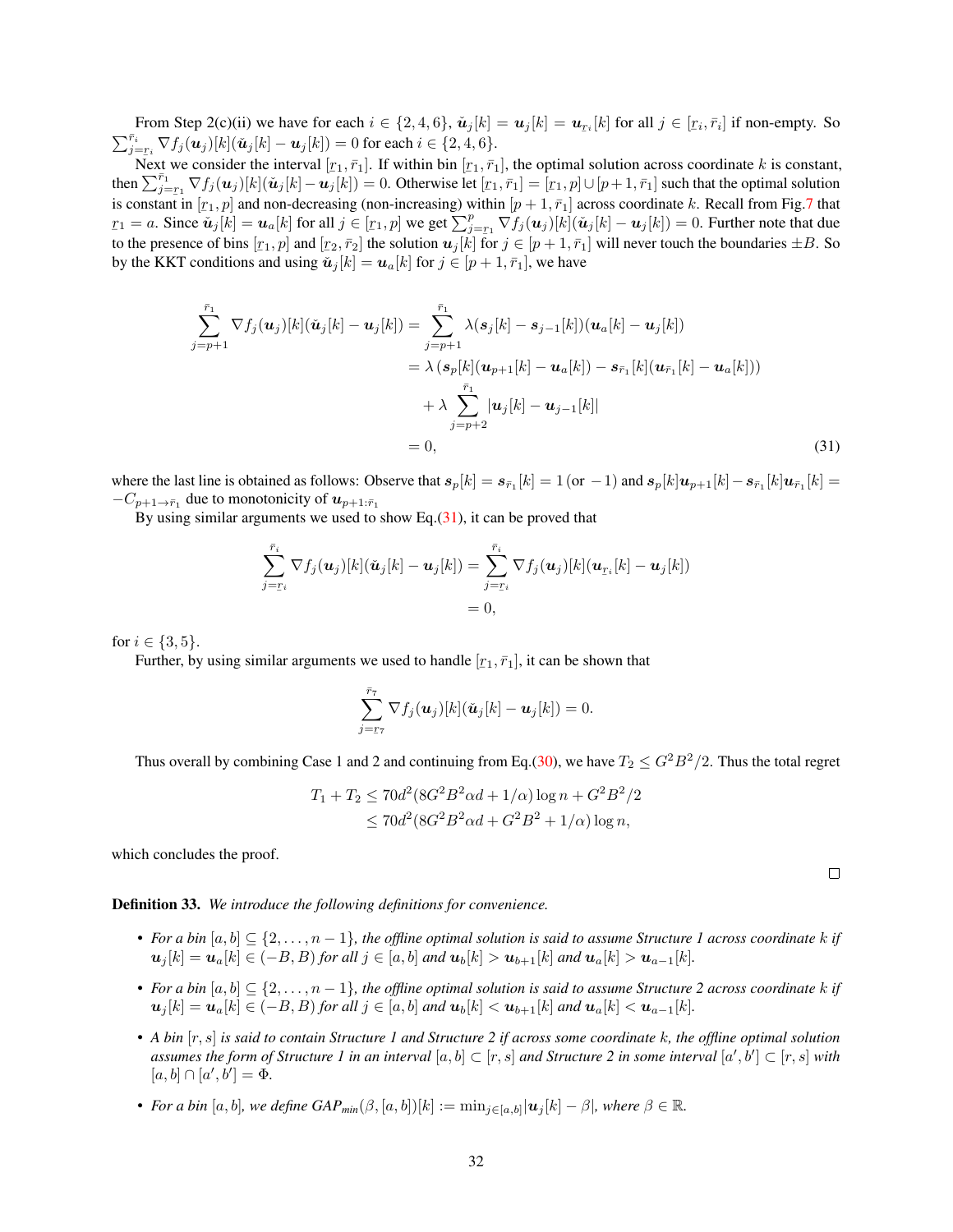Next we provide a lemma analogous to Lemma [21.](#page-19-1)

<span id="page-32-1"></span>**Lemma 34.** *Consider a bin*  $[a, b]$  *with length*  $\ell$  *where the TV of the offline optimal obeys*  $C_{a\to b} \leq B/\sqrt{\ell}$ *. Assume* that for some coordinate  $k' \in [d]$ ,  $\bm{u}_{a:b}[k']$  takes the form of Structure  $1$  or Structure 2. Further suppose that across *all coordinates, the offline optimal solution is piece-wise maximally monotonic in* [a, b] *with at-most 4 pieces. If*  $\left|\mathbf{u}_a[k']-\frac{1}{\ell G^2}\sum_{j=a}^b\nabla f_j(\mathbf{u}_j)[k']\right|\leq B$ , then

$$
\sum_{j=a}^{b} f_j(\boldsymbol{x}_j) - f_j(\boldsymbol{u}_j) \le 70d^2(8G^2B^2\alpha d + G^2B^2 + 1/\alpha)\log n - \frac{2\lambda^2}{\ell G^2},
$$

*where*  $x_j$  *are the predictions of FLH-ONS.* 

*Proof.* Let  $k_{fix} = k'$  and  $u_{fix} = u_a[k'] - \frac{1}{\ell G^2} \sum_{j=a}^{b} \nabla f_j(u_j)[k']$ . Consider a comparator sequence  $\check{\bm u}_{a:b} =$  generateGhostSequence $(\bm u_{1:n}, k_\text{fix}, u_\text{fix}, [a, b]).$  We use a two term regret decomposition

$$
\underbrace{\sum_{j=a}^{b} f_j(\boldsymbol{x}_j) - f_j(\boldsymbol{\check{u}}_j)}_{T_1} + \underbrace{\sum_{j=a}^{b} f_j(\boldsymbol{\check{u}}_j) - f_j(\boldsymbol{u}_j)}_{T_2}.
$$
\n(32)

By Properties 1 and 2 in Lemma [31,](#page-28-0) we know that the comparator  $\check{u}_{a:b}$  changes only at-most 7d times and every single point in the sequence belongs to  $D$ . Hence by strong adaptivity (Lemma [28\)](#page-27-3), we have

<span id="page-32-2"></span><span id="page-32-0"></span>
$$
T_1 \le 70d^2(8G^2B^2\alpha d + 1/\alpha)\log n. \tag{33}
$$

Further via gradient Lipschitzness in Proposition [27,](#page-27-2)

$$
T_2 \leq \sum_{j=a}^{b} \langle \nabla f_j(\boldsymbol{u}_j), \check{\boldsymbol{u}}_j - \boldsymbol{u}_j \rangle + \frac{G^2}{2} || \check{\boldsymbol{u}}_j - \boldsymbol{u}_j ||_2^2
$$
  
\n
$$
= \sum_{j=a}^{b} \left( \nabla f_j(\boldsymbol{u}_j)[k'](\check{\boldsymbol{u}}_j[k'] - \boldsymbol{u}_j[k']) + \frac{G^2}{2} (\check{\boldsymbol{u}}_j[k'] - \boldsymbol{u}_j[k'])^2 \right)
$$
  
\n
$$
+ \sum_{\substack{k=1 \ k \neq k'}}^{d} \sum_{j=a}^{b} \left( \nabla f_j(\boldsymbol{u}_j)[k](\check{\boldsymbol{u}}_j[k] - \boldsymbol{u}_j[k]) + \frac{G^2}{2} (\check{\boldsymbol{u}}_j[k] - \boldsymbol{u}_j[k])^2 \right)
$$
  
\n
$$
\leq \frac{G^2 B^2}{2} + \sum_{\substack{k=1 \ k \neq k'}}^{d} \sum_{j=a}^{b} \nabla f_j(\boldsymbol{u}_j)[k](\check{\boldsymbol{u}}_j[k] - \boldsymbol{u}_j[k])
$$
  
\n
$$
+ \sum_{j=a}^{b} \left( \nabla f_j(\boldsymbol{u}_j)[k'](\check{\boldsymbol{u}}_j[k'] - \boldsymbol{u}_j[k']) + \frac{G^2}{2} (\check{\boldsymbol{u}}_j[k'] - \boldsymbol{u}_j[k'])^2 \right),
$$

where in the last line we have used the facts that  $\sum_{\substack{k=1 \ k \neq k'}}^d (\check{u}_j[k] - u_j[k])^2 \leq \left( \sum_{\substack{k=1 \ k \neq k'}}^d |\check{u}_j[k] - u_j[k]| \right)$  $\setminus^2$  $\leq C_{a\rightarrow b}^2 \leq$  $B^2/\ell$  by Property 3 of Lemma [31](#page-28-0) and the TV constraint assumed in the premise of the current lemma.

Since the optimal solution across any coordinate is piece-wise maximally monotonic with at-most 4 pieces, by following the same arguments used in Case 1 and 2 in the proof of Lemma [32,](#page-30-0) we can write

<span id="page-32-3"></span>
$$
\sum_{j=a}^{b} \nabla f_j(\boldsymbol{u}_j)[k](\tilde{\boldsymbol{u}}_j[k] - \boldsymbol{u}_j[k]) = 0,
$$
\n(34)

for any  $k \neq k'$ .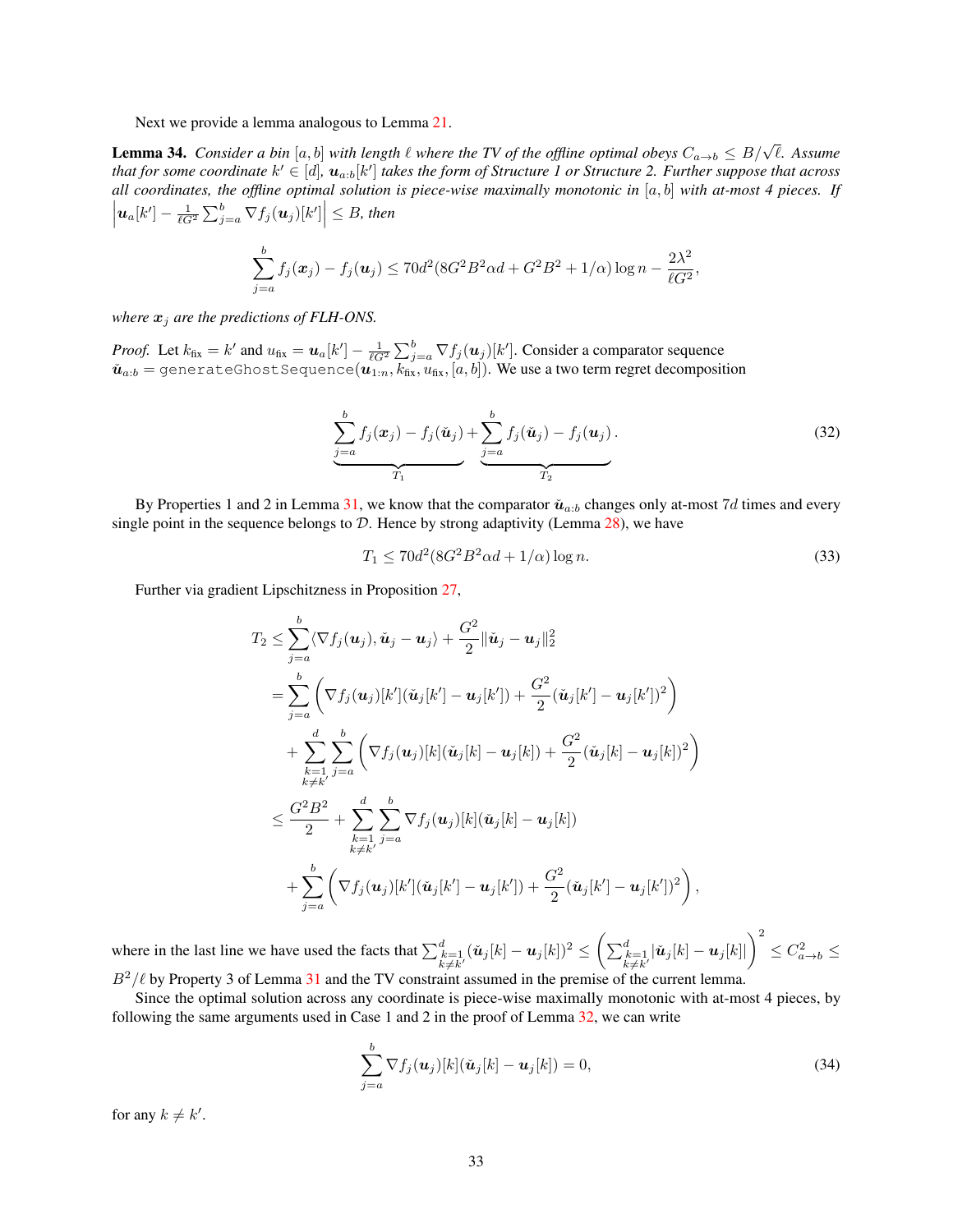Recall that  $u_j[k'] = u_a[k'] \in (-B, B)$  for all  $j \in [a, b]$ . Further by our construction,  $\tilde{u}_j[k'] = u_a[k'] \frac{1}{\ell G^2} \sum_{j=a}^{b} \nabla f_j(\boldsymbol{u}_j)[k']$ , for all  $j \in [a, b]$ . The key observation is to realize that  $(\check{\boldsymbol{u}}_j[k'] - \boldsymbol{u}_j[k'])$  stays at a constant value for all  $j \in [a, b]$ . So we have

$$
\sum_{j=a}^{b} \nabla f_j(\boldsymbol{u}_j)[k'](\check{\boldsymbol{u}}_j[k'] - \boldsymbol{u}_j[k']) = (\check{\boldsymbol{u}}_a[k'] - \boldsymbol{u}_a[k']) \sum_{j=a}^{b} \nabla f_j(\boldsymbol{u}_j)[k'] \n= \frac{-1}{\ell G^2} \left( \sum_{j=a}^{b} \nabla f_j(\boldsymbol{u}_j)[k'] \right)^2.
$$
\n(35)

Further we have,

<span id="page-33-0"></span>
$$
\sum_{j=a}^{b} \frac{G^2}{2} (\check{u}_j[k'] - u_j[k'])^2 = \frac{1}{2\ell G^2} \left( \sum_{j=a}^{b} \nabla f_j(u_j)[k'] \right)^2.
$$
 (36)

<span id="page-33-1"></span> $\Box$ 

Combining Eq. $(35)$  and  $(36)$ , we get

$$
\sum_{j=a}^{b} \nabla f_j(\boldsymbol{u}_j)[k'](\tilde{\boldsymbol{u}}_j[k'] - \boldsymbol{u}_j[k']) + \frac{G^2}{2}(\tilde{\boldsymbol{u}}_j[k'] - \boldsymbol{u}_j[k'])^2 = \frac{-1}{2\ell G^2} \left( \sum_{j=a}^{b} \nabla f_j(\boldsymbol{u}_j)[k'] \right)^2
$$
  
=  $(a) \frac{-1}{2\ell G^2} (\lambda \Delta s_{a\to b}[k'])^2$   
=  $(b) \frac{-2\lambda^2}{\ell G^2}$ ,

where line (a) is due to the KKT conditions and the fact that  $u_j[k'] \in (-B, B)$  thus making  $\gamma_j^+[k'] = \gamma_j^-[k'] = 0$  and line (b) is due to the fact that  $|\Delta s_{a\rightarrow b}[k']| = 2$  for Structure 1 and Structure 2.

Hence overall we have shown that  $T_2 \leq \frac{G^2 B^2}{2} - \frac{2\lambda^2}{\ell G^2}$ . Combining with Eq.[\(33\)](#page-32-0) we conclude that the total regret of the FLH-ONS strategy within the bin  $[a, b]$  is bounded by

$$
T_1 + T_2 \le 70d^2(8G^2B^2\alpha d + 1/\alpha)\log n + \frac{G^2B^2}{2} - \frac{2\lambda^2}{\ell G^2}
$$
  

$$
\le 70d^2(8G^2B^2\alpha d + G^2B^2 + 1/\alpha)\log n - \frac{2\lambda^2}{\ell G^2}.
$$

<span id="page-33-2"></span>**Lemma 35.** *Consider a bin*  $[a, b]$  *with length*  $\ell$  *where the TV of the offline optimal obeys*  $C_{a\to b} \leq B/\sqrt{\ell}$ *. Assume that* for some coordinate  $k' \in [d]$ ,  $u_{a:b}[k']$  takes the form of Structure 1 or Structure 2. Further suppose that across all *coordinates, the offline optimal solution is piece-wise maximally monotonic in* [a, b] *with at-most 2 pieces.*

*Case 1: When*  $u_{a:b}[k']$  takes the form of Structure 1 and  $u_a[k'] - \frac{1}{\ell G^2} \sum_{j=a}^b \nabla f_j(u_j)[k'] \geq B$ , then

$$
\sum_{j=a}^{b} f_j(\boldsymbol{x}_j) - f_j(\boldsymbol{u}_j) \le 70d^2(8G^2B^2\alpha d + G^2B^2 + 1/\alpha)\log n - \frac{\ell G^2}{2}(B - \boldsymbol{u}_a[k'])^2,
$$

*and*

*Case 2: When*  $u_{a:b}[k']$  takes the form of Structure 2 and  $u_a[k'] - \frac{1}{\ell G^2} \sum_{j=a}^{b} \nabla f_j(u_j)[k'] \leq -B$ , then

$$
\sum_{j=a}^{b} f_j(\boldsymbol{x}_j) - f_j(\boldsymbol{u}_j) \le 70d^2(8G^2B^2\alpha d + G^2B^2 + 1/\alpha)\log n - \frac{\ell G^2}{2}(B + \boldsymbol{u}_a[k'])^2,
$$

*where*  $x_i$  *are the predictions of FLH-ONS.*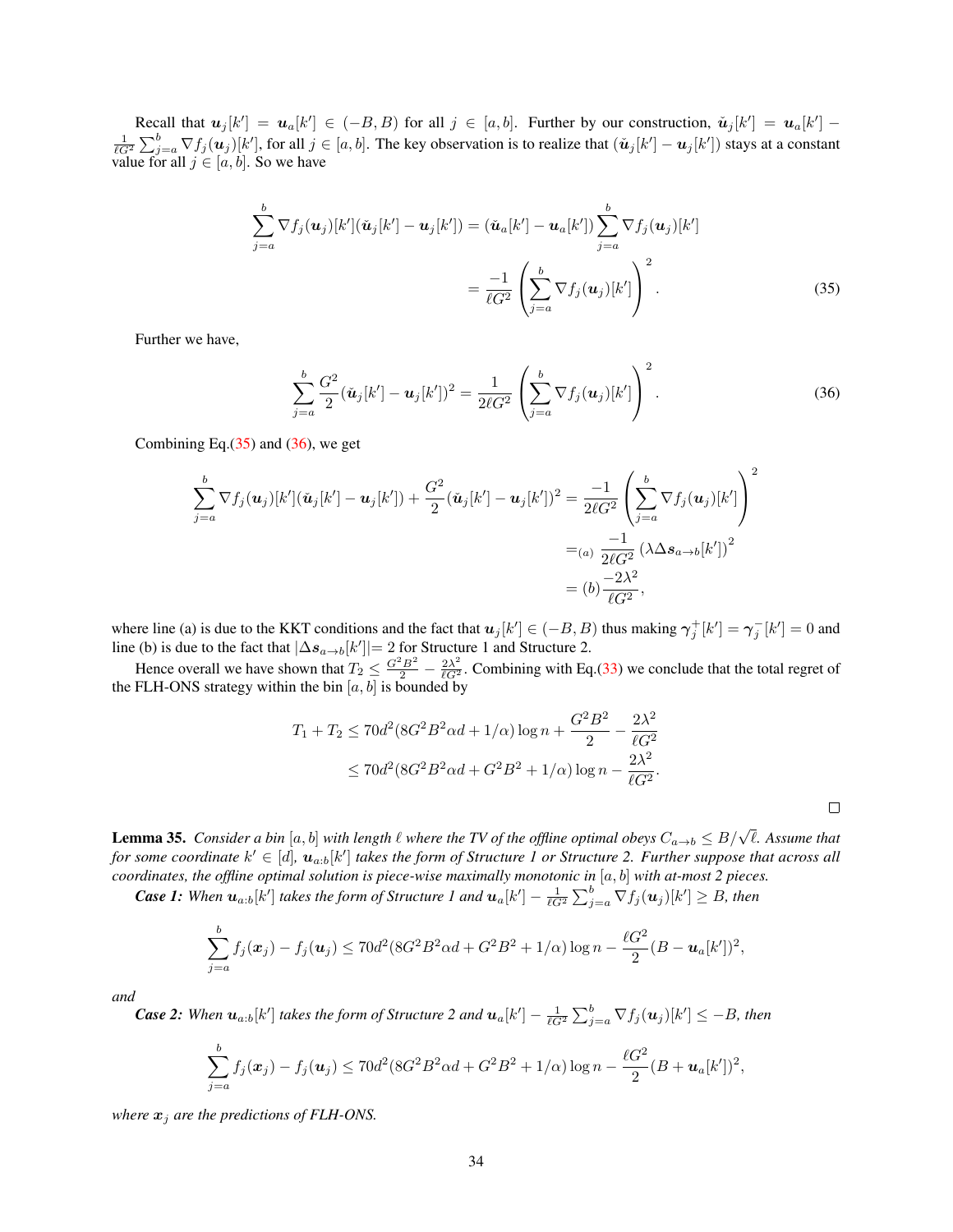*Proof.* We consider Case 1. The arguments for the alternate case are similar. We proceed in a similar way as in the proof of Lemma [34.](#page-32-1) Let  $k_{\text{fix}}=k'$  and  $u_{\text{fix}}=B$ . Consider a comparator sequence  $\check{\bm{u}}_{a:b} =$  <code>generateGhostSequence</code>  $(\bm{u}_{1:n},k_{\text{fix}},u_{\text{fix}},[a,b]).$ We use a two term regret decomposition as in Eq. $(32)$ . Using similar argumets as in the proof of Lemma [34,](#page-32-1) we have

<span id="page-34-1"></span>
$$
T_1 \le 70d^2(8G^2B^2\alpha d + 1/\alpha)\log n.
$$

Bounding  $T_2$  in a similar fashion as in the proof of Lemma [34,](#page-32-1) we have

$$
T_2 \leq \frac{G^2 B^2}{2} + \sum_{j=a}^{b} \left( \nabla f_j(\boldsymbol{u}_j)[k'](\tilde{\boldsymbol{u}}_j[k'] - \boldsymbol{u}_j[k']) + \frac{G^2}{2} (\tilde{\boldsymbol{u}}_j[k'] - \boldsymbol{u}_j[k'])^2 \right), \tag{37}
$$

where we have used Eq.[\(34\)](#page-32-3) for bounding the cross terms for coordinates  $k \neq k'$ 

The main difference is in how we handle the last term of Eq.[\(37\)](#page-34-1). Recall that  $\check{u}_j[k'] = B$  and  $u_j[k'] = u_a[k']$  for all  $j \in [a, b]$ . So

$$
\sum_{j=a}^{b} \left( \nabla f_j(\boldsymbol{u}_j)[k'] (\tilde{\boldsymbol{u}}_j[k'] - \boldsymbol{u}_j[k']) + \frac{G^2}{2} (\tilde{\boldsymbol{u}}_j[k'] - \boldsymbol{u}_j[k'])^2 \right) = \frac{G^2 \ell}{2} (B - \boldsymbol{u}_a[k'])^2 - 2\lambda (B - \boldsymbol{u}_a[k'])
$$
 (38)

where the last line is obtained via the KKT conditions and the fact that  $\Delta s_{a\rightarrow b}[k'] = -2$  for Case 1. (Recall that  $|\mathbf{u}_a[k']| < B$  by the definition of Structure 1. So by complementary slackness  $\gamma_j^+[k'] = \gamma_j^-[k'] = 0$ .)

By the premise of the lemma for Case 1, we have  $u_a[k'] - \frac{1}{\ell G^2} \sum_{j=a}^{b} \nabla f_j(u_j)[k'] \ge B$ . Again by using the KKT conditions and noting that  $\Delta s_{a\rightarrow b}[k'] = -2$ , we conclude that

$$
\lambda \geq \frac{(B - u_a[k'])\ell G^2}{2}.
$$

Plugging this lower bound for  $\lambda$  to Eq.[\(38\)](#page-34-2) and noting that  $(B - u_a[k']) \ge 0$ , we get

$$
\sum_{j=a}^{b} \bigg( \nabla f_j({\bm u}_j) [k'] (\check{\bm u}_j [k'] - {\bm u}_j [k']) + \frac{G^2}{2} (\check{\bm u}_j [k'] - {\bm u}_j [k'])^2 \bigg) \leq \frac{-\ell G^2}{2} (B - {\bm u}_a [k'])^2.
$$

Hence overall, we conclude that

$$
T_1 + T_2 \le 70d^2(8G^2B^2\alpha d + 1/\alpha)\log n + \frac{G^2B^2}{2} - \frac{\ell G^2}{2}(B - \mathbf{u}_a[k'])^2
$$
  

$$
\le 70d^2(8G^2B^2\alpha d + G^2B^2 + 1/\alpha)\log n - \frac{\ell G^2}{2}(B - \mathbf{u}_a[k'])^2.
$$

<span id="page-34-2"></span> $\Box$ 

<span id="page-34-0"></span>**Lemma 36.** Suppose  $\text{fineSplit}$  *is invoked with input*  $[r, s]$  *such that*  $C_{r \to s} \leq B/\sqrt{s-r+1}$ *. The offline optimal solution within any bin*  $[a, b] \in \mathcal{Q}$  at Step 7 of finesplit procedure in Fig[.8](#page-35-0) is piece-wise maximally monotonic in [a, b] *with at-most 4 pieces across any coordinate* k ∈ [d]*. Further there exists a coordinate* k ∈ [d] *that satisfy one of the following conditions:*

- *1.* The offline optimal within bin [a, b] takes the form of Structure 1 across coordinate k and B −  $u_a[k]$  ≥  $GAP_{min}(B, [r, s])[k] \geq GAP_{min}(-B, [r, s])[k].$
- *2.* The offline optimal within bin [a, b] takes the form of Structure 2 across coordinate k and  $B + u_a[k] \geq$  $GAP_{min}(-B, [r, s])[k] \geq GAP_{min}(B, [r, s])[k].$

*Proof.* We start by a basic observation.

FACT 1: Note that  $C_{r\to s} \leq B/\sqrt{s-r+1} \leq B$ . So the  $u_{r:s}[k']$  cannot touch both B and  $-B$  boundaries.

Consider a bin  $[a, b] \in \mathcal{Q}$ . By the construction of fineSplit, there exists a coordinate  $k \in [d]$  across which the optimal solution stays constant within  $[a, b]$  and assumes the form of Structure 1 or 2. For the sake of contradiction, let's assume that for some  $k' \in [d]$ , with  $k' \neq k$ , the optimal solution is maximally monotonic in  $[a, b]$  with at-least 5 pieces across the coordinate  $k'$ . This can happen only when the optimal solution increases (decreases) then decreases (increases) then increases (decreases) then decreases (increases) and finally increase (decrease) again within bin  $[a, b]$ and evolve arbitrarily there on-wards. Combined with FACT 1, such a behaviour can result in one of the following configurations across the coordinate  $k'$ :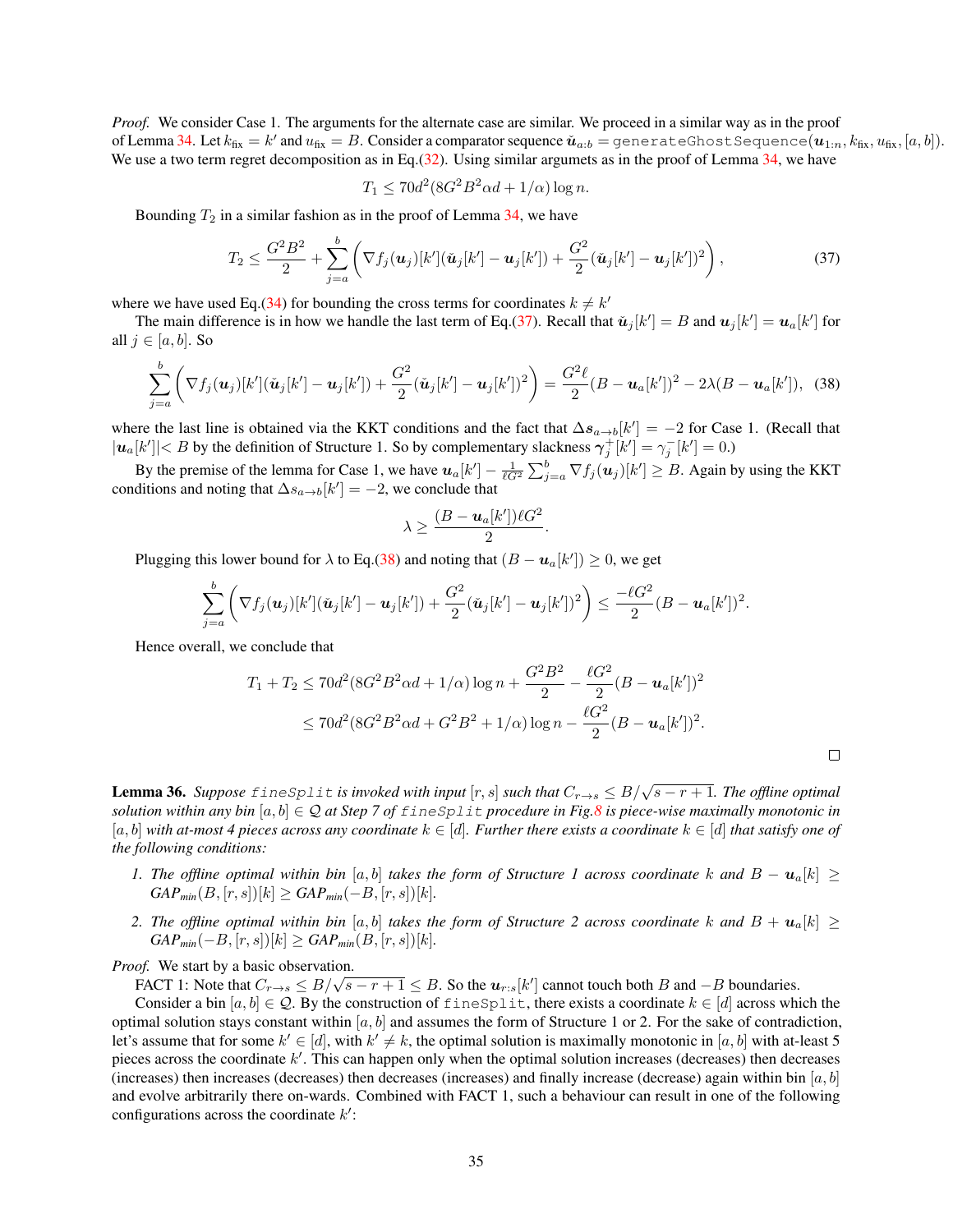<span id="page-35-0"></span>fineSplit: Input - (1) offline optimal sequence  $u_{1:n}$  (2) an interval  $[r, s] \subseteq [n]$ . Across some coordinate  $k \in [d]$ , the offline optimal solution must take the form of both Structure 1 and 2 or either one of them at-least two times within some appropriate sub-intervals of  $[r, s]$ .

- 1. Initialize  $\mathcal{Q} \leftarrow \Phi$ ,  $\mathcal{Q}' \leftarrow \Phi$ .
- 2. For each coordinate  $k \in [d]$  across which the optimal solution takes the form of Structures 1 and 2 or either one of them at-least two times within some appropriate sub-intervals of  $[r, s]$ :
	- (a) if  $GAP_{min}(B, [r, s])[k] > GAP_{min}(-B, [r, s])[k]$  then add intervals  $[a, b] \subset [r, s]$  where the offline optimal across coordinate  $k$  assumes the form of Structure 1 to  $Q$ .
	- (b) if  $\text{GAP}_{\text{min}}(B, [r, s])[k] \leq \text{GAP}_{\text{min}}(-B, [r, s])[k]$  then add intervals  $[a, b] \subset [r, s]$  where the offline optimal across coordinate  $k$  assumes the form of Structure 2 to  $Q$ .
- 3. For each bin  $[a, b] \in \mathcal{Q}$  if there exists another interval  $[p, q] \in \mathcal{Q}$  with  $[p, q] \subseteq [a, b]$ , then remove [a, b] from  $Q$ .
- 4. Sort intervals in  $Q$  in increasing order of the left endpoints. (i.e [a, b] < [p, q] if  $a < p$ ).
- 5. Starting from the first bin, for each bin  $[a, b] \in \mathcal{Q}$ :
	- (a) if there exists an interval  $[p, q] \in \mathcal{Q}$  such that  $a < p$  and  $b < q$ , then remove  $[p, q]$  from  $\mathcal{Q}$
- 6. Add disjoint and maximally continuous intervals that are the subsets of  $[r, s] \setminus \{ \cup_{[a,b] \in \mathcal{Q}}[a, b] \}$ to  $Q'$  such that the interval  $[r, s]$  can be fully covered by disjoint intervals from  $\dot{Q}$  and  $Q'$ .
- 7. Return  $(Q, Q')$ .

Figure 8: fineSplit *procedure.*

- Both Structure 1 and Structure 2 are formed.
- Only Structure 2 is formed at-least two times. This means that if  $[x, y] \subset [a, b]$  is a maximally monotonic section with  $u_{x:y}[k']$  increasing, then  $u_y[k'] = B$ . Then  $\text{GAP}_{\text{min}}(-B, [r, s])[k'] > \text{GAP}_{\text{min}}(B, [r, s])[k'] = 0$ .
- Only Structure 1 is formed at-least two times. This means that if  $[x, y] \subset [a, b]$  is a maximally monotonic section with  $u_{x:y}[k']$  decreasing, then  $u_y[k'] = -B$ . Then  $\text{GAP}_{\text{min}}(B, [r, s])[k'] > \text{GAP}_{\text{min}}(-B, [r, s])[k'] = 0$ .

In all of the above cases, at-least one sub-interval of [a, b] will be added to Q at Step 2(a) or 2(b). This would imply that at Step 3, the bin  $[a, b]$  is removed from Q and never added again resulting in a contradiction.

The last statement of the Lemma is immediate from Steps  $2(a)$ -(b) of fineSplit.

 $\Box$ 

<span id="page-35-1"></span>**Lemma 37.** Suppose fineSplit is invoked with input  $[r, s]$  such that  $C_{r\to s} \leq B/\sqrt{s-r+1}$ . The offline optimal *solution within any interval*  $[p, q] \in \mathcal{Q}'$  at Step 7 of fineSplit procedure in Fig[.8](#page-35-0) is piece-wise maximally monotonic *in* [p, q] *with at-most 4 pieces across any coordinate.*

*Proof.* Consider a coordinate  $k \in [d]$  and a bin  $[p, q] \in \mathcal{Q}'$ . We provide the arguments for the case when  $\text{GAP}_{\text{min}}(-B, [r, s])[k] \geq$  $GAP_{min}(B, [r, s])[k]$ . The arguments for the complementary case are similar. We start by stating two facts. FACT 1:  $\text{GAP}_{\text{min}}(-B, [p, q])[k] > 0.$ 

To see this, assume for the sake of contradiction that  $GAP_{min}(-B, [p, q])[k] = 0$ . Then this means that  $GAP_{min}(-B, [p, q])[k] =$  $GAP_{\text{min}}(B, [r, s])[k] = 0$ . So the optimal solution across coordinate k,  $u_{r:s}[k]$  must touch both B and  $-B$  at distinct time points in [r, s]. This would violate the TV constraint that  $C_{p\to q} \leq B/\sqrt{s-r+1} \leq B$ , thus yielding a contradiction.

FACT2: It is not the case that there exists two intervals  $[p_1, q_1], [p_2, q_2] \subset [p, q]$  within which the offline optimal takes the form of Structure 2 across the coordinate  $k \in [d]$ .

Let's prove the above fact via contradiction. Assume that there exists  $[p_1, q_1], [p_2, q_2] \subset [p, q] \in \mathcal{Q}'$  such that the offline optimal takes the form of Structure 2 within them across the coordinate  $k \in [d]$ . Then  $[p_i, q_i]$   $(i = 1, 2)$  must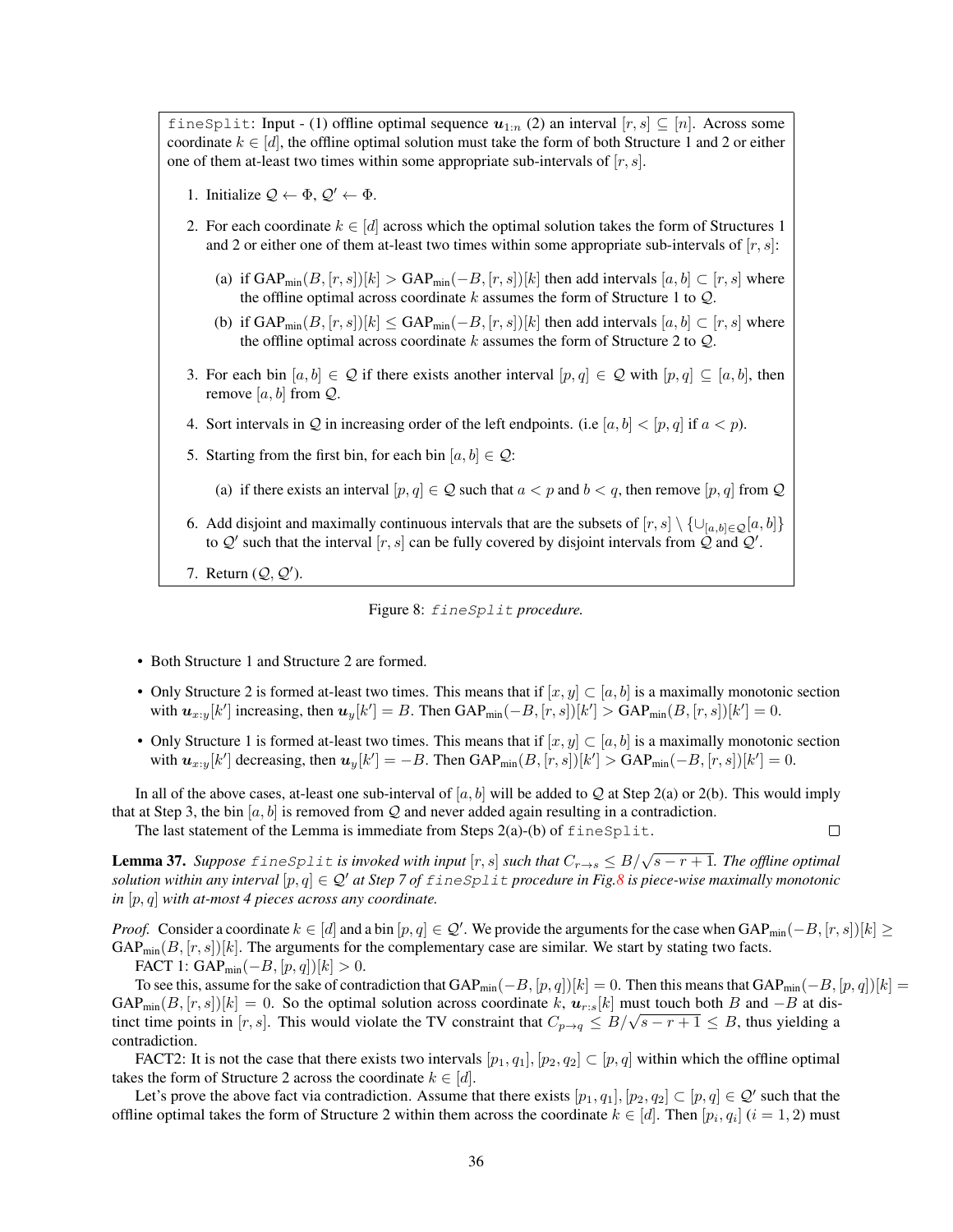have been added to Q in step 2(b) of fineSplit. Since intervals in Q don't overlap with intervals in Q' due to Step 6, this would mean that the interval  $[p_i, q_i]$   $(i = 1, 2)$  got removed from Q later.

**Case 1:** Consider the case where  $[p_i, q_i]$   $(i = 1, 2)$  has been removed at Step 5(a). This means that there exists an interval  $[a, b] \subseteq [r, s]$  where the offline optimal has Structure 1 or 2 across some coordinate  $k' \neq k$  and  $[p_i, q_i] \cap [a, b] \neq \Phi$ . Observe that  $[a, b]$  is never removed from Q since we are processing bins in sorted order at Step 4-5. This would contradict the fact that intervals in  $Q$  don't overlap with intervals in  $Q'$  due to Step 6.

**Case 2:** Consider the case where  $[p_i, q_i]$   $(i = 1, 2)$  has been removed at Step 3. This means that there exists an interval  $[x, y] \subseteq [p_i, q_i]$  where the offline optimal assumes Structure 1 or 2 across some coordinate  $k' \neq k$ . If  $[x, y]$  is present in the final  $Q$  in Step 7, then this would again warrant a contradiction to the non-overlapping property between the intervals of Q and Q'. If  $[x, y]$  is removed at a later point through Step 5(a), by using similar arguments as in Case 1 yields a contradiction. Thus we conclude that the FACT 2 is true.

FACT 3: It is not the case that there exists two intervals  $[p_1, q_1], [p_2, q_2] \subset [p, q]$  within the offline optimal takes the form of Structure 1 in  $[p_1, q_1]$  and Structure 2 in  $[p_2, q_2]$  across the coordinate  $k \in [d]$ .

The above fact can be proven using similar arguments that are used in proving FACT 2.

In light of FACT 1, FACT 2 and FACT 3, we conclude the statement of the lemma.

 $\Box$ 

Next we introduce a structural lemma analogous to Lemma [16.](#page-15-0)

<span id="page-36-0"></span>**Lemma 38.** *(* $\lambda$ *-length lemma)* Consider a bin  $[a, b] \subseteq \{2, \ldots, n - 1\}$  with length  $\ell$ . Suppose that within this bin, the *offline optimal solution sequence assumes the form of Structure 1 or Structure 2 across some coordinate*  $k \in [d]$ , then  $\lambda \leq \frac{G_{\infty} \ell}{2}$ , where  $G_{\infty}$  is as in Assumption B2.

*Proof Sketch.* The arguments for this proof are almost identical to that used for proving Lemma [16.](#page-15-0) We outline the parts where there are differences. We provide the arguments for Structure 2. Structure 1 can be handled similarly. Let the optimal sign assignments across coordinate k be written as  $s_j[k] = -1 + \epsilon_j$  where  $\epsilon_j \in [0,2]$  and  $j \in [a, b]$ . From the KKT conditions, we can write:

$$
\nabla f_a(\mathbf{u}_a)[k] = \lambda \epsilon_a
$$
  
\n
$$
\nabla f_{a+1}(\mathbf{u}_{a+1})[k] = \lambda(\epsilon_{a+1} - \epsilon_a)
$$
  
\n
$$
\vdots
$$
  
\n
$$
\nabla f_{b-1}(\mathbf{u}_{b-1})[k] = \lambda(\epsilon_{b-1} - \epsilon_{b-1})
$$
  
\n
$$
\nabla f_b(\mathbf{u}_b)[k] = \lambda(2 - \epsilon_{b-1})
$$

Define the vector  $\mathbf{z} = [\epsilon_a, \epsilon_{a+1} - \epsilon_a, \dots, 2 - \epsilon_{b-1}]^T$ . As noted in the proof of Lemma [16,](#page-15-0) we must have  $||\mathbf{z}||_{\infty} > 0$ . Let j\* be such that  $||z||_{\infty} = |z[j^*]|$ . Then  $\lambda = \nabla f_{a+j^*-1}(\boldsymbol{u}_{a+j^*-1})[k]/||z||_{\infty}$ . From the optimization problem considered in the proof of Lemma [16,](#page-15-0) we have  $||z||_{\infty} \geq 2/\ell$ . Since  $||\nabla f_j(u_j)||_{\infty} \leq G_{\infty}$  for all  $j \in [n]$  by Assumption B2, we have  $\lambda = \nabla f_{a+j^*-1}(\bm{u}_{a+j^*-1})[k]/\|\bm{z}\|_{\infty} \leq (G_{\infty}\ell)/2.$ 

<span id="page-36-1"></span> $\Box$ 

<span id="page-36-2"></span>**Lemma 39.** *(large margin bins)* Assume that  $\lambda \geq d^{1.5} \phi \frac{n^{1/3}}{c_n^{1/3}}$  $\frac{a^{1/3}}{c_n^{1/3}}$  for a constant  $\phi = \sqrt{70(8G^2B^2\alpha+G^2B^2+1/\alpha)}$  that does not depend on n and  $C_n$ . Consider a bin  $[i_s, i_t] \in \mathcal{P}$  within which the offline optimal solution takes the form *of Structure 1 or Structure 2 (or both) across a coordinate*  $k \in [d]$  *for some appropriate sub-intervals of*  $[i_s, i_t]$ *. Let* 

$$
\mu_{th} = \sqrt{\frac{140d^{1.5}(8G^2B^2\alpha + G^2B^2 + 1/\alpha)G_{\infty}C_n^{1/3}\log n}{G^2\phi n^{1/3}}}.
$$
 Then  
\n
$$
GAP_{min}(-B, [i_s, i_t])[k] \vee GAP_{min}(B, [i_s, i_t])[k] \geq \mu_{th},
$$
  
\nwhenever  $C_n \leq \left(\frac{B^2G^2\phi}{560d^{1.5}(8G^2B^2\alpha + G^2B^2 + 1/\alpha)G_{\infty}\log n}\right)^3 n = \tilde{O}(n).$ 

*Proof.* Suppose  $\text{GAP}_{\text{min}}(-B, [i_s, i_t])[k] < \mu_{\text{th}}$ . Then the largest value of the optimal solution across coordinate k attained within this bin  $[i_s, i_t]$  is at-most  $-B + \mu_{th} + B/\sqrt{n_i}$  (recall  $n_i := i_t - i_s + 1$  and  $C_i \leq B/\sqrt{n_i}$  due to Lemma [26\)](#page-27-0). So GAP<sub>min</sub> $(B, [i_s, i_t])[k] \geq 2B - \mu_{th} - B/\sqrt{n_i}$ . Our goal is to show that whenever  $C_n$  obeys the constraint stated in the lemma, we must have

$$
2B - \mu_{\rm th} - B/\sqrt{n_i} \ge \mu_{\rm th}.\tag{39}
$$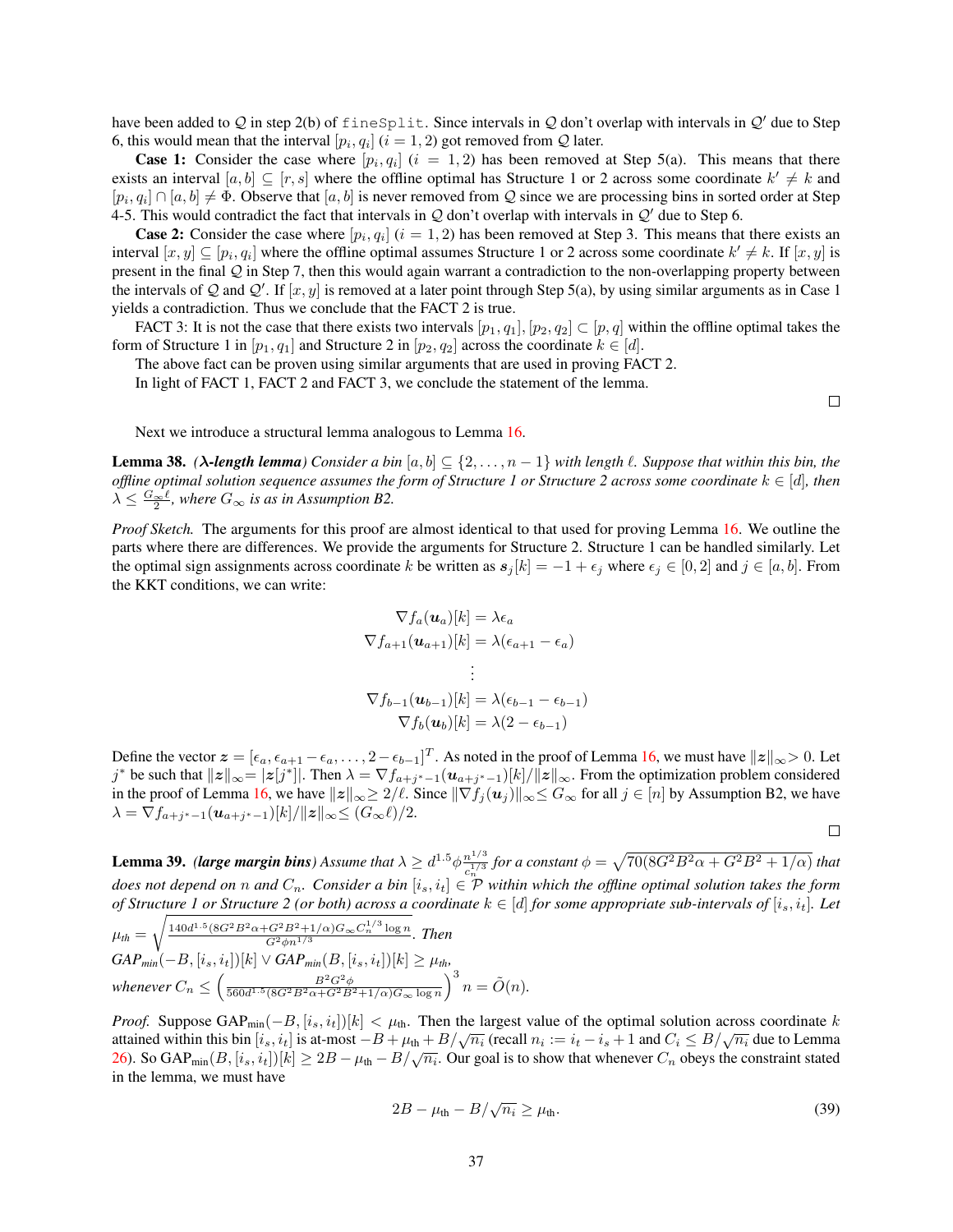Let  $\ell_i$  be the length of a sub-interval of  $[i_s, i_t]$  where the offline optimal solution assumes the form of Structure 1 or Structure 2. Due to Lemma [38,](#page-36-0) we have

<span id="page-37-1"></span>
$$
n_i \ge \ell_i \ge \frac{2\lambda}{G_{\infty}} \ge \frac{2d^{1.5}\phi n^{1/3}}{G_{\infty}C_n^{1/3}}
$$
\n
$$
\tag{40}
$$

where the last inequality follows due to the condition assumed in the current lemma. So a sufficient condition for Eq.[\(39\)](#page-36-1) to be true is

$$
2B \ge 2\left(2\sqrt{\frac{140d^{1.5}(8G^2B^2\alpha + G^2B^2 + 1/\alpha)G_{\infty}C_n^{1/3}\log n}{G^2\phi n^{1/3}}}\vee B\sqrt{\frac{G_{\infty}C_n^{1/3}}{2d^{2.5/2}\phi n^{1/3}}}\right).
$$

Recall that by Assumption B2, we have  $G \wedge G_{\infty} \wedge B \ge 1$ . So the above maximum will be attained by the first term and can be further simplified as

$$
2B \ge 4\sqrt{\frac{140d^{1.5}(8G^2B^2\alpha + G^2B^2 + 1/\alpha)G_{\infty}C_n^{1/3}\log n}{G^2\phi n^{1/3}}}.
$$

The above condition is always satisfied whenever  $C_n \leq \left(\frac{B^2G^2\phi}{560d^{1.5}(8G^2B^2\alpha + G^2B^2)}\right)$  $rac{B^2G^2\phi}{560d^{1.5}(8G^2B^2\alpha+G^2B^2+1/\alpha)G_{\infty}\log n} \bigg)^3 n.$ 

At this point, we have shown that  $\text{GAP}_{\text{min}}(-B, [i_s, i_t])[k] < \mu_{\text{th}} \implies \text{GAP}_{\text{min}}(B, [i_s, i_t])[k] \geq \mu_{\text{th}}$  under the conditions of the lemma. Taking the contrapositive yields  $\text{GAP}_{\text{min}}(B, [i_s, i_t])[k] \leq \mu_{\text{th}} \implies \text{GAP}_{\text{min}}(-B, [i_s, i_t])[k] \geq \mu_{\text{th}}$  $\mu_{th}$ .

<span id="page-37-0"></span>**Lemma 40.** *(high*  $\lambda$  *regime)* Suppose the optimal dual variable  $\lambda \geq d^{1.5} \phi \frac{n^{1/3}}{C_n^{1/3}}$  $\frac{n^{1/3}}{C_n^{1/3}} = \Omega\left(\frac{n^{1/3}}{C_n^{1/3}}\right)$  $C_n^{1/3}$ *for*

 $\phi = \sqrt{70(8G^2B^2\alpha+G^2B^2+1/\alpha)}$  that does not depend on n and  $C_n$ . We have the regret of FLH-ONS strategy *bounded as*

$$
\sum_{t=1}^{n} f_t(\boldsymbol{x}_t) - f_t(\boldsymbol{u}_t) = \tilde{O}\left(140d^2(8G^2B^2\alpha d + G^2B^2 + 1/\alpha)(n^{1/3}C_n^{2/3} \vee 1)\right) \mathbb{I}\{C_n > 1/n\} + \tilde{O}\left(d(8G^2B^2\alpha d + 1/\alpha)\mathbb{I}\{C_n \le 1/n\}\right),
$$

*where*  $x_t$  *is the prediction of FLH-ONS at time t and*  $\mathbb{I}\{\cdot\}$  *is the boolean indicator function taking values in*  $\{0, 1\}$ *.* 

*Proof.* Throughout the proof we assume that  $C_n \left( \frac{B^2 G^2 \phi}{560d^{1.5} (8G^2 B^2 \alpha + G^2 B^2)} \right)$  $rac{B^2G^2\phi}{560d^{1.5}(8G^2B^2\alpha+G^2B^2+1/\alpha)G_{\infty}\log n}$ <sup>3</sup> *n*. Otherwise the trivial regret bound of  $\tilde{O}(n)$  is near minimax optimal.

First we consider the regime where  $C_n \geq 1/n$ . It is useful to define the following annotated condition.

**Condition (A):** Let a bin  $[r, s]$  be given. For some coordinate  $k' \in [d]$ , there exists disjoint intervals  $[r_1, s_1], [r_2, s_2] \subset$ [r, s] that satisfy at-least one of the following: (i)  $u_{r_1:s_1}[k']$  has the form of Structure 1 and  $u_{r_2:s_2}[k']$  has the form of Structure 2; (ii) Both  $u_{r_1:s_1}[k']$  and  $u_{r_2:s_2}[k']$  have the form of Structure 1; (iii) Both  $u_{r_1:s_1}[k']$  and  $u_{r_2:s_2}[k']$  have the form of Structure 2.

The above condition is basically the prerequisite for the fineSplit procedure of Fig[.8.](#page-35-0)

Let  $[i_s, i_t] \in \mathcal{P}$  be a bin that satisfy Condition (A) for a coordinate  $k' \in [d]$ . Here  $\mathcal{P}$  is the partition obtained in Lemma [26.](#page-27-0)

Let  $(Q, Q')$  be the collections of intervals obtained by invoking the fineSplit procedure with the bin  $[i_s, i_t]$  as input. Let's write  $Q \cup Q' \cup \{\Phi\}$  as a collection of disjoint consecutive intervals as follows:

<span id="page-37-2"></span>
$$
\mathcal{Q} \cup \mathcal{Q}' \cup \{\Phi\} := \{ [i_s, i_1 - 1], [i_1, \bar{i}_1], [i'_1, \bar{i}'_1], \dots, [i_{m^{(i)}}, \bar{i}_{m^{(i)}}], [i'_{m^{(i)}}, \bar{i}'_{m^{(i)}}] \},
$$
\n(41)

with  $\bar{i}'_{m^{(i)}} = i_t$ .

Here we follow the convention that the bins  $[\underline{i}_p, \overline{i}_p] \in \mathcal{Q}$  and  $[\underline{i}'_p, \overline{i}'_p] \in \mathcal{Q}' \cup \{\Phi\}$  for all  $p \in [m^{(i)}]$ . Similar to the proof of Lemma [24,](#page-22-0) for enforcing this convention, we may have to set either of the bins  $[i_8, i_1 - 1]$  or  $[i'_{m^{(i)}}, \overline{i}'_{m^{(i)}}]$  to proof of Lemma 24, for enforcing this convention, we may have to set either of the bins be empty. More precisely, if  $i_s$  belongs to some interval in Q, then we set the first sub-interval  $[i_s, i_1 - 1]$  to be empty by setting  $\overline{i}_1 = \overline{i}_s$ . Similarly, if  $i_t$  belongs to some interval in Q, we treat the sub-interval  $[\underline{i}'_{m^{(i)}}, \overline{i}'_{m^{(i)}}]$  as empty by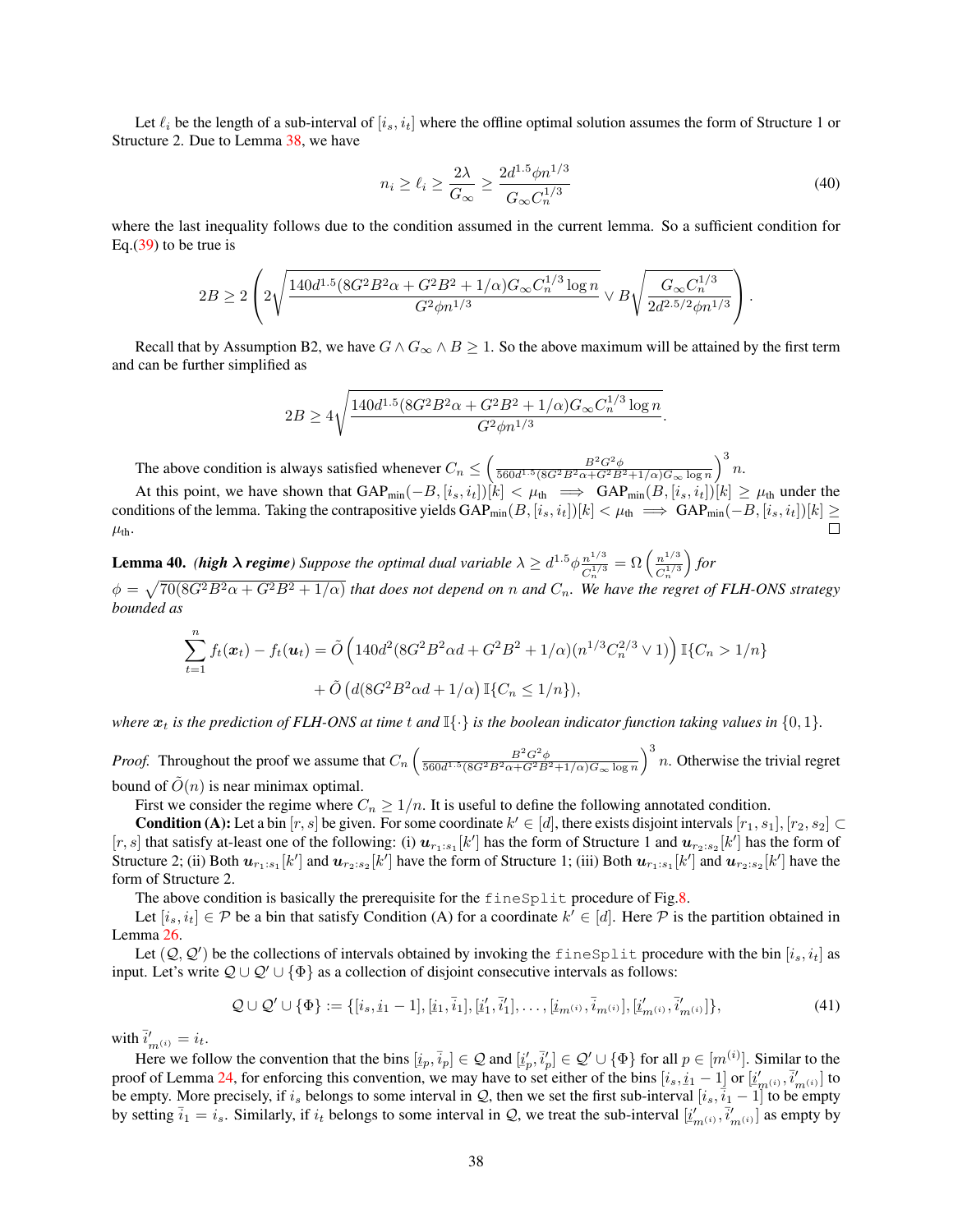setting  $\underline{i}'_{m(i)} = i_t + 1$ . Further some of the intervals:  $[\underline{i}'_k, \overline{i}'_k]$ ,  $k \in [m^{(i)}]$  can be empty. For example if  $\underline{i}_{k+1} = \overline{i}_k + 1$ , then  $[\underline{i}' \ \overline{i}']$  is treated as empty. then  $[i'_k, i'_k]$  is treated as empty.

Note that if the first sub-interval  $[i_s, i_1 - 1]$  is non-empty then it must belong to  $Q'$  according to our convention. By Lemma [37](#page-35-1) and Lemma [32,](#page-30-0)

<span id="page-38-0"></span>
$$
\sum_{j=i_s}^{i_1-1} f_j(\boldsymbol{x}_j) - f_j(\boldsymbol{u}_j) = \tilde{O}\left(70d^2(8G^2B^2\alpha d + G^2B^2 + 1/\alpha)\log n\right).
$$
 (42)

We proceed to bound the regret in  $[i_1, \bar{i}'_{m^{(i)}}]$ . Let  $\mathcal{P}_1^{(i)}$  denote the collection of bins among  $\mathcal{Q} = \{[i_1, \bar{i}_1], \dots, [i_{m^{(i)}}, \bar{i}_{m^{(i)}}]\}$ which satisfy the property in Lemma [34.](#page-32-1) Let  $|\mathcal{P}_1^{(i)}| := m_1^{(i)}$  and their lengths be denoted by  $\{\ell_{1(i)}^{(1)}, \ldots, \ell_{m_i^{(i)}}^{(1)}\}$ .  $\binom{1}{1^{(i)}}, \ldots, \binom{\ell^{(1)}}{m_1^{(i)}}$ . These bins will be referred as *Type 1* bins henceforth.

Similarly let  $\mathcal{P}_2^{(i)} = \mathcal{Q} \setminus \mathcal{P}_1^{(i)}$  which satisfy either of the properties in Lemma [35.](#page-33-2) Let  $|\mathcal{P}_2^{(i)}| := m_2^{(i)}$  and their lengths be denoted by  $\{\ell_{1(i)}^{(2)}\}$  $\{\ell_{1(i)}^{(2)},\ldots,\ell_{m_2(i)}^{(2)}\}$ . These bins will be referred as *Type 2* bins henceforth. A bin  $[a,b] \in \mathcal{P}_2^{(i)}$ satisfy at-least one of the following properties

- P1: For some coordinate  $k \in [d]$ , the offline optimal satisfy the condition of Case 1 in Lemma [35](#page-33-2) and  $B u_a[k] \geq \mu_{th}$ .
- P2: For some coordinate  $k \in [d]$ , the offline optimal satisfy the condition of Case 2 in Lemma [35](#page-33-2) and  $B+u_a[k] \geq \mu_{th}$ .

To see this, let's inspect the way in which the bin [a, b] has been added to Q when we invoke fineSplit with the input bin  $[i_s, i_t]$ . If  $[a, b]$  has been added via Step 2-(a), then we have  $\text{GAP}_{\text{min}}(B, [i_s, i_t])[k] > \text{GAP}_{\text{min}}(-B, [i_s, i_t])[k]$ for a coordinate k. By Lemma [39](#page-36-2) it holds that  $\text{GAP}_{\text{min}}(B, [i_s, i_t])[k] \geq \mu_{\text{th}}$  under the  $C_n$  regime we consider. So  $B - \mathbf{u}_a[k] \geq \text{GAP}_{min}(B, [i_s, i_t])[k] \geq \mu_{th}$  where the first inequality follows by the definition of GAP (see Definition [33\)](#page-31-0). Further, observe that  $u_a[k'] - \frac{1}{\ell G^2} \sum_{j=a}^b \nabla f_j(u_j)[k'] < -B$  is never satisfied, where  $\ell = b - a + 1$ . Otherwise it will imply that  $-\frac{1}{\ell G^2} \sum_{j=a}^{b} \nabla f_j(\boldsymbol{u}_j)[k'] = \frac{2\lambda}{\ell G^2} < -B - \boldsymbol{u}_a[k'] \le 0$  which is not true as  $\lambda \ge 0$ . We must also have  $u_a[k'] - \frac{1}{\ell G^2} \sum_{j=a}^{b} \nabla f_j(u_j)[k'] \notin [-B, B]$ . Otherwise, bin  $[a, b]$  would have been already added to  $\mathcal{P}_1^{(i)}$  and would have never present in  $\mathcal{P}_2^{(i)}$ . So we conclude that property P1 follows. Property P2 can also be shown to be true using similar arguments when the bin  $[a, b]$  has been added to  $Q$  via Step 2-(b) of fineSplit.

Each bin  $[i_k, \bar{i}_k]$ ,  $k \in [m^{(i)}]$  of Type 1 and Type 2 can be paired with an adjacent bin  $[i'_k, \bar{i}'_k] \in \mathcal{Q}' \cup \{\Phi\}$ ,  $k \in [m^{(i)}]$ which is either empty or the optimal sequence displays a piece-wise maximally monotonic behaviour in  $[\underline{i}'_k, \overline{i}'_k]$  across all coordinates as recorded in Lemma [37.](#page-35-1)

Note that  $m_1^{(i)} + m_2^{(i)} = m^{(i)}$ . Let the total regret contribution from Type 1 bins along with their pairs and Type 2 bins along with their pairs be referred as  $R_1^{(i)}$  and  $R_2^{(i)}$  respectively.

For a bin  $[a, b] \in \mathcal{P}_2^{(i)}$ , in either of the cases covered by the properties P1 and P2, we have by Lemma [35](#page-33-2) that

$$
\sum_{j=a}^{b} f_j(\boldsymbol{x}_j) - f_j(\boldsymbol{u}_j) \le 70d^2(8G^2B^2\alpha d + G^2B^2 + 1/\alpha)\log n - \frac{\ell G^2}{2}\mu_{\text{th}}^2,
$$

Let  $[a', b'] \in \mathcal{Q}' \cup \{\Phi\}$  be the pair assigned to  $[a, b]$ . If it is non-empty, then due to Lemma [37](#page-35-1) and Lemma [32](#page-30-0) the regret from the bin  $[a', b']$  is at-most  $70d^2(8G^2B^2\alpha d + G^2B^2 + 1/\alpha) \log n$ .

So we can bound  $R_2^{(i)}$  as

$$
R_2^{(i)} \le \sum_{j=1^{(i)}}^{m_2^{(i)}} \left( \left( 70d^2 (8G^2B^2\alpha d + G^2B^2 + 1/\alpha) \log n - \frac{\ell_j^{(2)}G^2}{2} \mu_{\text{th}}^2 \right) + 70d^2 (8G^2B^2\alpha d + G^2B^2 + 1/\alpha) \log n \right)
$$

$$
\leq m_{2}^{(i)} 140d^{2} (8G^{2}B^{2}\alpha d+G^{2}B^{2}+1/\alpha)\log n-\frac{G^{2}\mu_{\mathrm{th}}^{2}}{2}(\sum_{j=1^{(i)}}^{m_{2}^{(i)}} \ell_{j}^{(2)}),
$$

From Eq.[\(40\)](#page-37-1), we have  $\ell_j^{(2)} \ge \frac{2\phi d^{1.5} n^{1/3}}{G \infty C_n^{1/3}}$  $\frac{\phi d^{1.5} n^{1/3}}{G_{\infty} C_n^{1/3}}$  for  $j \in \{1^{(i)}, \ldots, m_2^{(i)}\}$  under the regime of  $\lambda$  we consider. So we can continue as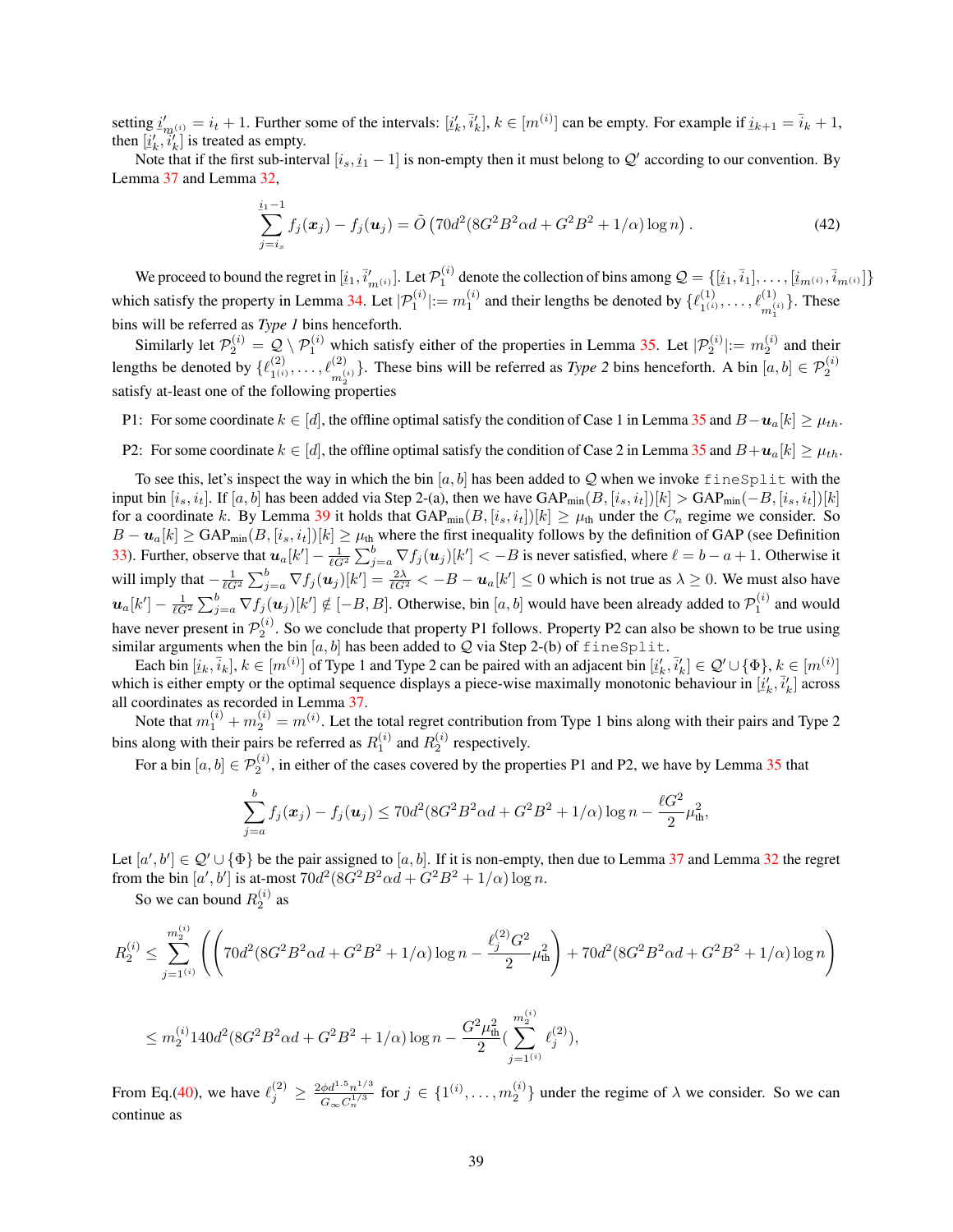$$
R_2^{(i)} \le 140m_2^{(i)}d^2(8G^2B^2\alpha d + G^2B^2 + 1/\alpha)\log n - G^2\mu_{\rm th}^2m_2^{(i)}\frac{\phi d^{1.5}n^{1/3}}{G_{\infty}C_n^{1/3}}
$$
  
\n
$$
\le 140m_2^{(i)}d^3(8G^2B^2\alpha + G^2B^2 + 1/\alpha)\log n - G^2\mu_{\rm th}^2m_2^{(i)}\frac{\phi d^{1.5}n^{1/3}}{G_{\infty}C_n^{1/3}}
$$
  
\n= 0,

where the last line is obtained by plugging in the value of  $\mu_{\text{th}}$  as in Lemma [39.](#page-36-2)

So by refining every interval in  $\mathcal P$  (recall that  $\mathcal P$  is from Lemma [26\)](#page-27-0) that satisfy Condition (A) and summing the regret contribution from all Type 2 bins and their pairs across all refined intervals in  $P$  yields

<span id="page-39-0"></span>
$$
\sum_{i=1}^M R_2^{(i)} \le 0,
$$

where we recall that  $M := |\mathcal{P}| = O(n^{1/3}C_n^{2/3} \vee 1)$  and assign  $R_2(i) = 0$  for intervals in  $\mathcal{P}$  that do not satisfy Condition (A).

For any Type 1 bin, its regret contribution can be bounded by Lemma [34.](#page-32-1) The regret contribution from its pair can be bounded by Lemma [32](#page-30-0) as before. So we have

$$
R_1^{(i)} \le \sum_{j=1}^{m_1^{(i)}} \left( \left( 70d^2 (8G^2 B^2 \alpha d + G^2 B^2 + 1/\alpha) \log n - \frac{2\lambda^2}{\ell_{j^{(i)}}^{(1)} G^2} \right) + 70d^2 (8G^2 B^2 \alpha d + G^2 B^2 + 1/\alpha) \log n \right)
$$
  
=  $140m_1^{(i)} d^2 (8G^2 B^2 \alpha d + G^2 B^2 + 1/\alpha) \log n - \frac{2\lambda^2}{G^2} \sum_{j=1}^{m_1^{(i)}} \frac{1}{\ell_{j^{(i)}}^{(1)}}.$ 

So by refining every interval in  $P$  that satisfy Condition (A) and summing the regret contribution from all Type 2 bins and their pairs across all refined intervals in  $P$  yields

$$
\sum_{i=1}^{M} R_1^{(i)} \le 140d^2 (8G^2B^2\alpha d + G^2B^2 + 1/\alpha) \log n \sum_{i=1}^{M} m_1^{(i)} - \frac{2\lambda^2}{G^2} \sum_{i=1}^{M} \sum_{j=1}^{m_1^{(i)}} \frac{1}{\ell_{j^{(i)}}^{(1)}}
$$
  
\n
$$
\le 140d^2 (8G^2B^2\alpha d + G^2B^2 + 1/\alpha)M_1 \log n - \frac{2\lambda^2}{G^2} \frac{M_1^2}{n},
$$
  
\n
$$
\le 140d^3 (8G^2B^2\alpha + G^2B^2 + 1/\alpha)M_1 \log n - \frac{2\lambda^2}{G^2} \frac{M_1^2}{n}
$$
 (43)

where in the last line: a) we define  $M_1 := \sum_{i=1}^M m_1^{(i)}$  with the convention that  $m_1^{(i)} = 0$  if the  $i<sup>th</sup>$  bin in  $P$  doesn't satisfy Condition (A); b) applied AM-HM inequality and noted that  $\sum_{i=1}^{M} \sum_{j=1}^{m_1^{(i)}} \ell_{j^{(i)}}^{(1)}$  $j^{(1)} \leq n$ .

To further bound Eq.[\(43\)](#page-39-0), we consider two separate regimes as follows. Recall that  $\lambda \geq d^{1.5} \phi \frac{n^{1/3}}{C_n^{1/3}}$  $\frac{n^{1/3}}{C_n^{1/3}}$ . So continuing from Eq.[\(43\)](#page-39-0),

$$
140d^{3}(8G^{2}B^{2}\alpha + G^{2}B^{2} + 1/\alpha)M_{1}\log n - 2\lambda^{2}\frac{M_{1}^{2}}{G^{2}n} \le 140d^{3}(8G^{2}B^{2}\alpha + G^{2}B^{2} + 1/\alpha)M_{1}\log n - 2d^{2.5}\phi^{2}\frac{n^{2/3}}{C_{n}^{2/3}}\frac{M_{1}^{2}}{G^{2}n} \le 0,
$$

whenever  $M_1 \ge \frac{70(8G^2B^2\alpha + G^2B^2 + 1/\alpha)\log n}{\phi^2} n^{1/3} C_n^{2/3} = \tilde{\Omega}(n^{1/3}C_n^{2/3}).$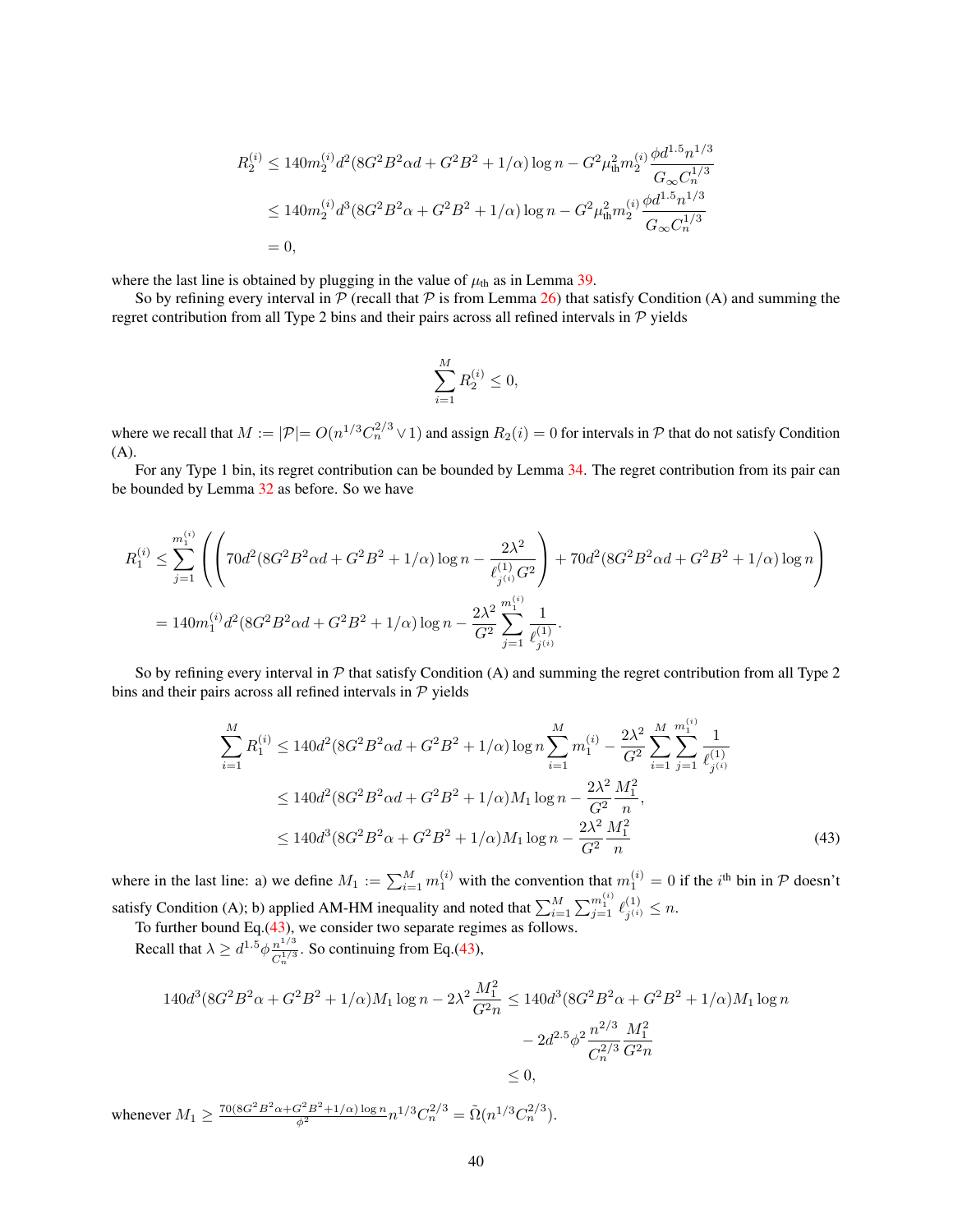In the alternate regime where  $M_1 \leq \left( \frac{70(8G^2B^2\alpha + G^2B^2 + 1/\alpha)\log n}{\phi^2} n^{1/3}C_n^{2/3} \vee 1 \right) = \tilde{O}(n^{1/3}C_n^{2/3} \vee 1)$ , we trivially obtain  $\sum_{i=1}^{M} R_1^{(i)} = \tilde{O}\left(140d^2(8G^2B^2\alpha d + G^2B^2 + 1/\alpha)(n^{1/3}C_n^{2/3} \vee 1)\right)$ .

The regret contribution from all sub-bins that starts at  $i_s$   $i \in [M]$  which are not paired in Eq.[\(41\)](#page-37-2) is only at-most  $\tilde{O}(d^{2.5}(n^{1/3}C_n^{2/3} \vee 1))$  by adding the bound of Eq.[\(42\)](#page-38-0) across all  $O(n^{1/3}C_n^{2/3} \vee 1)$  bins in  $\mathcal{P}$ .

Throughout the entire proof we have assumed that  $m_1^{(i)}$  and  $m_2^{(i)}$  are non-zero for some bin  $[i_s, i_t] \in \mathcal{P}$ . Not meeting this criterion will only make the arguments easier as explained below.

We have shown that the total regret contribution from the refined bins  $\sum_{i=1}^{M} R_1^{(i)} + R_2^{(i)} = \tilde{O}(n^{1/3}C_n^{2/3} \vee 1)$ , we trivially obtain  $\sum_{i=1}^M R_1^{(i)} = \tilde O\left(140d^2(8G^2B^2\alpha d + G^2B^2 + 1/\alpha)(n^{1/3}C_n^{2/3} \vee 1)\right)$  under the conditions of the lemma, where we have taken  $R_1^{(i)} = R_2^{(i)} = 0$  if the  $i^{\text{th}}$  bin  $[i_s, i_t] \in \mathcal{P}$  doesn't satisfy Condition (A) across any coordinate.

If a bin doesn't satisfy Condition (A) across any coordinate, then the offline optimal solution within that bin assumes a piece-wise maximally monotonic structure with at-most 4 pieces across any coordinate. By Lemma [32,](#page-30-0) the regret within such bins is  $\tilde{O}(70d^2(8G^2B^2\alpha d + G^2B^2 + 1/\alpha))$ . Since there can be at-most  $O(n^{1/3}C_n^{2/3} \vee 1)$  such bins in P, the total regret contribution from those bins is again  $\tilde{O}(70d^2(8G^2B^2\alpha d + G^2B^2 + 1/\alpha)(n^{1/3}C_n^{2/3} \vee 1))$ . Now putting everything together yields the lemma.

If  $C_n \leq 1/n$ , then we have

$$
\sum_{t=1}^{n} f_t(x_j) - f_t(u_t) \le \sum_{t=1}^{n} f_t(x_j) - f_t(u_1) + \sum_{t=1}^{n} f_t(u_1) - f_t(u_t)
$$
  

$$
\le_{(a)} \tilde{O} (10d(8G^2B^2\alpha d + 1/\alpha) \log n) + GnC_n
$$
  

$$
= \tilde{O} (d(8G^2B^2\alpha d + 1/\alpha))
$$

where line (a) follows from the fact that  $f_t$  is G Lipschitz.

*Proof.* **of Theorem** [10.](#page-9-0) The proof is immediate from the results of Lemmas [29](#page-27-1) and [40.](#page-37-0)

 $\Box$ 

 $\Box$ 

### <span id="page-40-0"></span>E Reparametrization of certain polytopes to box

**Proposition 41.** Consider an online problem with losses  $f_t$  that are  $\alpha$  exp-concave on the decision set  $D = \{x \in \mathbb{R}^d :$  $c \leq Ax \leq b$  *such that* A *is full rank and*  $0 \leq b - c$ *.* 

We can reparametrize this into an equivalent online learning problem with losses  $\tilde{f}_t(z) = f_t(A^{-1}(D^{-1}(z +$ 1) + c)) that are  $\alpha$  exp-concave on the decision set  $\tilde{\mathcal{D}} = \{ z \in \mathbb{R}^d : ||z||_{\infty} \leq 1 \}$ , where  $\mathcal{D} = \text{diag}(2/(\mathbf{b}[1])$  $c[1]), \ldots, 2/(b[d] - c[d]))$  and **1** is the vector of ones in  $\mathbb{R}^d$ .

*Further if the losses*  $f_t$  *are G Lipschitz in D, then the losses*  $\tilde{f}_t$  *are*  $\|A^{-1}\bm{D}^{-1}\|_{op} G$  Lispchitz in  $\tilde{\mathcal{D}}$ .

*Proof.* We have,

$$
c \leq Ax \leq b
$$
  

$$
\Longleftrightarrow 0 \leq Ax - c \leq b - c.
$$

Then we have  $0 \leq D(Ax-c) \leq (2)1$ . This equivalent to  $-1 \leq D(Ax-c)-1 \leq 1$ . By putting  $z = D(Ax-c)-1$ we can rewrite the original decision set as  $||z||_{\infty} \leq 1$ .

Since  $A$  is full rank, there is a one-one mapping between the original decision set  $D$  and the new decision set  $\tilde{\mathcal{D}} := \{ z \in \mathbb{R}^d : ||z||_{\infty} \leq 1 \}.$  Given a  $z \in \tilde{\mathcal{D}}$ , we can find the corresponding point  $x \in \mathcal{D}$  as  $x = A^{-1}(D^{-1}(z+1)+c)$ . So the losses in the new parametrization becomes  $\tilde{f}_t(z) = f_t(A^{-1}(D^{-1}(z+1)+c)).$ 

Let  $B := A^{-1}D^{-1}$  and  $d := A^{-1}D^{-1}1 + A^{-1}c$  so that  $\tilde{f}_t(z) = f_t(Bz + d)$ . Then we have

$$
\nabla \tilde{f}_t(\boldsymbol{z}) = \boldsymbol{B}^T \nabla f_t(\boldsymbol{B} \boldsymbol{z} + \boldsymbol{d}) \\ = \boldsymbol{B}^T \nabla f_t(\boldsymbol{x}),
$$